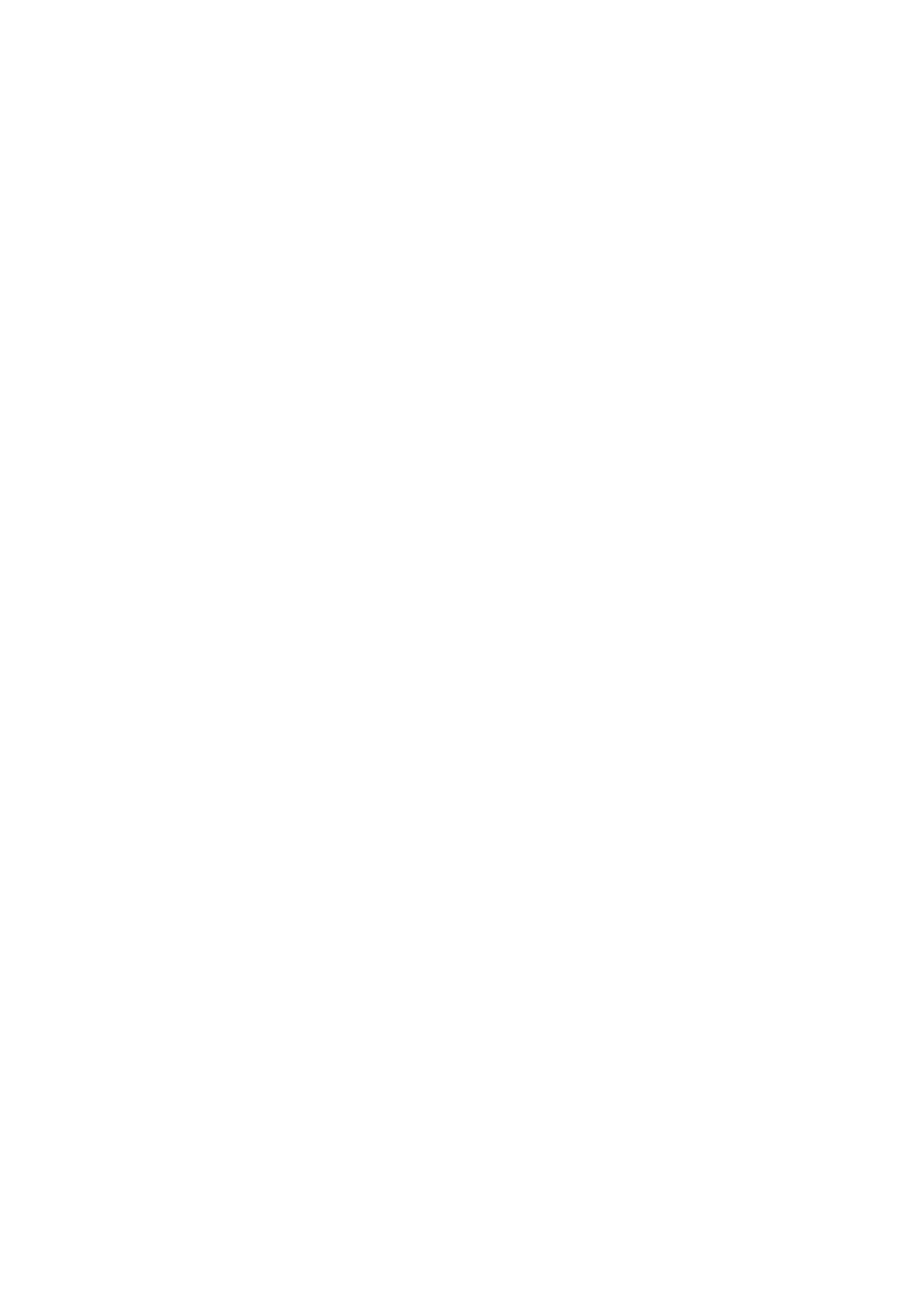# **EUROPEAN UNIVERSITY INSTITUTE, FLORENCE DEPARTMENT OF ECONOMICS**

*Measuring International Risk-Sharing: Theoretical Issues and Empirical Evidence from OECD Countries* 

**FRANCESCA VIANI** 

EUI Working Paper **ECO** 2011/10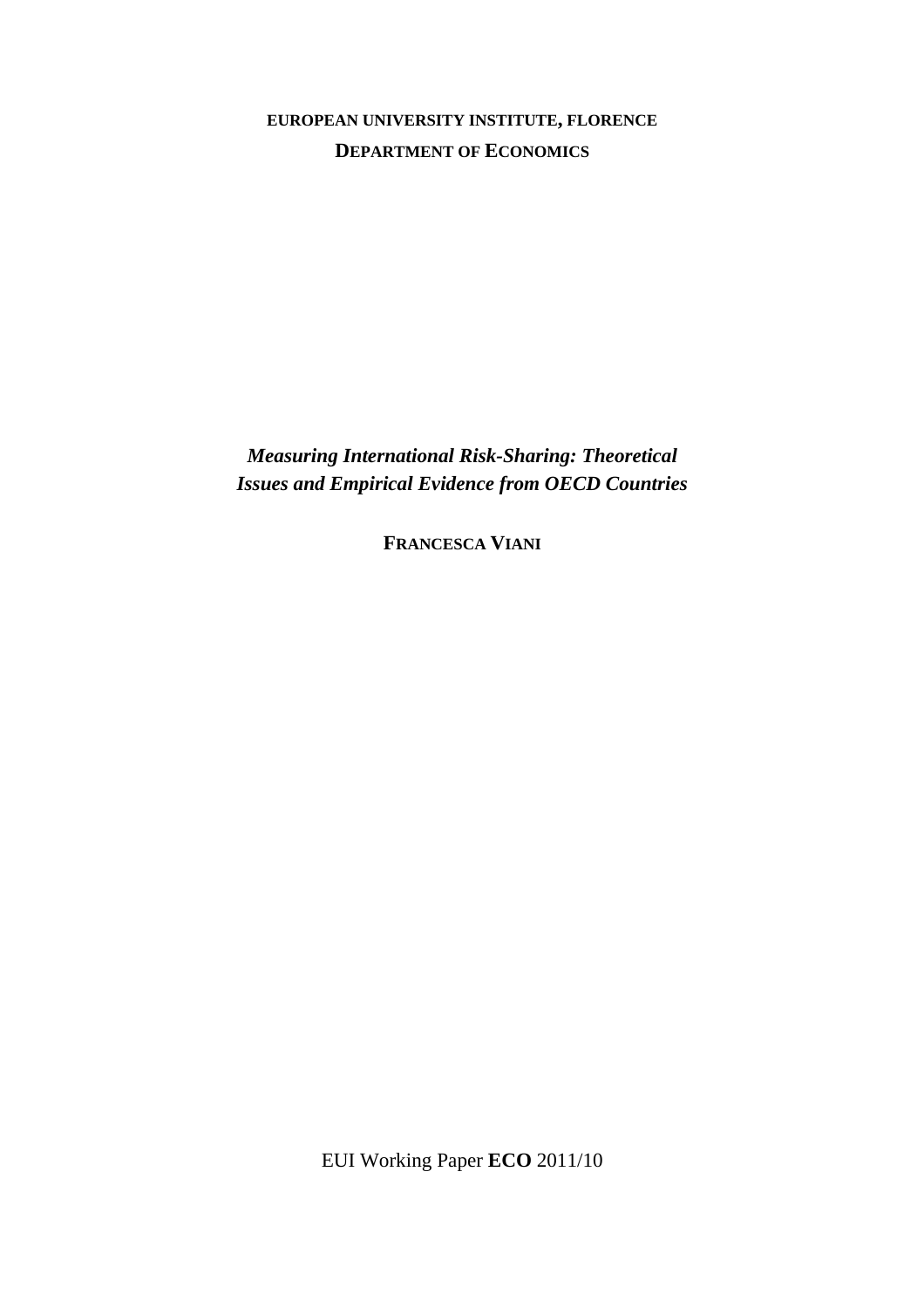This text may be downloaded for personal research purposes only. Any additional reproduction for other purposes, whether in hard copy or electronically, requires the consent of the author(s), editor(s). If cited or quoted, reference should be made to the full name of the author(s), editor(s), the title, the working paper or other series, the year, and the publisher.

ISSN 1725-6704

© 2011 Francesca Viani

Printed in Italy European University Institute Badia Fiesolana I – 50014 San Domenico di Fiesole (FI) Italy [www.eui.eu](http://www.eui.eu/)  [cadmus.eui.eu](http://www.eui.eu/)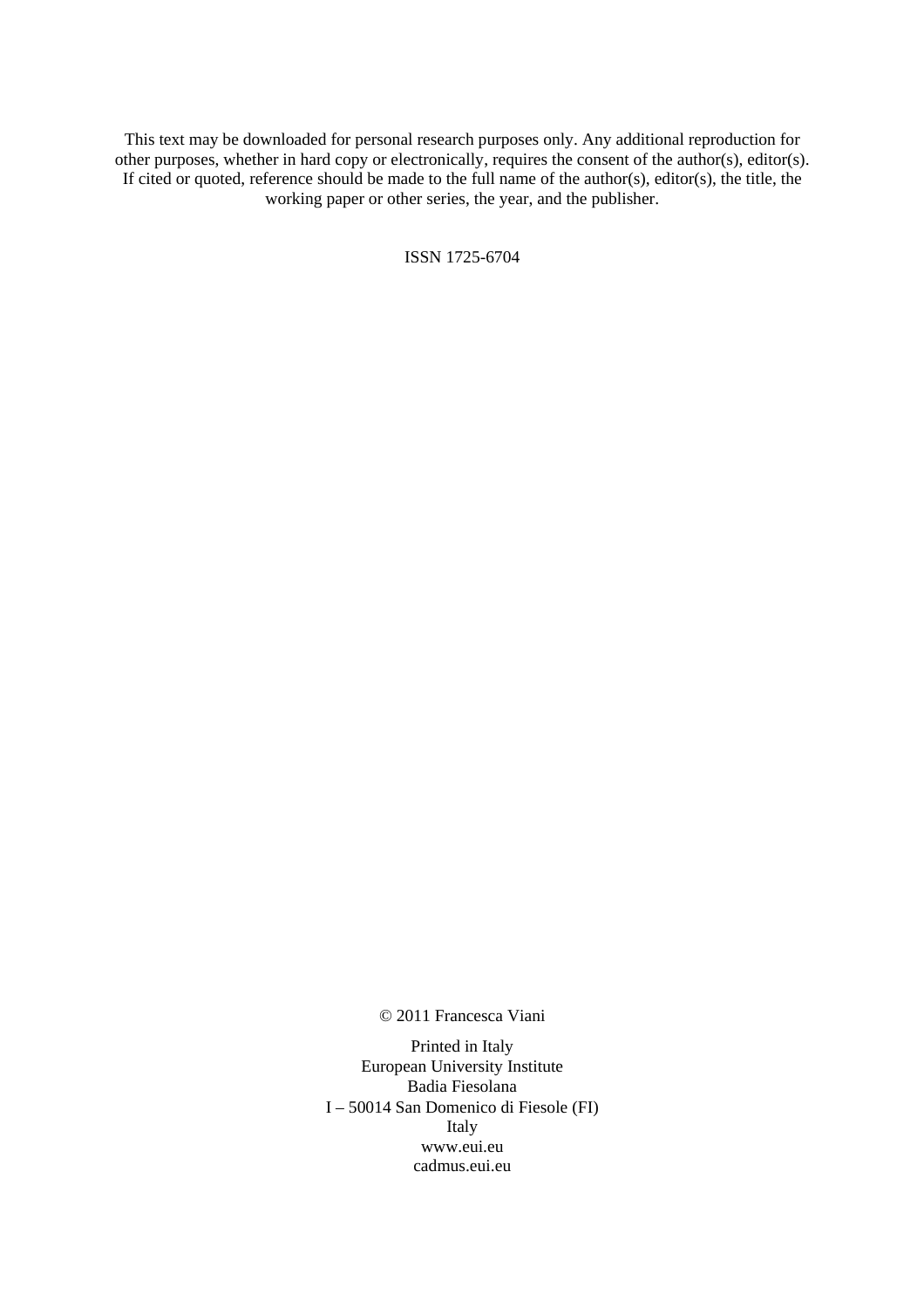# Measuring International Risk-Sharing: Theoretical Issues and Empirical Evidence from OECD Countries

Francesca Viani<sup>∗</sup> Bank of Spain

December 2010

#### Abstract

Whether financial market integration raised global insurance is a crucial, still open issue. All empirical methods to measure cross-border risk-sharing are based on the implicit assumption that international prices do not fluctuate in response to business cycle shocks. This paper shows that these methods can be completely misleading in the presence of large fluctuations in international prices as those observed in the data. I then propose a new empirical method that is immune from this issue. The risk-sharing inefficiency between two countries is measured by the wedge between their Stochastic Discount Factors (SDFs). This measure is a proxy for the welfare losses created by imperfect insurance. Welfare losses can be attributed either to the strength of uninsurable shocks (the extent of risk to be pooled) or to the degree of insurance against different sources of risk. The method is applied to study the evolution of risk-sharing between the US and OECD countries, assuming either constant or time-varying risk-aversion. The degree of insurance is found to have improved over time only for some countries and only if SDFs are estimated assuming time-varying risk-aversion. The results are also informative on the implications of different macro models for international risk. When confronted with the data, standard open-macro models (featuring constant risk-aversion) imply that nominal exchange rate fluctuations do not contain wealth divergences across countries, but rather represent an important source of risk. Time-varying risk-aversion instead implies that limiting welfare losses from imperfect risk-sharing requires reducing the volatility of macro fundamentals.

# 1 Introduction

The last decades have been characterized by a fast process of international financial integration. There is quite a generalized agreement that removing barriers to international asset trade increased the volume of financial resources flowing across borders. Yet whether financial integration effectively raised global insurance and welfare, is still an open issue. The literature soundly rejected the hypothesis of full insurance against national income shocks. However, results about the actual degree of international risk-sharing and its evolution over time are still not conclusive. One reason is that several empirical methods

<sup>∗</sup>I am grateful to Giancarlo Corsetti, Morten Ravn, Arpad Abraham, Luca Dedola, Charles Engel, Fabrizio Perri, and participants to seminars at Banco de España, Banca d'Italia, De Nederlandsche Bank, Bank of Canada, the EUI student forum, and the EUI Macro Lunch Seminar. Contact address: Banco de España, International Economics Division, C/Alcalá 48, 28014 Madrid, Spain. E-mail address: francesca.viani@bde.es.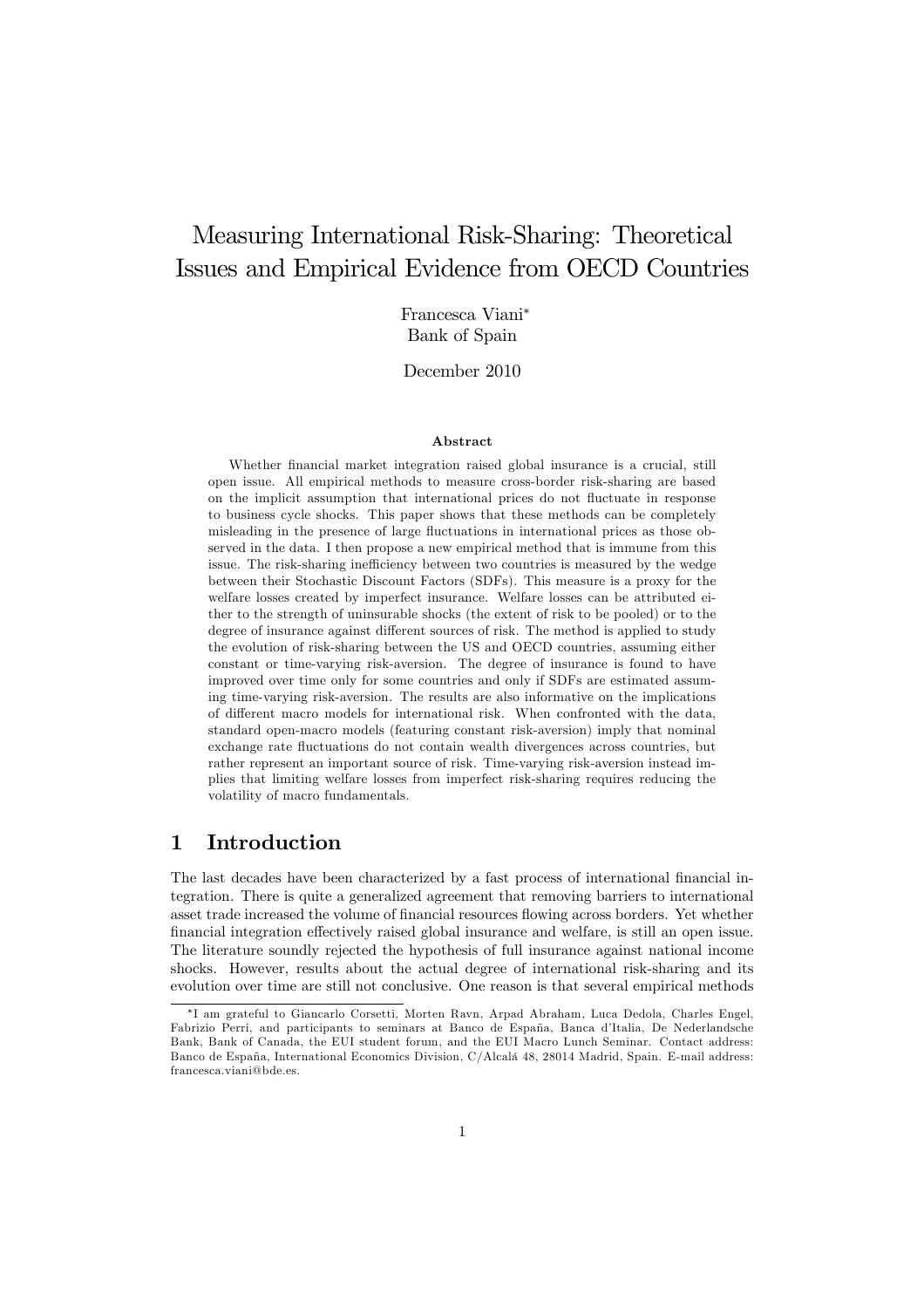are well-designed to test the null hypothesis of full risk-sharing, but once this null is rejected they cannot (by construction) quantify the actual lack of insurance.<sup>1</sup> On the other hand, the methods that were explicitly designed to measure the degree of insurance, are all based on the implicit assumption that international prices do not fluctuate in response to business cycle shocks.2 Viani (2010) studied from a theoretical point of view the problems that can be created by this assumption. Namely, postulating no price fluctuations implies that international financial markets are efficient if they channel resources to countries that (absent asset trade) would be made relatively poorer by national shocks (net of physical capital accumulation). Against this standard paradigm, Viani (2010) shows that the interaction between relative price fluctuations and cross-border financial flows is crucial to derive testable conditions for cross-border risk-sharing. In particular, if receiving an inflow from abroad lowers the international price of a country's output, efficient financial markets should channel resources "upstream", from poorer to richer countries. These financial flows are optimal, yet they contradict the condition of efficiency on which standard empirical methods are based.

From an empirical perspective, if the assumption of no relative price fluctuations — at the basis of virtually all empirical tests — might be a relatively innocuous approximation when measuring insurance among different regions within a country (a tasks for which some of these methods were originally designed), it could be instead problematic when quantifying cross-border risk-sharing. Indeed, deviations from Purchasing Power Parity across countries have been estimated to be large and persistent.

In this paper I assess the performance of standard methods in a simulated two-country DSGE model with endogenous portfolio diversification, in which relative price fluctuations can transfer purchasing power across countries. Results show that standard methods may be completely misleading in the presence of large movements in international prices as those observed in the data, as the benchmark of efficiency on which they are based is invalidated.

I then propose a new empirical method to quantify cross-border risk-sharing, which is immune from these issues. The method consists in estimating the risk-sharing inefficiency between two countries (contingent on the shocks that hit them during a certain period) using the wedge between their Stochastic Discount Factors (SDFs). This measure represents a proxy for the aggregate welfare losses created by imperfect insurance. Welfare losses can then be attributed either to the strength of uninsurable shocks (the extent of risk to be shared) or to the degree of insurance against different sources of risk.

The method is applied to study the evolution of risk-sharing between the US and industrialized OECD economies over the last forty years, assuming either constant or timevarying risk-aversion. I find that the degree of insurance has improved over time only for some countries and only if SDFs are estimated assuming time-varying risk-aversion. The results are also informative on the implications of different macro models for international risk. When confronted with the data, standard open-macro models (postulating constant risk-aversion) imply that nominal exchange rate fluctuations do not contain wealth divergences across countries, but rather represent an important source of risk. Time-varying risk-aversion instead implies that limiting welfare losses from imperfect risk-sharing requires reducing the volatility of macro fundamentals.

The first part of the paper explores the issues to which standard empirical methods — based on the assumption of no international price fluctuations — may be subject. To this aim, I write a simple two-country two-good DSGE model in which relative price

<sup>&</sup>lt;sup>1</sup> See for instance Kollmann (1995) and Ravn (2001).

<sup>2</sup>Among these, the methods developed by Asdrubali, Sorensen and Yosha (1996), Obstfeld (1993), Brandt, Cochrane and Santa Clara (2006), Flood, Marion and Matsumoto (2008).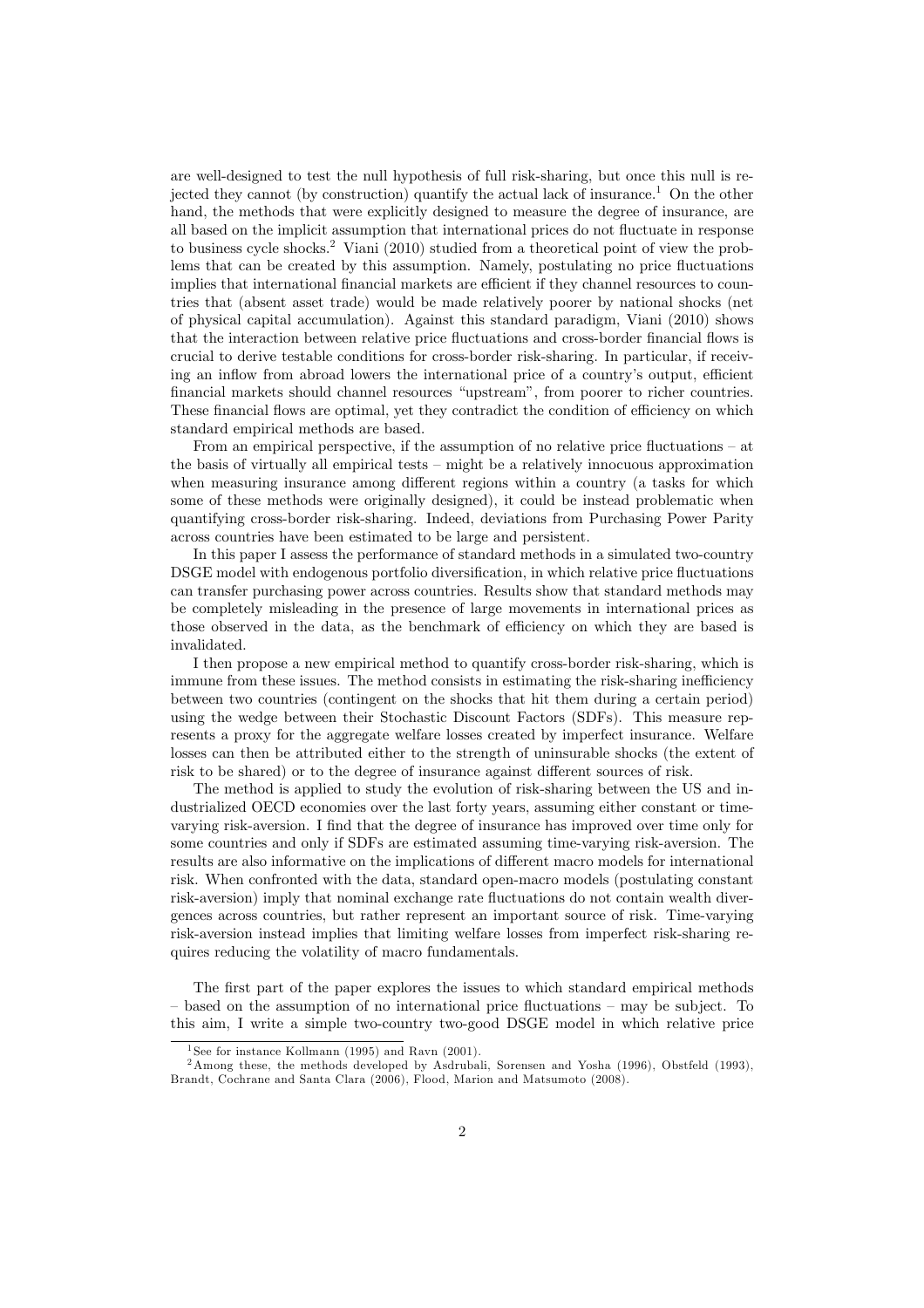movements can transfer purchasing power across countries, and simulate it under three different asset structures — Financial autarky, trade in uncontingent bonds, and trade in two equities. By construction Financial autarky gives less or equal insurance against national supply shocks than the other asset structures. Trade in uncontingent bonds ranks second, while trade in two equities gives perfect risk-sharing against national disturbances. I apply different empirical methods (respectively, from Asdrubali, Sorensen and Yosha (1996), Obstfeld (1993), Brandt, Cochrane and Santa Clara (2006), and Flood, Marion and Matsumoto (2008)) to the simulated model in order to check if they identify correctly full risk-sharing in the two-equity case, and if they capture the correct ranking of insurance among asset structures. The results unveil three typical issues that may affect standard methodologies. First, the relative value of GDPs commonly used as the independent variable in risk-sharing regressions, does not necessarily identify which country is made relatively richer/poorer by national shocks, which makes existing methods potentially misleading. Second, the interaction between relative prices and financial flows may require efficient financial markets to channel resources "upstream", to relatively richer countries — a finding that is typically interpreted as low insurance by existing methods. Finally, the efficient consumption allocation can be characterized only in conjuncture with relative price movements: with full insurance national consumption can fall after a negative income shock, provided consumers are compensated by an appreciation of their currency  $-$  a possibility that is not considered by standard benchmarks of efficiency. These issues can have potentially severe consequences. Not only they can lead to reject full insurance also when the "true" model features effectively complete asset markets, but they can also lead to estimate a higher degree of insurance under, say, Financial autarky than in the case of complete markets. In a world in which relative price fluctuations are realistically large and sustained, the benchmarks of efficiency derived in one-good frameworks and on which standard methods are based, do not seem to be valid anymore. Most existing empirical methods may then be easily misleading.

In the remaining of the paper I propose a new method to quantify cross-border risksharing. Macro theory suggests that perfect risk-sharing equalizes the Stochastic Discount Factors (SDFs) of any two economies in any state of the world. Therefore the risk-sharing inefficiency between countries (or country aggregates) can be measured by the wedge between their SDFs. Using a simple theoretical framework I prove that this measure of cross-border risk-sharing, the gap, reflects changes in countries' relative wealth created by uninsurable shocks. Under certain conditions it also maps into aggregate welfare losses due to imperfect insurance. I show how its variance can be used to quantify the contingent risk-sharing inefficiency between two countries over a certain time horizon. By regressing the time-series of the gap estimated from the data on different sources of macroeconomic risk (national GDP volatility, government spending, nominal exchange rate fluctuations), we can test whether households in different countries are fully insured against these risks. Falls in the contingent inefficiency over time can be attributed either to reductions in the strength of uninsurable shocks (the extent of risk to be shared) or to improvements in the degree of insurance against different sources of risk. The performance of this method is checked using the simulated DSGE model. Results show that the present methodology properly identifies full-risk sharing and captures the correct ranking of insurance across different asset trade regimes.

Finally, the method is applied to study the evolution of risk-sharing between the US and 16 industrialized OECD countries over the period 1970-2008. Stochastic Discount Factors are estimated using two alternative strategies. First, I rely on the assumptions of standard open-macro models, and assume constant relative risk-aversion. The degree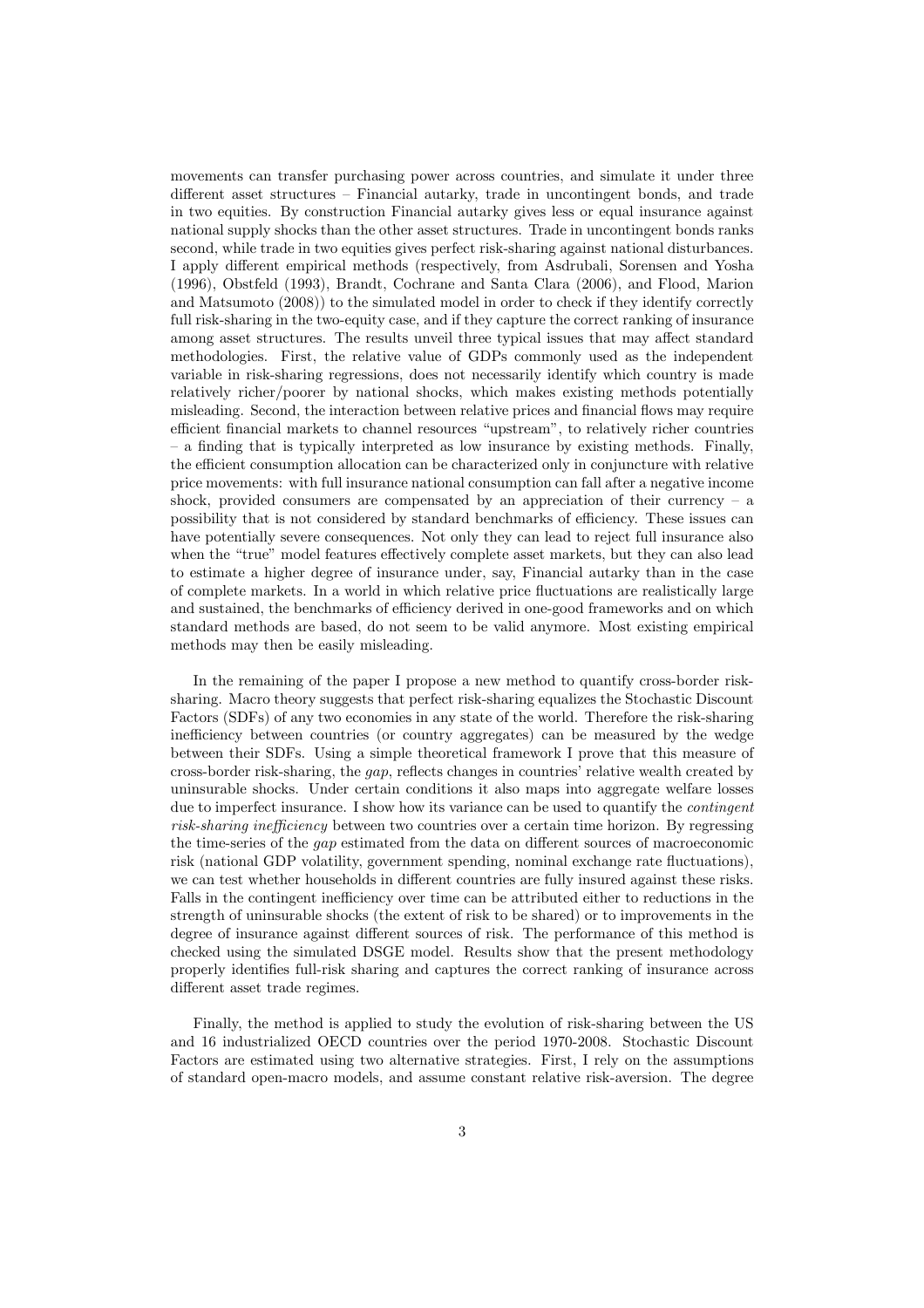of risk-aversion is then estimated from the data using non-linear GMM.3 The second strategy consists in following Campbell and Cochrane (1999) and postulating a utility function with time-varying risk-aversion. I adopt the parametrization that was used in that paper to replicate the equity-premium puzzle and to capture the history of US stock prices.

I find that the degree of insurance against national idiosyncratic shocks has improved over time only for some countries and only if SDFs are estimated assuming time-varying risk-aversion. Different macro models are shown to have different implications for international risk. When SDFs are estimated relying on the assumptions of the standard macro model (constant risk-aversion), I find that nominal exchange rate volatility represented an important source of macroeconomic risk, whose decrease led to a significant reduction in welfare losses from imperfect insurance. Thus when confronted with the data, standard open-macro models imply that nominal exchange rate fluctuations do not contain wealth divergences across countries. Instead, a reduction in nominal exchange rate volatility can reduce substantially the risk to be shared internationally and increase global welfare. This result bears interesting implications for the literature on optimal exchange rate regimes. While in a well-know analysis Baxter and Stockman (1988) found that the only change in the behaviour of macro aggregates caused by the adoption of a fixed exchange rates regime, is a reduction in exchange rate volatility, our results suggest that a fall in this volatility can indeed reduce substantially cross-border risk-sharing inefficiencies.

When SDFs are estimated assuming time-varying risk-aversion, I find that the fall in the volatility of macro aggregates — mainly GDP of both the US and OECD countries, and its components — have reduced significantly contingent risk-sharing inefficiencies. The Great Moderation, the lower GDP volatility experienced in the last decades by both the US and most industrialized countries, seems to have increased global welfare by reducing inefficiencies due to imperfect risk-sharing. Thus time-varying risk-aversion implies that limiting welfare losses from imperfect risk-sharing requires reducing the volatility of macro fundamentals.

This paper is related to Viani (2010) which questions the validity of the theoretical efficiency condition for financial markets at the basis of most empirical methods. The present paper is the natural follow up of that analysis, as it investigates the implications of those findings for empirical methods. This paper is also related to the vast literature on empirical risk-sharing measurement. Asdrubali, Sorensen and Yosha (1996), Obstfeld (1993), Brandt, Cochrane and Santa Clara (2006), and Flood, Marion and Matsumoto (2008) are only a non-exhaustive list. Virtually all these methods are implicitly based on the assumption of no relative price fluctuations.

To my knowledge this paper is the first one to assess the performance of existing empirical methods using a simulated model, and to investigate the problems that can be caused by the presence of relative price fluctuations. It is also the first one to propose a theoretically-consistent measure of cross-border risk-sharing inefficiencies that gives an indication of the welfare losses created by imperfect insurance and does not rely on restrictive assumptions about relative price movements.

The rest of the paper is organized as follows. The next section studies the performance of standard empirical methods through simulation analysis. Section 3 describes the new method and its theoretical foundations, and assesses its performance in simulation exercises. Section 4 discusses the empirical strategy. Section 5 shows the results from applying this method to the US and OECD countries. Section 6 draws some conclusions.

<sup>3</sup>GMM estimation also allows verifying that the functional form assumed is not rejected by the data.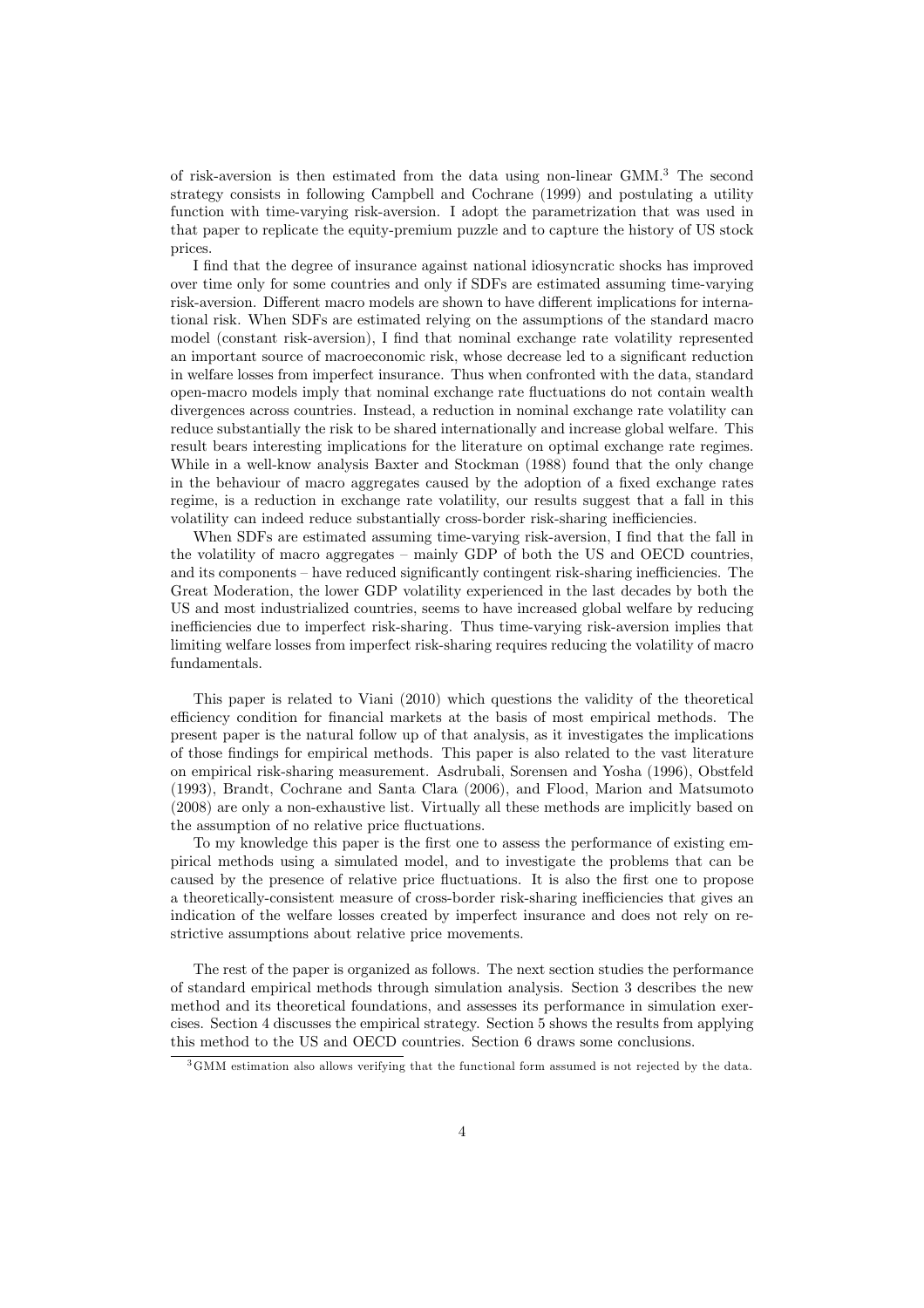# 2 Assessing the performance of standard methods

The purpose of this section is to investigate which problems can be caused to existing empirical methods by the presence of relative price fluctuations. I write a simple model in which both relative price fluctuations and financial flows can transfer purchasing power across countries, and simulate it under three different asset structures — Financial autarky, trade in uncontingent bonds, and trade in two equities. The risk-sharing properties of these asset trade regimes have been studied in Viani (2010). Financial autarky gives less or equal insurance against national supply shocks than the other asset structures. Trade in uncontingent bonds ranks second, while trade in two equities gives perfect risksharing against national disturbances. I apply different empirical methods to the simulated model to check if they identify correctly full risk-sharing in the two-equities case, and if they capture the correct ranking of insurance among asset structures. I report here the results relative to the method of Asdrubali, Sorensen and Yosha (1996). I use them to illustrate the problems that can be caused to existing empirical frameworks by the presence of relative price fluctuations and by their interaction with cross-border financial flows. Results from applying other methods (Obstfeld (1993), Brandt, Cochrane and Santa Clara (2006), Flood, Marion and Matsumoto (2008)) are reported in Appendix A.

#### 2.1 The model

The model is the two-country two-good DSGE framework with endowment shocks and home bias in consumption studied in Viani  $(2010)^4$  Its core structure is the simplest one that generates a general equilibrium interaction between the two channels of international insurance, relative price fluctuations and cross-border financial flows.

The model consists of two countries, Home and Foreign, each inhabited by a representative household. Countries are specialized in the production of different goods. Households in country H receive utility from consuming a bundle made up of the foreign and the domestic good, according to a CES aggregator

$$
C_t = \left[ \left( \delta \right)^{1/\theta} \left( C_{ht} \right)^{\frac{\theta - 1}{\theta}} + \left( 1 - \delta \right)^{1/\theta} \left( C_{ft} \right)^{\frac{\theta - 1}{\theta}} \right]^{\frac{\theta}{\theta - 1}}; \theta > 0, \delta > 1/2 \tag{1}
$$

where  $C_{jt}$  denotes consumption of the good produced in country j and  $\delta$  is a parameter capturing home bias in consumption.  $\theta$  is the elasticity of substitution between H and F-produced goods; in this model it coincides with the trade elasticity. The F consumption bundle is analogously defined. Starred variables denote the corresponding quantities consumed by Foreign agents. Goods are freely tradable but not storable. The period utility of both agents depends on current consumption only and is a Constant Relative Risk Aversion function with risk aversion coefficient  $\rho$ .

In each period H and F households receive a stochastic endowment according to the process

$$
\log(Y_{jt}) = \zeta \log(Y_{jt-1}) + \varepsilon_{jt}
$$

where  $Y_{jt}$  denotes the endowment received by consumer j and  $\varepsilon_{jt} \sim iid(0, \sigma^{\varepsilon}).$ 

I assume that the law of one price holds and that the nominal exchange rate is constant and equal to one for simplicity. Due to home bias in consumption Purchasing Power Parity does not hold outside a symmetric Steady State, and the two price indexes  $P_t$  and  $P_t^*$  are tied by the following condition defining the real exchange rate  $Q_t$ 

<sup>4</sup> The model is closely related to frameworks employed in Cole and Obstfeld (1991), Kollmann (2006), and Corsetti et al (2008).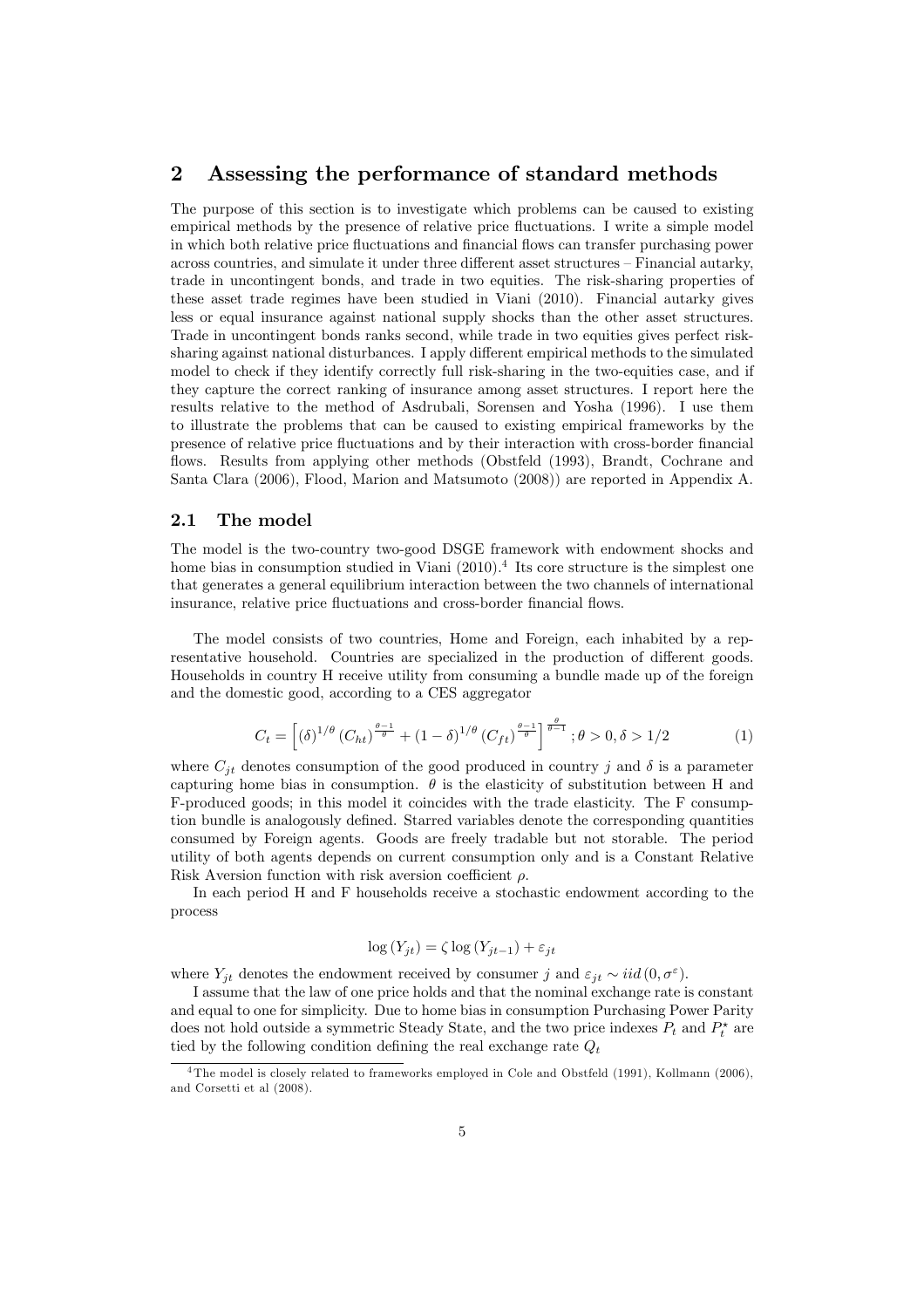$$
Q_t \equiv \frac{P_t^\star}{P_t}
$$

Terms of trade are defined as the ratio of the price of H imports and exports

$$
tot_t \equiv \frac{P_{ft}}{P_{ht}}
$$

where  $P_{ht}$ , and  $P_{ft}$  denote respectively the price of H and F-produced goods.

Standard cost minimization delivers H households' demand for the H and the F variety

$$
C_{ht} = \delta \left(\frac{P_{ht}}{P_t}\right)^{-\theta} C_t
$$

$$
C_{ft} = (1 - \delta) \left(\frac{P_{ft}}{P_t}\right)^{-\theta} C_t
$$

Analogous conditions hold for F agents. Good market clearing conditions read

$$
Y_{ht} = C_{ht} + C_{ht}^{\star}
$$

$$
Y_{ft} = C_{ft} + C_{ft}^{\star}
$$

The model is loglinearized around a symmetric Steady State in which countries' wealth is assumed to be equalized, endogenous variables are constant and exogenous ones are equal to their mean values.

I simulate the model under three different asset trade regimes. Households' budget constraints are pinned down by the specific asset structure assumed.<sup>5</sup>

#### 2.2 Asset structure 1: Financial autarky

Under Financial autarky relative price fluctuations represent the only channel of crossborder insurance. Households have no means of smoothing consumption over time and in each period their consumption must equal the value of their income. H and F budget constraints read

$$
C_t P_t = P_{ht} Y_{ht}
$$

$$
C_t^{\star} P_t^{\star} = P_{ft} Y_{ft}
$$

Viani (2010) shows that in this model Financial autarky gives less or equal insurance against national shocks than the other two asset trade regimes.

<sup>&</sup>lt;sup>5</sup>In order to focus squarely on the problems caused to empirical methods by the presence of relative price fluctuations, we will abstract from the following issues, well-known to the insurance literature: taste shocks, measurement errors, lack of capital gains/losses in National Accounts data, econometric issues due to panel estimation.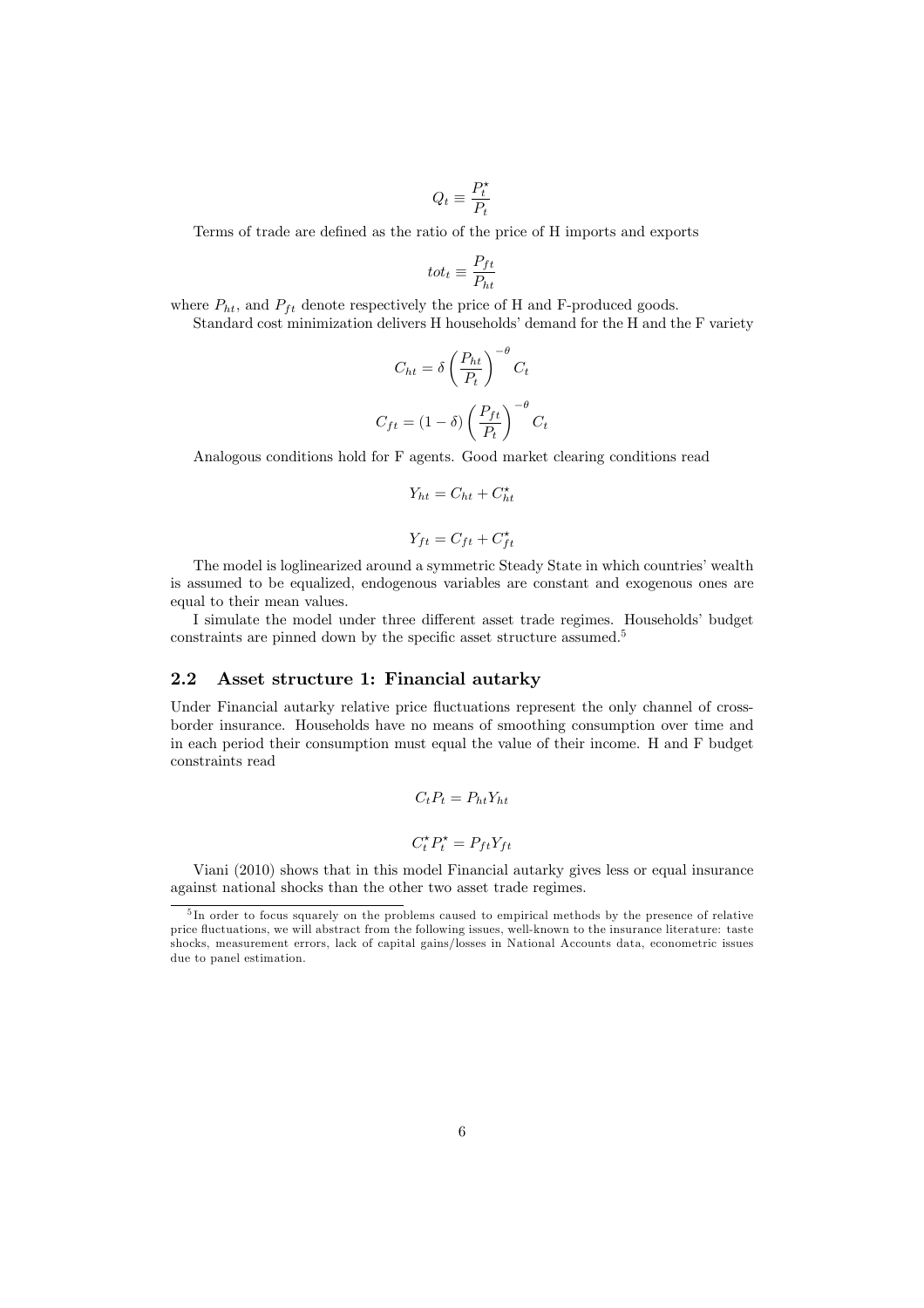#### 2.3 Asset structure 2: Trade in uncontingent bonds

If agents can trade in uncontingent bonds paying 1 unit of the H consumption bundle in every state-of-the-world, the budget constraint of H consumers reads

$$
P_t^B B_{t+1} = \frac{P_{ht} Y_{ht}}{P_t} - C_t + B_t
$$

where  $B_{t+1}$  denotes bonds purchased in period  $t$ ,  $P_t^B$  their unitary price in terms of the  $H$  concurrential boundle. Bonds are assumed to be in some net supply. H bougholds' H consumption bundle. Bonds are assumed to be in zero net supply. H households' inter-temporal problem is given by

$$
\max_{\{C_t, B_{t+1}, \nu_t\}} \therefore L = E_0 \left\{ \sum_{t=0}^{\infty} \beta^t \left[ \frac{(C_t)^{1-\rho}}{1-\rho} + \nu_t \left( P_{ht} Y_{ht} + P_t B_t - C_t P_t - P_t^B P_t B_{t+1} \right) \right] \right\}
$$

H agent's first order conditions read

$$
(C_t)^{-\rho} = \nu_t P_t
$$

$$
P_t^B = \beta E_t \left\{ \frac{\nu_{t+1}}{\nu_t} \frac{P_{t+1}}{P_t} \right\}
$$

In the symmetric Steady State  $B = B^* = 0$ .

Viani (2010) shows that trade in uncontingent bonds gives the second-best degree of insurance among the three asset structures considered.

#### 2.4 Asset structure 3: Trade in two equities (effectively complete markets)

Assume households can trade in two equities, H and F, representing respectively a claim to the H and F country's endowment. The total quantity of each equity is normalized to 1.  $S_h$ ,  $S_f$ ,  $S_h^*$ , and  $S_f^*$  denote the fraction of H and F equities owned respectively by H and F consumers. Due to the normalization, the owner of  $S_h$  equities receives a share  $S_h$  of the H endowment. Equities real returns, expressed in terms of the H consumption good, are given by

$$
R_t = \frac{(P_{ht}/P_t)Y_{ht} + Z_t}{Z_{t-1}}
$$

$$
R_t^* = \frac{(P_{ft}/P_t)Y_{ft} + Z_t^*}{Z_{t-1}^*}
$$

where  $Z$  and  $Z^*$ denote the real price (in terms of the H consumption bundle) of the two assets.

The budget constraint of H households reads

$$
NFA_t = NFA_{t-1} + \frac{Y_{ht}P_{ht}}{P_t} - C_t + R_t \cdot (S_{ht} - 1) + R_t^*S_{ft}
$$

where  $NFA_t \equiv [(S_{h,t+1} - 1) \cdot Z_t + S_{f,t+1} \cdot Z_t^*]$  denotes H net foreign assets.<br>Fuler equations and asset market clearing conditions are given by Euler equations and asset market clearing conditions are given by

$$
(C_t)^{-\rho} = \beta E_t \left\{ (C_{t+1})^{-\rho} \cdot R_{t+1} \right\} = \beta E_t \left\{ (C_{t+1})^{-\rho} \cdot R_{t+1}^* \right\}
$$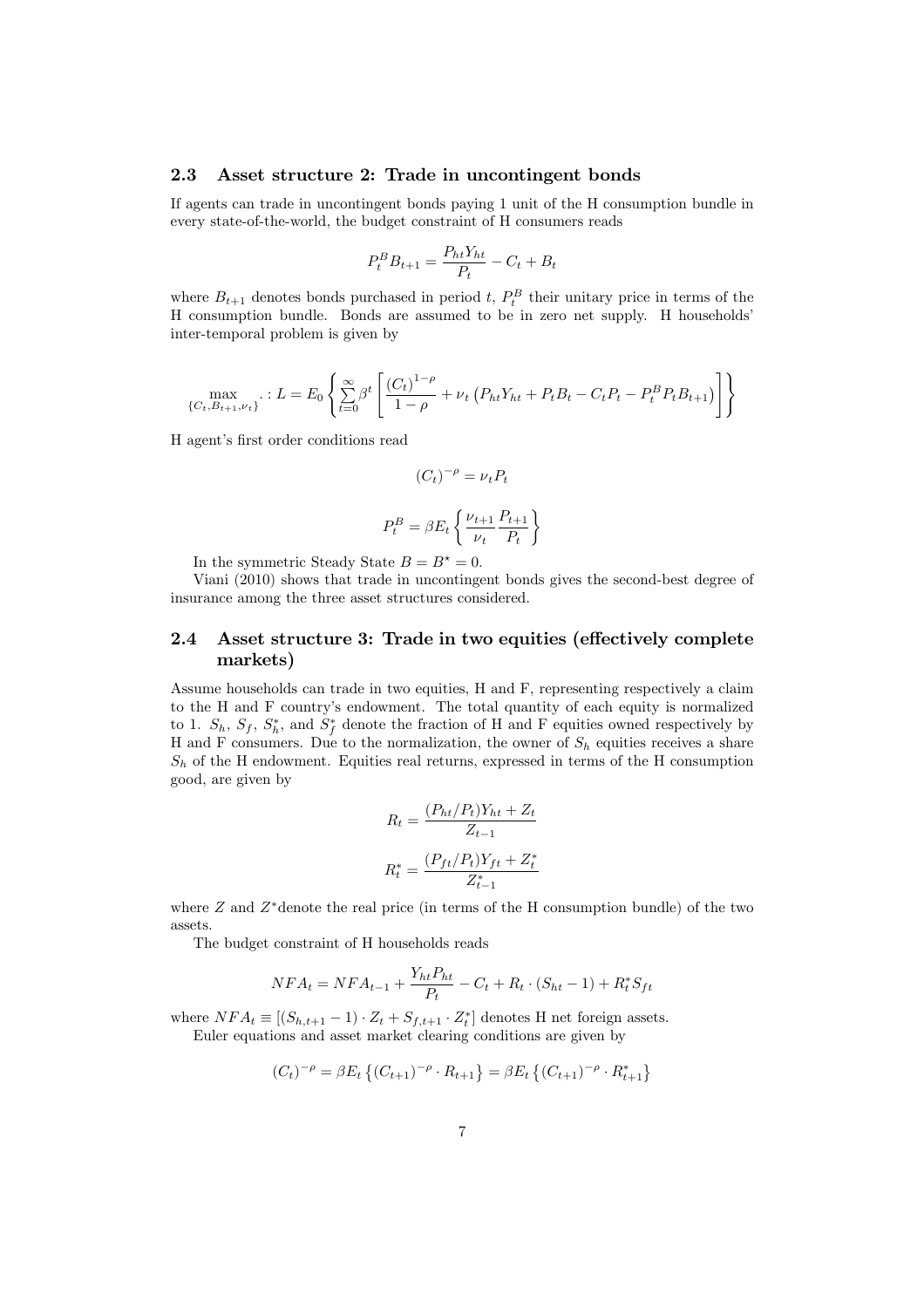$$
\frac{(C_t^{\star})^{-\rho}}{Q_t} = \beta E_t \left\{ \frac{(C_{t+1}^{\star})^{-\rho}}{Q_{t+1}} \cdot R_{t+1} \right\} = \beta E_t \left\{ \frac{(C_{t+1}^{\star})^{-\rho}}{Q_{t+1}} \cdot R_{t+1}^{\star} \right\}
$$

In the Steady State  $NFA = NFA^* = 0$ .

As shown in Kollmann (2006) and Viani (2010), trade in two equities makes asset markets effectively complete and provides perfect risk-sharing.

#### 2.5 Parametrization

I simulate the behaviour of the model for 1000 periods assuming the following parameter values

| H consumption home bias   | δ                     | 0,9                         |
|---------------------------|-----------------------|-----------------------------|
| F consumption home bias   | $\delta^{\star}$      | 0,9                         |
| H discount factor         | β                     | 1/1.01                      |
| F discount factor         | $\beta^{\star}$       | 1/1.01                      |
| Risk-aversion coefficient | $\rho$                | $\mathcal{D}_{\mathcal{L}}$ |
| H shocks persistence      | Č                     | 0,95                        |
| F shocks persistence      | $\mathcal{C}^{\star}$ | 0,95                        |
|                           |                       |                             |

Table 1: Model parametrization

I also assume  $\varepsilon_t \sim N(0, 1), \, \varepsilon_t^* \sim N(0, 1),$  and  $Cov(\varepsilon_t, \varepsilon_t)=0.$ 

## 2.6 The performance of empirical methods: Asdrubali, Sorensen and Yosha (1996)

#### 2.6.1 The methodology

The method of Asdrubali, Sorensen and Yosha (1996) (ASY henceforth) was originally developed to estimate risk-sharing among US states. Yet most subsequent applications used it to estimate cross-border insurance. The methodology assumes no relative prices and relies on the following identity6

$$
C = GDP + NFI - NSAV \tag{2}
$$

where NFI and NSAV denote respectively net financial income and net savings. From  $(2)$ , full insurance  $-C$  and Y being uncorrelated, according to ASY – requires a country experiencing a negative output shock (getting poorer absent asset trade) to receive income

 $6$ Equation (2) implies that consumption and output have the same composition, hence the same price.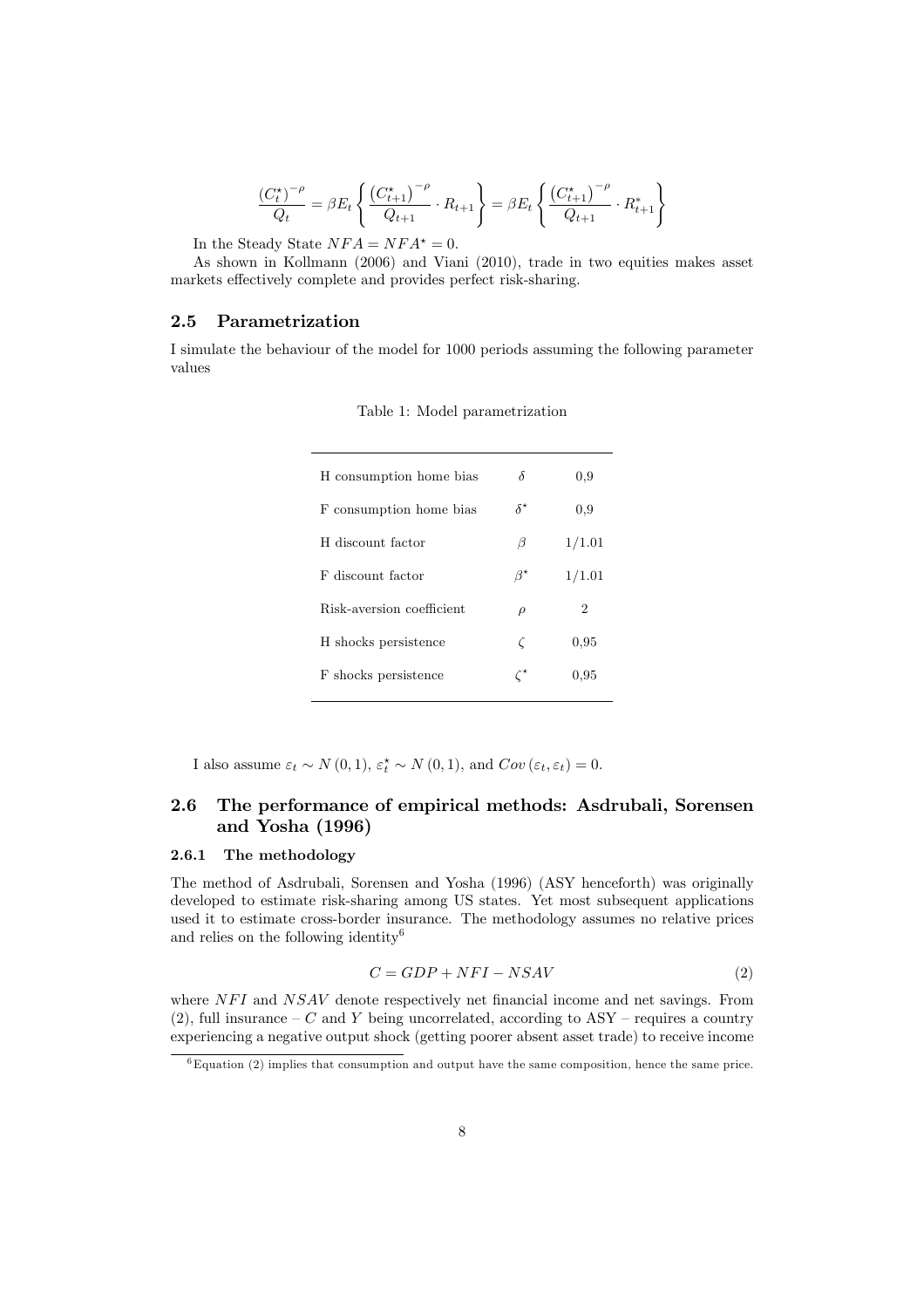from abroad (either from portfolio returns or from external borrowing — net of physical capital accumulation). The method consists in estimating

$$
\Delta \log C_t - \Delta \log C_t^* = \alpha + \beta \cdot (\log Y_t - \log Y_t^*) + \varepsilon_t \tag{3}
$$

where  $\Delta$  denotes the first difference of a variable and  $\beta$  is interpreted as a measure of the uninsured effects on consumption of GDP fluctuations.

Moreover ASY show that the decomposition in (2) allows to quantify the fraction of output shocks that is absorbed through different channels of insurance by panel estimating

$$
-\Delta \log NFI_t \equiv (\Delta \log GDP_t - \Delta \log GNP_t) = \alpha_{f,t} + \beta_f \cdot \Delta \log GDP_t + \varepsilon_{ft} \tag{4}
$$

$$
\Delta \log NSAV_t \equiv (\Delta \log GNP_t - \Delta \log C_t) = \alpha_{s,t} + \beta_s \cdot \Delta \log GDP_t + \varepsilon_{st}
$$

 $\Delta \log C_t = \alpha_{u,t} + \beta_u \cdot \Delta \log GDP_t + \varepsilon_{ut}$ 

where  $\beta_f$  is interpreted as the fraction of output shock that is absorbed through factor income flows,  $\beta_s$  is the share absorbed through consumption smoothing, and  $\beta_u$  the fraction left uninsured. Time fixed effects in (4) are meant to capture the effects of aggregate shocks. In an OLS framework, we can replace time fixed effects by adding Foreign GDP as a regressor, and estimate

$$
(\Delta \log GDP_t - \Delta \log GNP_t) = \alpha_f + \beta_f \cdot \Delta \log GDP_t + \gamma_f \cdot \log GDP_t^* + \varepsilon_{ft} \tag{5}
$$

$$
(\Delta \log GNP_t - \Delta \log C_t) = \alpha_s + \beta_s \cdot \Delta \log GDP_t + \gamma_s \cdot \log GDP_t^* + \varepsilon_{st}
$$

$$
\Delta \log C_t = \alpha_u + \beta_u \cdot \Delta \log GDP_t + \gamma_u \cdot \log GDP_t^* + \varepsilon_{ut}
$$

Notice that under the maintained assumption of no relative prices, equations (5) imply the same view of optimal financial flows underlying (2): efficient financial markets should channel resources to the countries that (absent asset trade) would have been made relatively poorer by national shocks. Slopes in the interval [0, 1) are interpreted as a relatively high degree of insurance. Instead,  $\beta_u > 1$ ,  $\beta_f < 0$ , and  $\beta_s < 0$  indicate that financial<br>markets are highly inefficient. Kalemli-Ozcan et al. (2004) estimate  $\beta_s < 0$  among Euromarkets are highly inefficient. Kalemli-Ozcan et al. (2004) estimate  $\beta_f < 0$  among Euro-<br>pean countries during the Nineties and interpret this finding as signaling had insurance pean countries during the Nineties, and interpret this finding as signaling bad insurance from cross-border ownership of securities.

A first adjustment to account for price fluctuations Since this method had been originally developed to estimate risk-sharing among different regions within a country and abstracted completely from relative price movements, most studies estimating (3) and (5) in an international setup implicitly modified identity (2) to account for international price fluctuations. If relative prices are well-defined, (2) becomes

$$
C = \frac{P_y \cdot GDP}{P} + NFI - NSAV \tag{6}
$$

where  $P$  and  $P_y$  are respectively the prices of consumption and output, and net financial income and net savings are expressed in terms of real consumption. Thus most studies deflate national output with the local CPI, so as to express all variables in terms of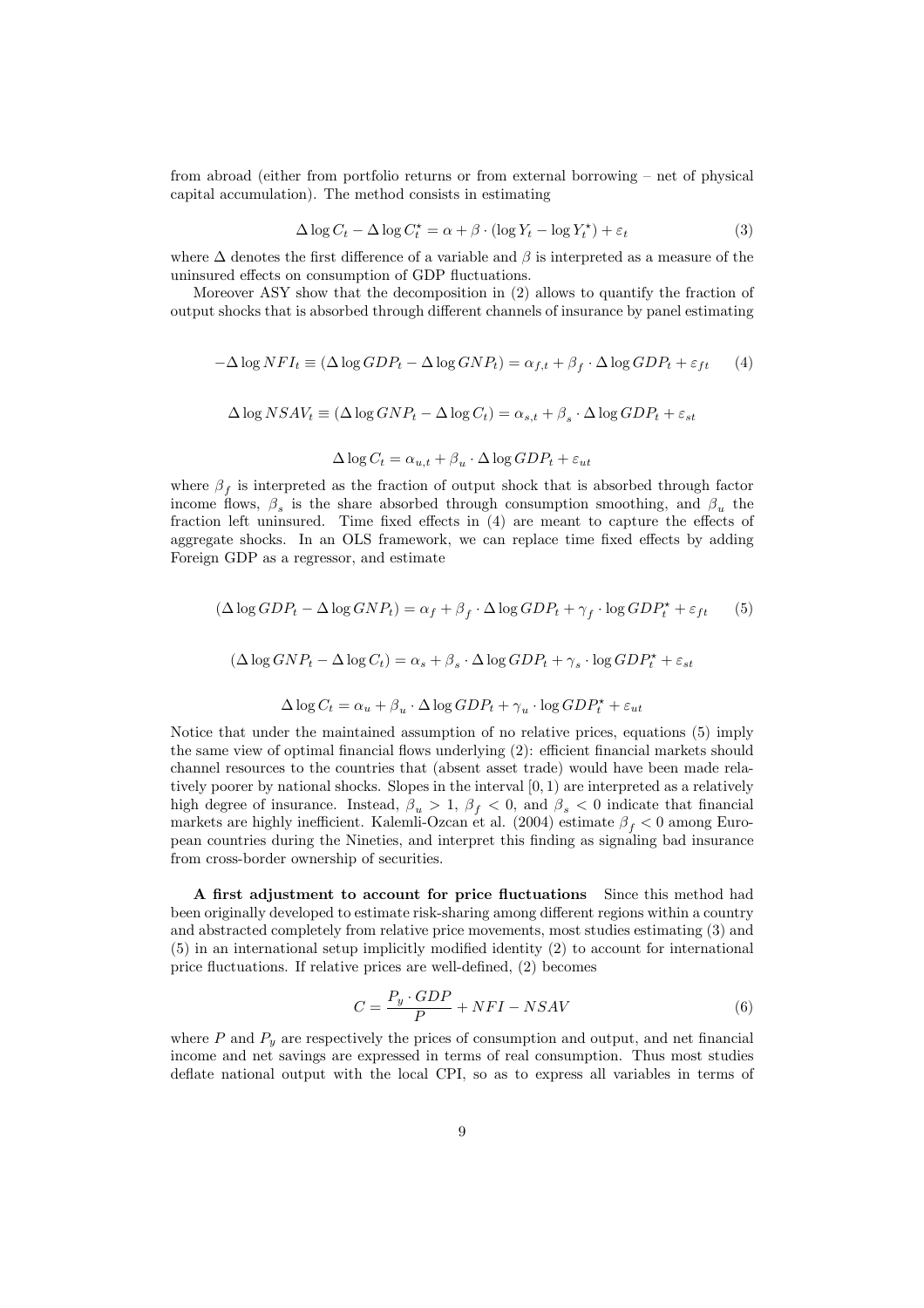the country's consumption.<sup>7</sup> In all the estimations below I will assume this correction, and deflate output using national CPIs. Appendix B discusses the consequences of not implementing this change and shows the corresponding results.

Notice that by subtracting the national identities  $(6)$  relative to countries H and F we can write their consumption differential  $as^8$ 

$$
(\Delta \log C_t - \Delta \log C^*) = \underbrace{(\Delta \log GDP_t - \Delta \log GDP_t^*) + \omega \Delta \log TOT_t}_{\Delta \log v_t}
$$

$$
-\phi \Delta \log NSAV_t + \kappa \Delta \log NFI_t
$$

where  $TOT_t$  are country H terms of trade,  $\omega$ ,  $\phi$ , and  $\kappa$  are positive constants, and  $\nu_t$  is the real relative value of the H and the F endowments. Thus, running (3) with properly deflated output is equivalent to estimating

$$
(\Delta \log C_t - \Delta \log C^*) = \alpha + \beta \cdot \Delta \log v_t + \varepsilon_t
$$

The impact on consumption differentials of relative price fluctuations is included in the independent variable,  $\nu_t$ . Therefore, according to the ASY method, we can interpret  $\beta$  as the fraction of shocks that is not insured through financial markets.

#### 2.6.2 Estimation results: The problems caused by relative price fluctuations

| $\beta$ (fraction uninsured) | $\theta = 0.3$ | $\theta = 0.6$ | $\theta = 1.2$ |
|------------------------------|----------------|----------------|----------------|
| Financial autarky            | 1              | 1              | 1              |
| Bond                         | 1,74           | 1,190          | 0,73           |
| Complete markets             | 1,75           | 1,191          | 0,72           |
|                              |                |                |                |

Table 2: ASY method OLS estimation of the fraction of shocks left uninsured

Table 2 reports the estimation results for specification (3). Standard errors are negligible and are not reported. The estimation is carried out for three different values of the trade elasticity  $\theta$ . It can be shown that in the present model these values correspond to different kinds of interactions between price fluctuations and financial flows. For  $\theta = 0.3$ receiving a financial inflow from abroad lowers the relative price of a country's output (prices and flows are substitutes in providing insurance). For  $\theta > 0.3$  the same transfer raises the international price of a country's output (the two insurance channels, flows and prices, are complements).9

 $9$  See Viani (2010).

<sup>7</sup> See for example Sorensen and Yosha (1998), Del Negro (2000), and Kalemli-Ozcan et al. (2004). Sorensen and Yosha (1998) and Kalemli-Ozcan et al. (2004) motivate the need for this adjustment.

<sup>8</sup>All aggregates are expressed in terms of Home consumption.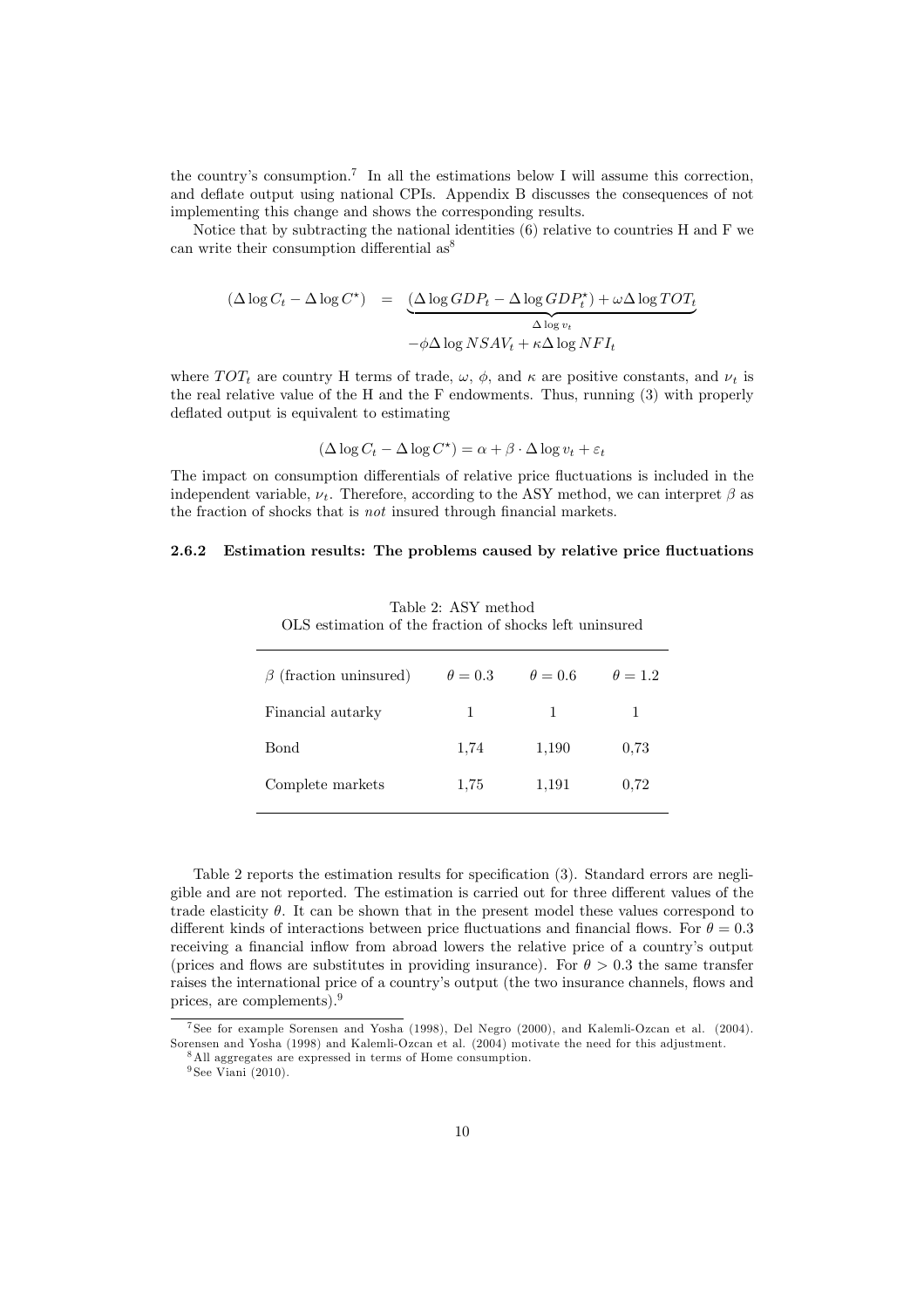The estimations identify correctly Financial autarky as the case in which financial markets do not absorb any fraction of national disturbances ( $\beta = 1$ ). Notice however that in this model the absence of asset trade has a very different impact on consumers' welfare for different values of the trade elasticity. Viani (2010) shows that under Financial autarky cross-border insurance from relative price fluctuations is very high for  $\theta = 1.2$ , while terms of trade movements enlarge the risk-sharing inefficiency that would have aroused at constant prices for  $\theta = 0.3$ . The  $\beta$  coefficients estimated by the ASY method for the Financial autarky specification do not give any indication of the welfare losses due to the absence of financial markets.

For  $\theta = 1.2$  the estimated coefficients identify the correct ranking of insurance across asset trade regimes ( $\beta^{CM} < \beta^{B} < \beta^{FA}$ ). However, full insurance is rejected in the specification with complete markets – more than  $70\%$  of the shocks is estimated to be left uninsured. For  $\theta = 0.6$  and  $\theta = 0.3$  estimating (3) leads to reject the null of full insurance in the complete markets case. Moreover the coefficients do not even identify the correct ranking of insurance across asset structures. The coefficients estimated for the bond and the complete markets case exceed unity, signaling worse insurance than under Financial autarky.

Notice that from an econometric point of view all the coefficients are estimated correctly. The failure to identify full risk-sharing and the correct ranking of insurance reflects the following issues, which concern the interpretation of regression (3)

Issue 1: The consumption allocation corresponding to full risk-sharing depends on relative prices According to the ASY method, an allocation delivers full insurance if consumption differentials and GDP differentials are uncorrelated. However from a theoretical point of view, when relative prices are well-defined, consumption and GDP differential may well be correlated in the full risk-sharing allocation. Macroeconomic theory suggests that with full insurance agents' Stochastic Discount Factors should be equalized at any time. Viani (2010) shows that in the present model this condition implies that the allocation achieved in an equilibrium with complete asset markets, should be characterized both by relative consumption and relative prices, according to

$$
\frac{U_{C,t}}{U_{C,t-1}} \frac{RER_t}{RER_{t-1}} = \frac{U_{C,t}^{\star}}{U_{C,t-1}^{\star}}, \forall t
$$

where  $U_C$  and  $U_C^{\star}$  denote respectively the marginal utility of consumption in the H and the F country, and RER is the real exchange rate between the two currencies. In terms of growth rates, and assuming CRRA utility function with risk-aversion parameter  $\rho$ 

$$
\Delta \log RER = \rho \cdot (\Delta \log C_t - \Delta \log C_t^{\star})
$$

In the full insurance allocation consumption in the Home country can fall in response to a negative income shock, provided H consumers are compensated by an appreciation of their currency. The benchmark of risk-sharing underlying equation (3) does not take into account the role played by relative prices in characterizing the full insurance allocation. This is why the ASY method estimates  $\beta \neq 0$  even in the model with complete asset markets.

Issue 2: The relative value of endowments does not reflect relative wealth effects The ASY method regresses consumption differentials on the relative value of endowments. The presumption is that an increase in the relative value of the H endowment (the Home country getting relatively richer in equilibrium) should be followed by a financial transfer to the Foreign country if financial markets foster insurance. However, the relative value of endowments does not necessarily indicate which country is made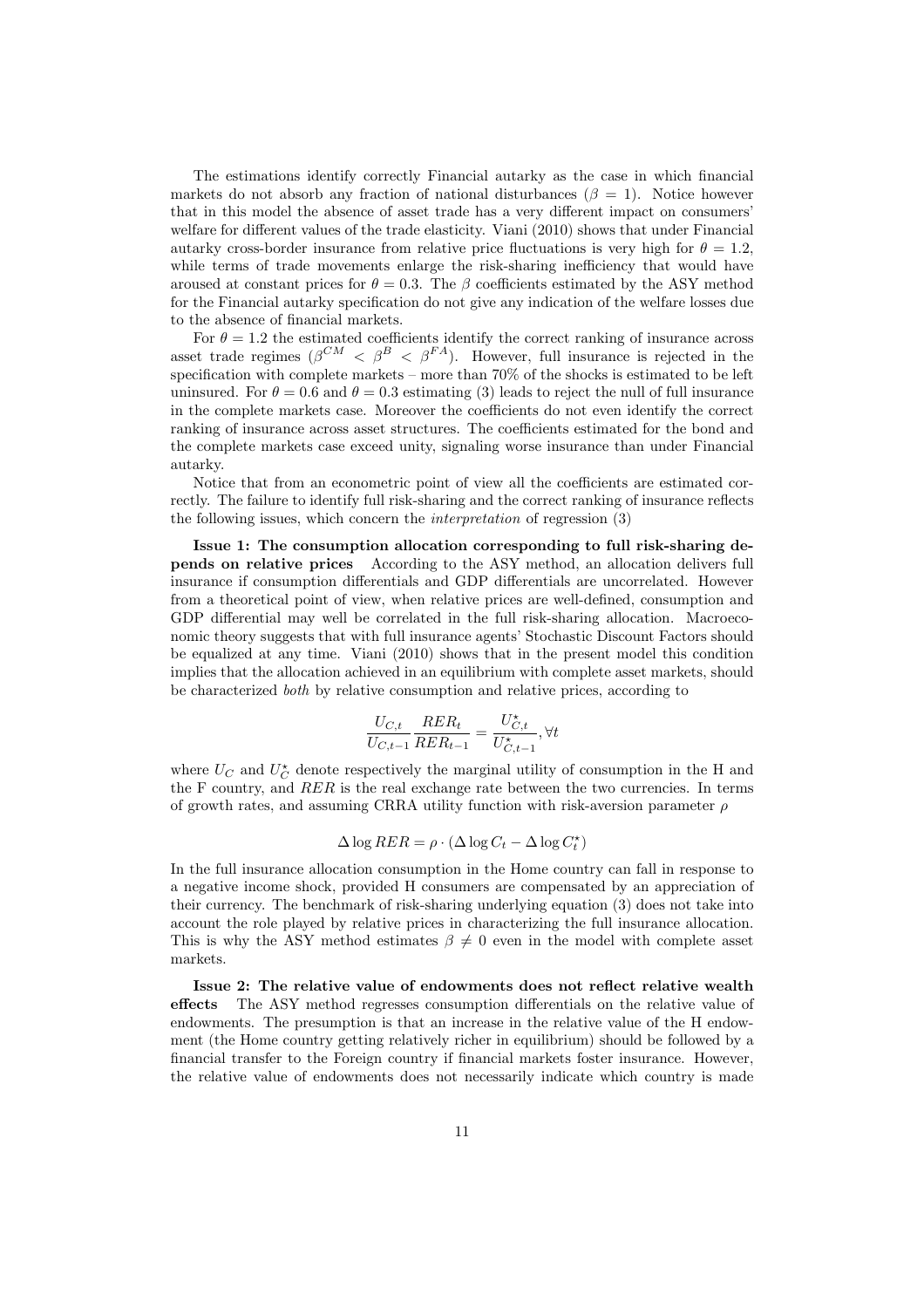relatively poorer by national shocks. It is possible to show that for  $\theta = 0.6$  an increase in the Home endowment raises its relative value under any asset trade regime. But due to a strong terms of trade depreciation, the shock would make Home consumers relatively poorer absent asset trade.<sup>10</sup> Thus, when trade in assets is introduced, a rise in the Home endowment is optimally followed by a transfer of financial resources to this country, both in the model with trade in two equities and with trade in bonds. For  $\theta = 0.6$  estimating  $\beta > 1$  (and a larger  $\beta$  in the case of complete markets) reflects resources flowing to the Home country after an increase in the value of its GDP. Contrary to the interpretation of ASY, these flows are optimal and signal a high degree of insurance. What the method does not consider is that the relative value of endowments does not reflect relative wealth effects.

Issue 3: Efficient financial markets may channel resources "upstream" It can be proved that when flows and prices are substitutes (when they channel purchasing power in opposite directions) risk-sharing requires financial markets to channel resources to countries that (absent asset trade) would be made relatively richer by national shocks. This happens in our model for  $\theta = 0.3$ .<sup>11</sup> An increase in the relative value of the H endowment would make the Home country richer absent asset trade. Since flows and prices endowment would make the Home country richer absent asset trade. Since flows and prices are substitutes, after the shock efficient financial flows channel resources "upstream", to the Home country, both in the model with trade in two equities and with trade in bonds. Estimating  $\beta > 1$  in (3) indicates precisely "upstream" flows. Contrary to the standard interpretation of ASY, however,  $\beta > 1$  corresponds to a high degree of insurance – perfect in the case of trade in two equities.

Table 3 reports the results from estimating specification (5). In the case of trade in two equities, full insurance is achieved through net factor income flows. The estimations should then find  $\beta_f = 1$  for all the values of the trade elasticity. For  $\theta = 1.2$  the estimation rejects full insurance through net factor income flows, but signals that a (small) share of supply shocks is absorbed through this insurance channel ( $\beta > 0$ ). For  $\theta = 0.6$  and  $\theta = 0.3$ , the estimation signals negative insurance from cross-border ownership of securities. We find similar results when estimating the share of shocks absorbed through consumption smoothing in the model with trade in uncontingent bonds.<sup>12</sup> The issues behind these results are the same discussed above.

#### 2.6.3 Summarizing

Checking the performance of the ASY method in a model with relative price fluctuations has unveiled three issues that may affect this methodology. First, the relative value of endowments used as a regressor does not necessarily identify which country is made relatively richer/poorer by national shocks. Second, the interaction between relative prices and financial flows may require efficient financial markets to channel resources "upstream", to relatively richer countries. Finally, the efficient consumption allocation can be characterized only in conjuncture with relative price movements: with full insurance national consumption can fall after a negative income shock, provided consumers are compensated by an appreciation of their currency — a condition that is not considered by the ASY

<sup>&</sup>lt;sup>10</sup> See Viani (2010) for a formal proof.  $\theta = 0.6$  corresponds to  $\tilde{\tau} < \theta < \tilde{\eta}$  in the notation of that paper. In this region of the trade elasticity domain, under Financial autarky an increase in the H endowment raises the shadow value of Home current income above the shadow value of Foreign current income — the shock makes the H consumer relatively poorer.<br><sup>11</sup>See Viani (2010) for a formal proof.  $\theta = 0.3$  corresponds to  $\theta < \tilde{\tau}$  in that paper.

 $12$ The estimation signals (correctly) that no fraction of the shocks is absorbed through smoothing in the complete markets case. Clearly, estimating the share of shocks that is left uninsured yields the same results as for specification (3).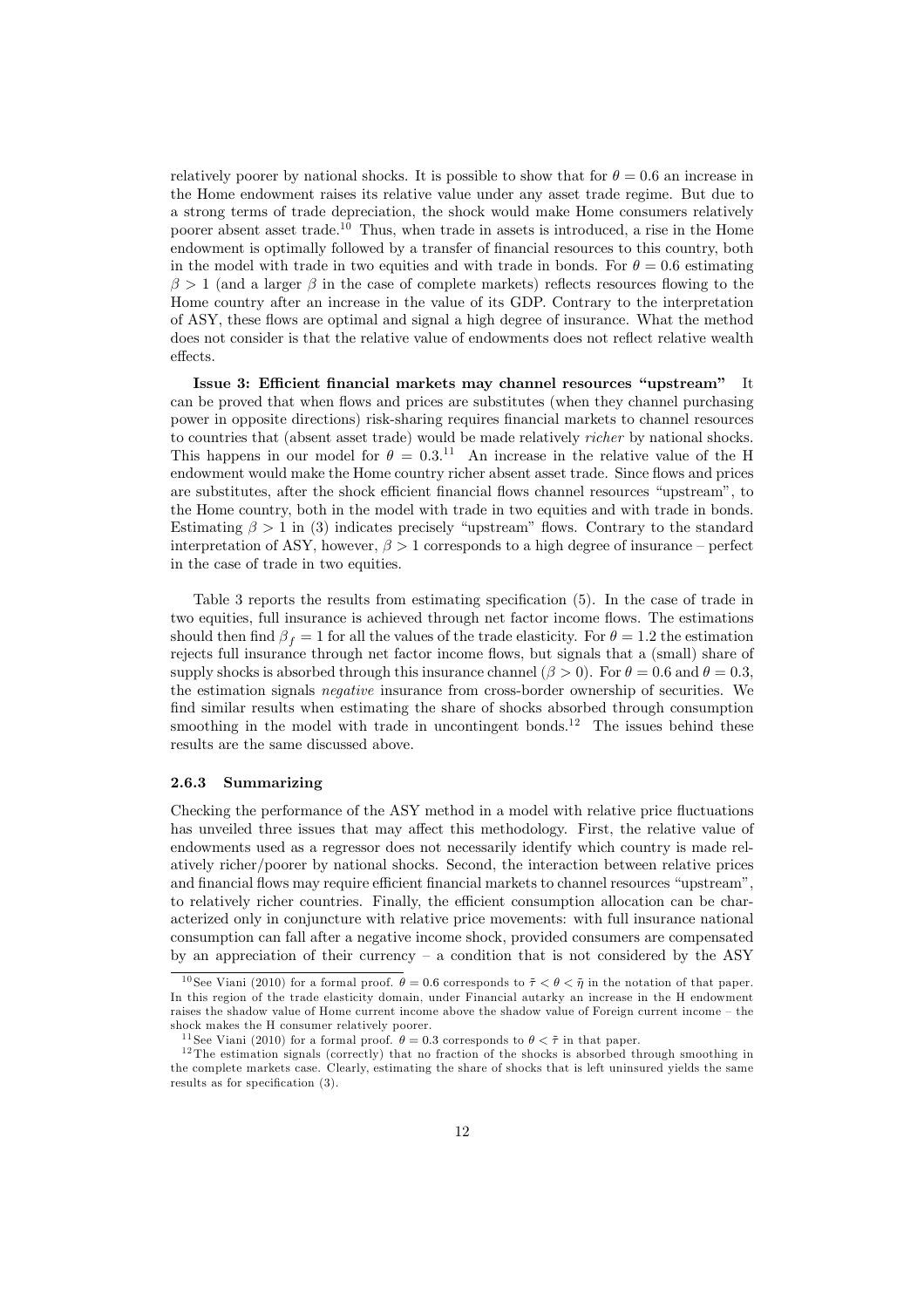| $\beta$ f (share absorbed via NFI)  |              | $\theta = 0.3$ $\theta = 0.6$ | $\theta=1.2$ |
|-------------------------------------|--------------|-------------------------------|--------------|
| Financial autarky                   |              |                               |              |
| Bond                                |              |                               |              |
| Complete markets                    | $-0,38$      | $-0,09$                       | 0,14         |
| $\beta$ s (share absorbed via NSAV) |              |                               |              |
| Financial autarky                   |              |                               |              |
| Bond                                | $-0.37$      | $-0.09$                       | 0,13         |
| Complete markets                    | $\theta$     | $\theta$                      | $\Omega$     |
| $\beta$ u (share uninsured)         |              |                               |              |
| Financial autarky                   | $\mathbf{1}$ | $\mathbf{1}$                  | $\mathbf{1}$ |
| Bond                                | 1,37         | 1,095                         | 0,863        |
| Complete markets                    | 1,38         | 1,0952                        | 0,862        |

Table 3: ASY method OLS estimation of shares absorbed through different channels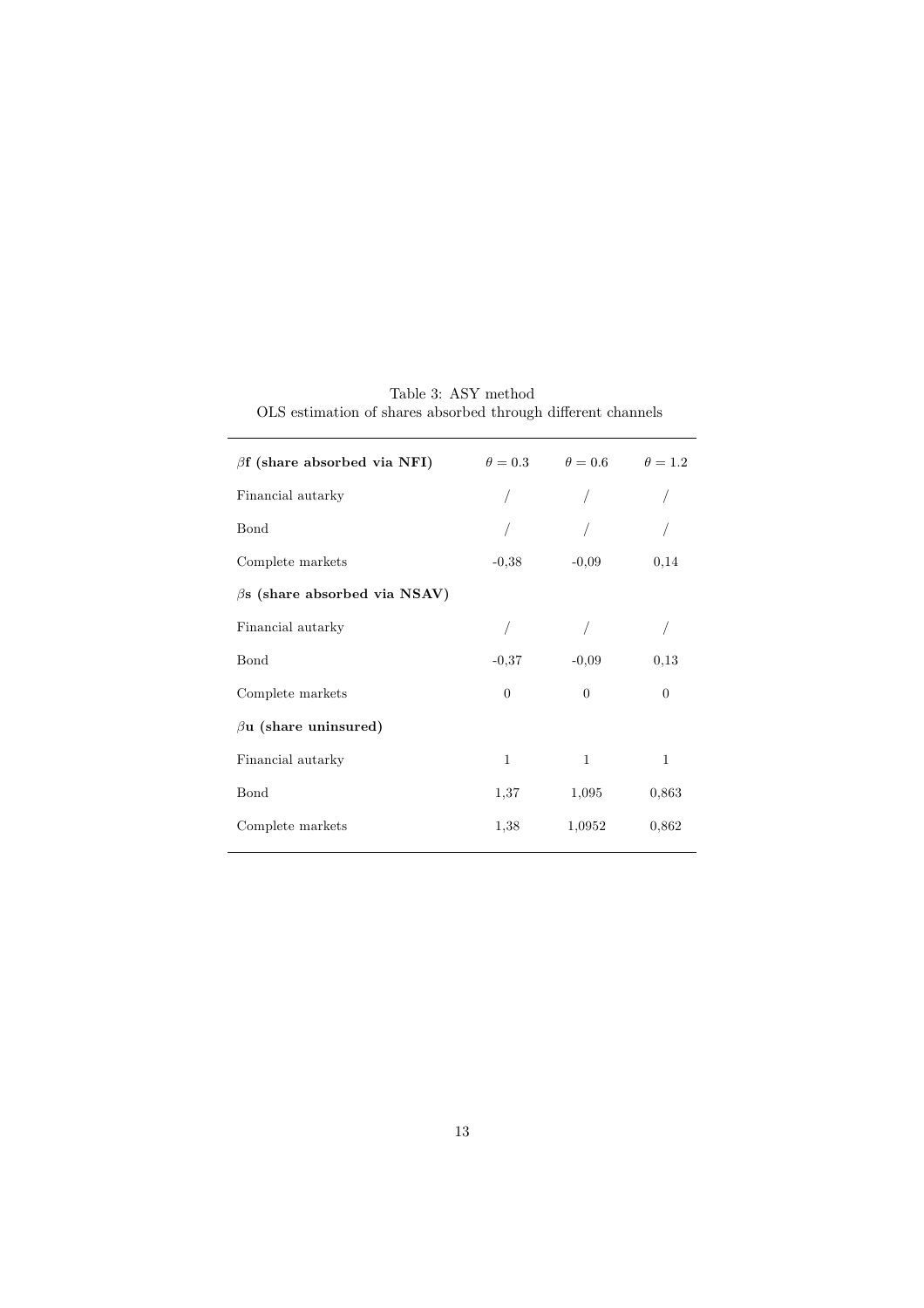benchmark of efficiency. These problems can have potentially severe consequences. Not only they lead to reject full insurance also when the "true" model features effectively complete asset markets, but they can also lead to estimate a higher degree of insurance under, say, Financial autarky than in the case of complete markets.

In a world in which relative price fluctuations are large and sustained and contribute to transfer purchasing power across countries, the benchmarks of efficiency derived in one-good frameworks and on which standard methods are based, do not seem to be valid anymore. Looking at the correlation between relative consumption and relative output, that is focusing on the pattern of financial flows across countries as required by the ASY approach and most existing empirical methods, may then be easily misleading.

# 3 An insurance benchmark from macro theory

In this section I derive a measure of cross-border insurance valid also in presence of relative price fluctuations. This measure provides the theoretical foundations for a new empirical method to estimate cross-border risk-sharing. I apply the new method to the simulated model of section 2 in order to compare it with previous methodologies.

#### 3.1 A measure of cross-border insurance

Assume the world consists of several countries, each inhabited by a representative agent. Asset markets are complete as agents can trade internationally in a full set of Arrow-Debreu securities. Focus on two countries, Home and Foreign. In what follows  $W(s'|s)$ denotes the price in state-of-the-world s of an Arrow-Debreu security paying 1 unit of some numéraire good in the following period if state-of-the-world s' realizes.  $U_C(s)$  and  $U_C$  (s/|s) are the marginal utilities of consumption of the H consumer, respectively, in state s and in state s.  $P(s)$  and  $P(s|s)$  are the prices of the H consumption good in state s and st. β denotes the discount factor of the H consumer,  $\pi(s/|s)$  the conditional probability of state  $s$  given s. The Euler Equation of the H consumer, regulating her purchase in state s of Arrow-Debreu securities paying 1 unit of the numéraire in state  $s$ , reads

$$
U_C(s) \frac{W(s'|s)}{P(s)} = \beta \cdot \pi(s'|s) \cdot U_C(s'|s) \frac{1}{P(s'|s)}, \forall s.s'
$$
\n(7)

The H consumer buys securities until the marginal cost of purchasing one more asset (left hand side in equation (7)) equals its expected marginal benefit (right hand side).

The analogous condition for the F agent is given by

$$
U_C^{\star}(s) \frac{W(s|s)}{P^{\star}(s) \cdot \omega(s)} = \beta^{\star} \cdot \pi(s|s) \cdot U_C^{\star}(s|s) \frac{1}{P^{\star}(s|s) \cdot \omega(s|s)}, \forall s, s' \tag{8}
$$

where starred variables denote Foreign aggregates, and  $\omega$  is the nominal exchange rate between H and F currencies.

Combining (7) and (8) gives

$$
\underbrace{\beta \frac{U_C(s'|s)}{U_C(s)} \frac{P(s)}{P(s'|s)}}_{m(s'|s)} = \underbrace{\beta^{\star} \frac{U_C^{\star}(s'|s)}{U_C^{\star}(s)} \frac{P^{\star}(s)}{P^{\star}(s'|s)} \frac{\varepsilon(s)}{\varepsilon(s'|s)}}_{m^{\star}(s'|s)} = \frac{W(s'|s)}{\pi(s'|s)}, \forall s, st
$$

where  $m(s/|s)$  and  $m^*(s/|s)$  are the Stochastic Discount Factors (SDFs) of the H and the F consumer. Perfect cross-border risk-sharing against national income shocks (given by construction by complete asset markets) equates the SDFs of the two agents, for every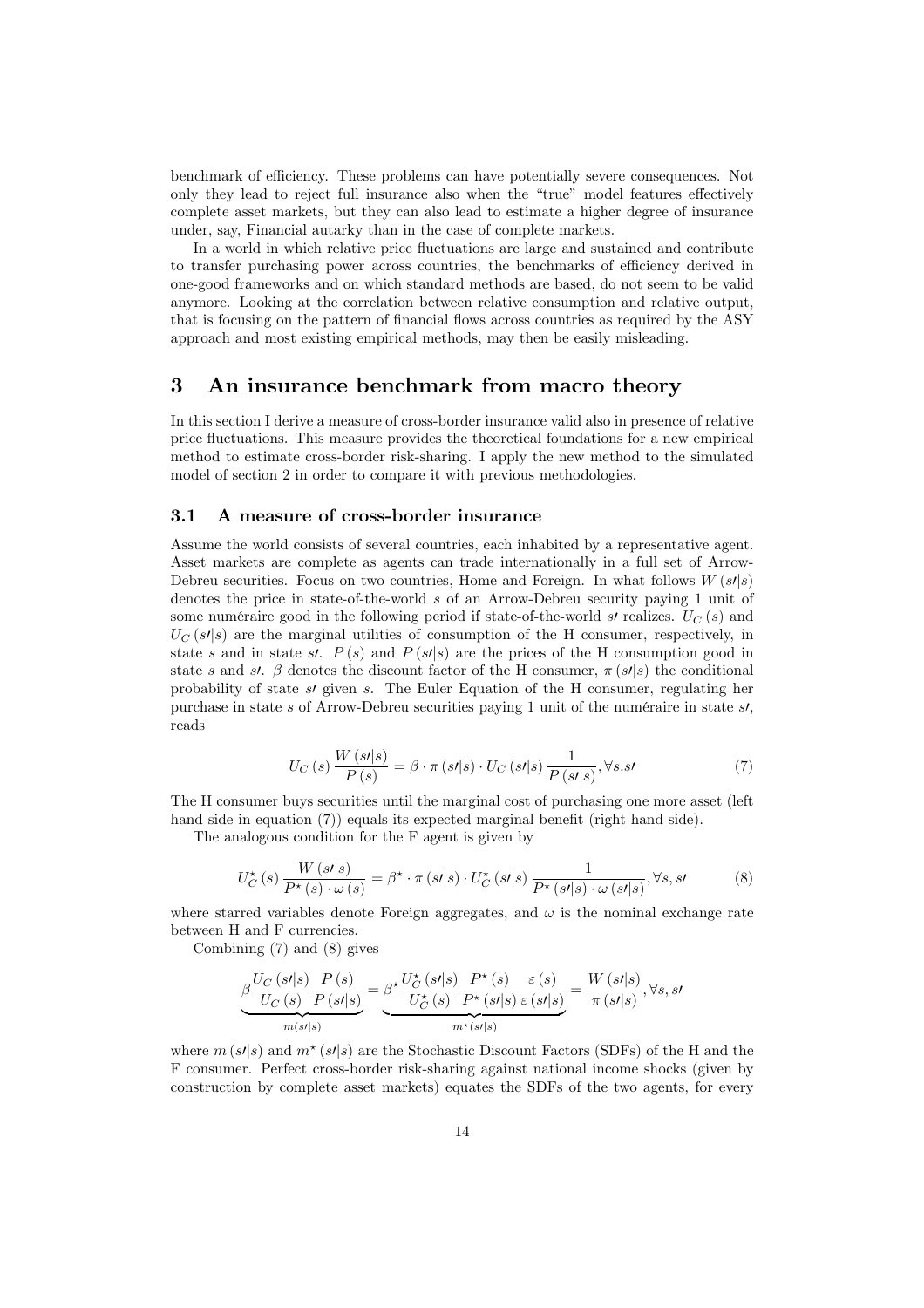states-of-the-world  $s$  and  $s$ . Equivalently, in terms of time-dependent notation, perfect risk-sharing implies

$$
m_t = m_t^* , \forall t \tag{9}
$$

If countries cannot pool risk efficiently the SDFs  $m$  and  $m^*$  need not be equalized: uninsurable shocks will drive a wedge between them in some states of the world. Therefore

$$
m_t = \eta_t \cdot m_t^* \tag{10}
$$

where  $\eta_t$  represents the wedge between H and F SDFs created by uninsurable disturbances. Taking logarithms on both sides of (10) I define the measure of cross-border insurance, the gap, as

$$
gap_t \equiv (\log \eta_t - \log 1) = \log m_t - \log m_t^{\star}
$$
\n(11)

 $gap<sub>t</sub>$  measures the percentual deviation of the wedge between H and F SDFs observed at time t from the wedge that would be observed if income risk was perfectly shared (i.e. if  $\eta$  was equal to 1). Therefore, by construction  $gap_t$  measures the percentual deviation from full insurance against income fluctuations observed at time t.

Appendix C shows that assuming frictionless trade in uncontingent bonds equalizes expected SDFs. In other words, self-insurance drives the conditional mean of the gap to zero

$$
E_t(m_{t+1}) = E_t(m_{t+1}^*) \Rightarrow E_t(gap_{t+1}) = 0
$$
\n(12)

It is well-known that if income risk is perfectly shared countries' relative wealth should stay constant over time. Using a simple two-country two-good DSGE model and following closely Viani (2010), Appendix C proves that the gap measures changes in countries' relative wealth created by uninsurable shocks. If consumers in different countries cannot fully insure against national shocks, idiosyncratic disturbances change their relative wealth. The sign of the *gap* arising in response to shocks indicates the new ranking of wealth, that is which country has been made relatively richer (poorer) by the shock. Its magnitude quantifies the change in countries' relative wealth.

Moreover, there exists a monotone relationship between the gap and the social welfare losses due to lack of insurance. I prove in Appendix D that the higher the gap that opens up at time t the higher the deviation of the time-t allocation from the optimum of a social welfare function that weights the two countries according to their previous wealth. More specifically, the first-best plan is an (infinite) sequence of allocations engineered by a Social Planner who aims at keeping fixed relative countries' wealth from  $t = 0$  up to  $t = \infty$ , weighting countries according to their  $t = -1$  relative wealth. If countries' relative wealth has been constant until time  $(t-1)$ , the gap that opens up at time t reflects deviations from this first-best allocation. If countries' relative wealth has changed between  $t = -1$ and  $(t-1)$  the gap that opens up at time t reflects deviations from the second-best plan that would be implemented by a Social Planner who, given the previous deviation from the first-best plan, re-optimizes taking into account the new level of relative wealth. In both cases, the gap maps monotonically into social welfare losses due to imperfect risksharing.<sup>13</sup>

<sup>&</sup>lt;sup>13</sup>This holds under the maintained assumption that deviations from the law of one price are contained.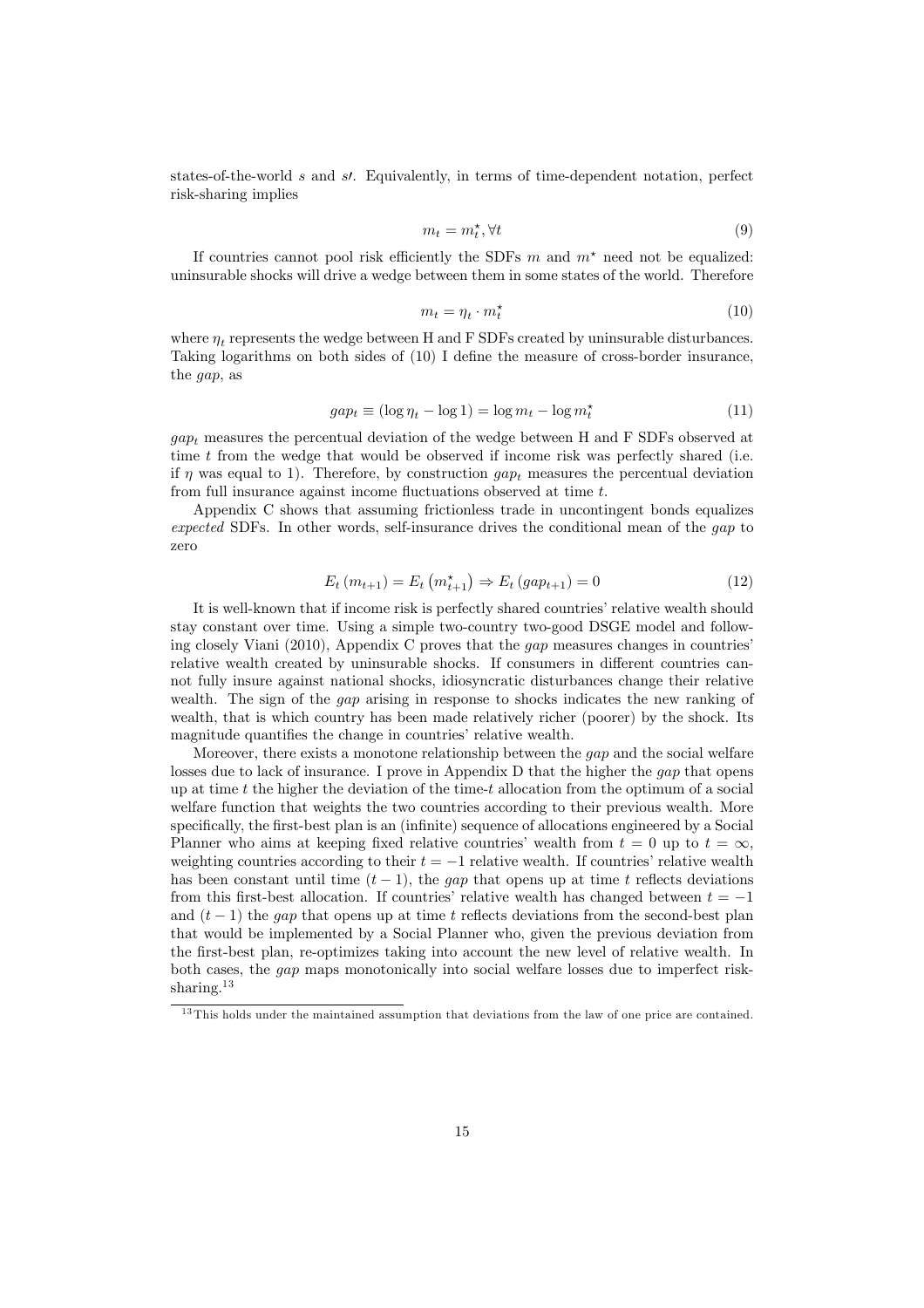#### 3.2 A new empirical method

Every deviation of the gap from zero measures a percentual deviation from full risk-sharing that may result in welfare losses, and is contingent on the shocks that hit the economies at each point in time. This measure of insurance provides the theoretical foundations for a new empirical method to estimate cross-border risk-sharing. The method consists in estimating the *contingent risk-sharing inefficiency* between two countries by using some statistic that quantifies the volatility of the gap computed on their Stochastic Discount Factors around zero, within a certain time horizon. The next section shows in detail how this method can be brought to the data, by estimating the deep parameters that characterize the SDFs and by testing the validity in the data of important assumptions. For the moment, we will assume that we know the "true" functional form of the SDFs of the countries under consideration. We will also assume that the data do not reject the equalization of expected SDFs

$$
E_t(m_{t+1}) = E_t(m_{t+1}^{\star})
$$

Then the unconditional mean of the gap (the log difference between SDFs) is equal to zero (see equation  $(12)$ ). Therefore, the variance and the standard deviation of the *gap* can be used as measures of its volatility around zero, i.e. measures of the contingent risk-sharing inefficiency between the two countries over a certain period of time.

While the variance of the *gap* quantifies the risk-sharing inefficiency, this measure is silent about its causes. It does not indicate which are the sources of idiosyncratic risk against which countries are not fully insured. Moreover a high variance could be due either to the high frequency and strength of uninsurable shocks, or to a low degree of insurance against macro risk. In order to disentangle these effects and to study which sources of macroeconomic risk are left uninsured among two countries, we can regress the time-series for the gap on different sources of risk. Assuming there are only productivity disturbances, as in our DSGE model, we can run

$$
gap_t = \alpha + \beta \cdot \Delta \log Y_t + \gamma \cdot \Delta \log Y_t^* + \varepsilon_t \tag{13}
$$

where  $\Delta$  denotes first differences. The regressors capture the sources of macroeconomic risk that country H and F should ideally pool. The coefficient associated with each shock quantifies the percentual deviation from full risk-sharing that is created by a  $1\%$  variation in the corresponding macro aggregate, thus proxying for the degree of insurance against that particular source of risk. The lower the coefficient estimated, say, for country H GDP growth, the higher the degree of insurance against this source of risk. We can assess if some sources of risk are perfectly pooled by testing whether the corresponding coefficient equals zero. We can also estimate (13) over two distinct time periods and decompose changes in the variance of the gap over time into changes in the coefficients and changes in the variance of the regressors. This allows to attribute reductions in the risk-sharing inefficiency either to reductions in the extent of macro risk to be pooled (the variance of regressors) or to increases in the degree of insurance against different sources of risk (reductions in the coefficients). $^{14}$ 

<sup>&</sup>lt;sup>14</sup>A rise in the degree of insurance against some disturbances could be due to three factors. First, an improvement in insurance possibilities to share risk across countries, e.g. an enlargement in the set of financial instruments traded internationally. Second, some other structural change in a shock process that makes the available set of assets more suitable to pool this specific source of risk across countries. For instance, two countries that can trade only in one uncontingent bond can self-insure against idiosyncratic risk quite efficiently if shocks are temporary. If disturbances are permanent, the same asset structure does not allow to insure against any share of risk (see Viani (2010)). Finally, a rise in the degree of insurance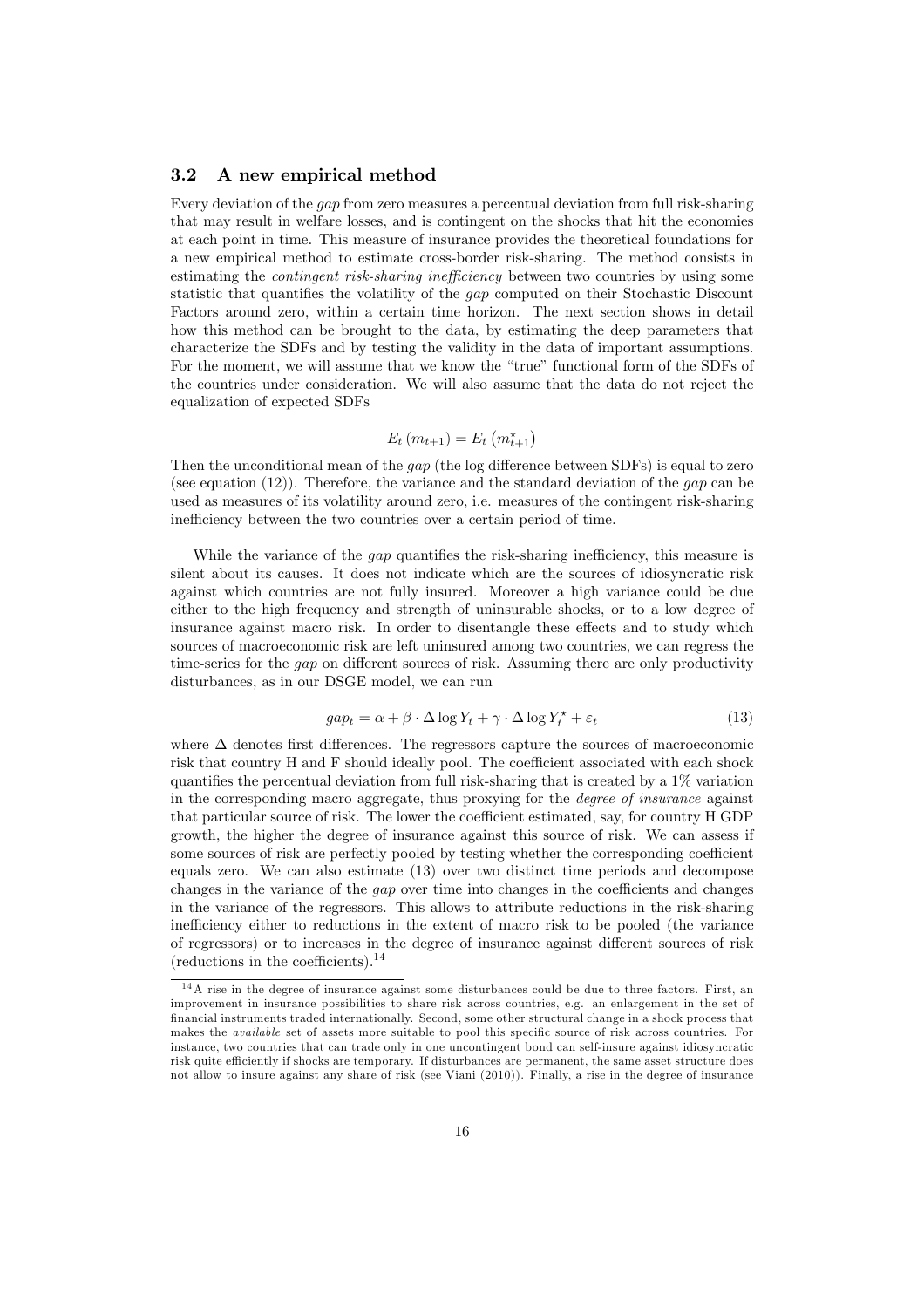A note on the choice of deflators Combining H and F budget constraints, it is easy to see that the gap can be expressed as

$$
\Delta \log Q_t - \rho \left( \Delta \log C_t - \Delta \log C_t^{\star} \right) = -\mu \underbrace{\left( \Delta \log GDP_t - \Delta \log GDP_t^{\star} \right) + \omega \Delta \log TOT_t}_{\Delta \log v_t}
$$

$$
+ \phi \Delta \log NSAV_t - \kappa \Delta \log NFI_t + \Delta \log Q_t
$$

where  $TOT_t$  are country H terms of trade,  $\mu$ ,  $\omega$ ,  $\phi$ , and  $\kappa$  are positive constants, and  $\nu_t$ is the real relative value of the H and the F endowments. Thus, we have two options for estimating equation (13). We can either deflate output using the national CPIs or GDP deflators.<sup>15</sup> If we choose the former, running (13) is equivalent to estimating

$$
gap_t = \alpha + \beta \cdot (\Delta \log Y_t + \Delta \log TOT_t) + \gamma \cdot (\Delta \log Y_t^* + \Delta \log TOT_t) + \varepsilon_t
$$

The regressors include the impact of terms of trade fluctuations on the relative value of endowments. Thus the coefficients proxy for the degree of insurance against GDP risk, abstracting from the insurance provided by relative price fluctuations that affect the relative value of endowments. Notice that this adjustment is not enough to clear completely the coefficients from the effects of price fluctuations, which enter (13) through real exchange rate movements.

Instead, if we deflate output using its own deflator, running (13) is equivalent to estimating

$$
gap_t = \alpha + \beta \cdot (\Delta \log Y_t) + \gamma \cdot (\Delta \log Y_t^*) + \varepsilon_t
$$

The coefficients proxy for the degree of insurance provided both by financial markets and relative price fluctuations. In this paper I choose this second solution — using national GDP deflators. The reason is the following. Recent contributions to the open-macro literature (see for instance Corsetti et al. (2008)) emphasize that the structure of financial markets can influence the insurance properties of relative prices. In this sense, the impact on cross-border insurance of financial market integration may encompass also improvements in the insurance properties of relative prices, which should be included in our measure of the degree of insurance.<sup>16</sup>

#### 3.3 The new method in simulations

I apply the new method to the simulated model to check if it identifies correctly full risksharing in the two-equity case, and if it captures the correct ranking of insurance among asset structures. Table 4 compares our measure of the bilateral risk-sharing inefficiency (the standard deviation of the gap), across different asset structures and values of the trade elasticity. For the Financial autarky case, this statistic signals correctly a high cross-border insurance from relative price fluctuations for  $\theta = 1.2$ , and a low degree of

could be due to an increase in the insurance properties of relative price fluctuations, either brought about by stronger financial deepness or not.

<sup>&</sup>lt;sup>15</sup>Notice that, from a purely theoretical point of view, deflating output with GDP deflators is not entirely correct in the other methods (for instance in the approach of Asdrubali, Sorensen and Yosha (1996)). Since these empirical frameworks are based on an identity, using GDP deflators is equivalent to assuming no relative price fluctuations (see section 2).

 $16$  Simulations carried out in our simple model (available upon request) show that the *difference* between the coefficients estimated using GDP and CPI deflators reveals whether relative price movements reduce or amplify the wealth divergence that would arise at constant prices. The implementation of this exercise if left for future research.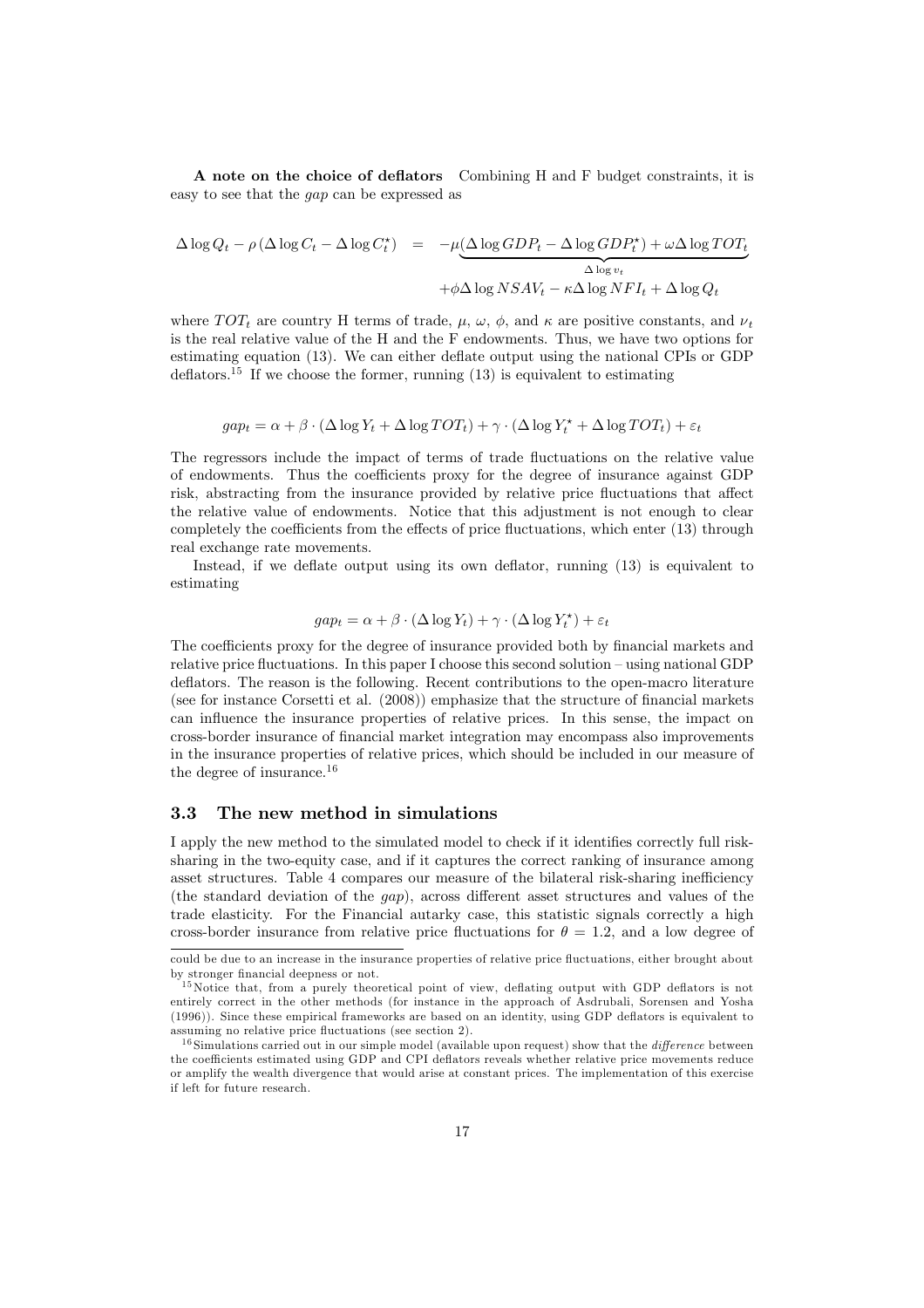insurance from terms of trade movements for  $\theta = 0.3$ . Thus, contrary to the coefficients estimated through some of the standard methods, the standard deviation of the gap gives an indication of the welfare losses due to the absence of financial markets. Moreover, the standard deviation of the gap reflects the correct ranking of insurance among different asset trade regimes, and leads to a non-rejection of full insurance in the complete markets case.

| Gap standard deviation | $\theta = 0.3$ | $\theta = 0.6$ | $\theta = 1.2$ |
|------------------------|----------------|----------------|----------------|
| Financial autarky      | 12,89          | 4,51           | 2,24           |
| <b>Bond</b>            | 0.09           | 0.03           | 0,02           |
| Complete markets       | 0              | 0              | 0              |
|                        |                |                |                |

Table 4: Gap standard deviation

Table 5 shows the OLS coefficients estimated by running (13). Since the model is fully symmetric  $\beta = -\gamma$ . Standard errors are negligible and are not reported. The magnitude of the coefficients reflects the degree of insurance against national shocks (the lower the coefficient, the higher the degree of insurance), their sign indicates which country is made relative richer/poorer by the disturbances. Namely  $\beta < 0$  (> 0) indicates that an increase in the growth rate of Home GDP makes Foreign consumers relatively poorer (richer) (see the interpretation of the gap outlined above).

Table 5: Deviation from full risk-sharing due to a 1 percent increase in H GDP growth rate

| $\theta = 0.3$ | $\theta = 0.6$ | $\theta = 1.2$ |
|----------------|----------------|----------------|
| $-6.61$        | 2,28           | $-1,11$        |
| $-0.03$        | 0,011          | $-0,005$       |
| 0              | 0              | 0              |
|                |                |                |

# 4 Empirical strategy

#### 4.1 Estimating Stochastic Discount Factors

The only assumptions we need to make to implement our method are the existence of a representative agent in each country, and the specific form of the SDFs. In this paper I adopt two strategies to estimate SDFs. First, I rely on the assumptions of standard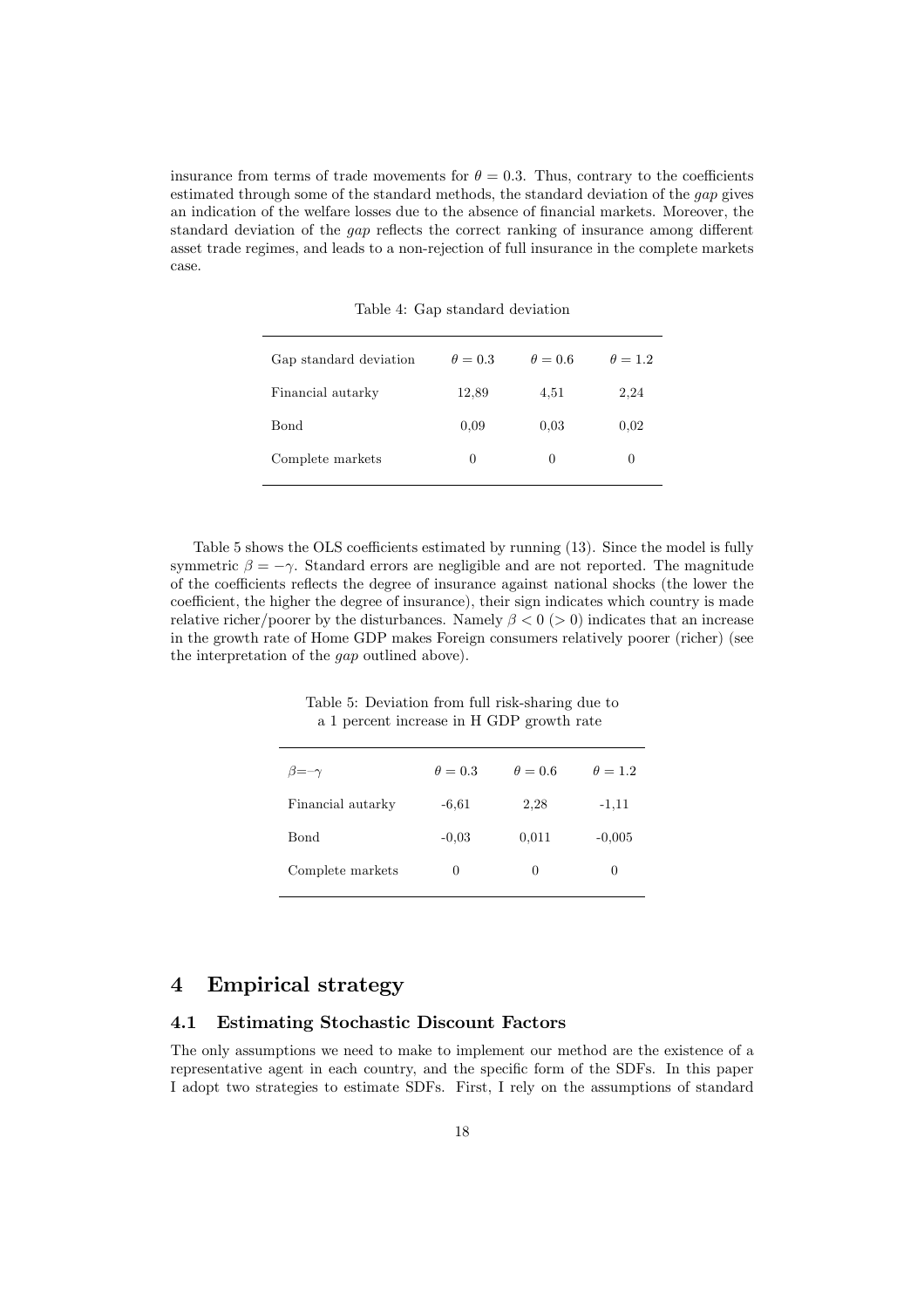open-macro models and postulate a constant risk-aversion; I estimate from the data the deep parameters characterizing the SDFs, and verify that the functional form assumed is not rejected by the data. Second, given the uncertainty on the specific form of the SDFs, I follow Campbell and Cochrane assuming a utility function with time-varying risk-aversion; I adopt the parametrization that was used in this work to replicate the equity-premium puzzle and to capture the history of US stock prices.

#### 4.1.1 Stochastic Discount Factors from the traditional open-macro model

In accordance with what is assumed by most models of international interdependence, I assume that for all countries the period utility function is separable in consumption and depends on the current consumption level according to a standard CRRA function. Namely

$$
U(C^i,.) = \frac{(C_t)^{1-\rho}}{1-\rho} + \kappa
$$
\n(14)

where  $\rho$  is the (common) coefficient of relative risk-aversion and the utility function is allowed to depend on other variables  $(\kappa)$  that do not enter the marginal utility of consumption. (14) implies that the *qap* between country i and j arising at time t can be computed as

$$
gap_t^{i,j} \equiv \log m_t^i - \log m_t^j =
$$
  
=  $\Delta \log Q_t^{i,j} - \rho \left( \Delta \log C_t^i - \Delta \log C_t^j \right) + \log \beta^i - \log \beta^j$  (15)

where  $\beta^i$  and  $\beta^j$  denote the discount factors. In accordance with the literature, the deep parameters appearing in this formula can be estimated from the data by testing the equality of countries' expected SDFs. The following equation can then be tested through non-linear GMM

$$
E_t\left(m_{t+1}^i\right) = E_t\left(m_{t+1}^j\right) \Rightarrow
$$
  

$$
\frac{\beta^i}{\beta^j} \cdot E_t\left\{ \left(\frac{C_{t+1}^i}{C_t^i}\right)^{-\rho} \frac{P_{t+1}^i}{P_t^i} \right\} = E_t\left\{ \left(\frac{C_{t+1}^j}{C_t^j}\right)^{-\rho} \frac{P_{t+1}^j}{P_t^j} \frac{S_{t+1}^{i,j}}{S_t^{i,j}} \right\}
$$
(16)

where  $S^{i,j}$  is the bilateral nominal exchange rate. This estimation allows to pin down  $\rho$ where  $S^{i,j}$  is the bilateral nominal exchange rate. This estimation allows to pin down  $\rho$  and the relative discount factor  $\left(\frac{\beta^i}{\beta^j}\right)$ . Moreover, if (16) is not rejected, the mean of the gap cannot be rejected to be zero. Therefore, the variance and the standard deviation of  $qap^{i,j}$  can be conveniently used as measures of its volatility around zero, i.e. measures of the contingent risk-sharing inefficiency over a period of time.17 Notice also that failure to reject equation (16) implies that the data do not reject our assumption about the specific form of SDFs.

 $17$  In the application of this methodology to the US and OECD countries that is described in the next section, equation  $(16)$  was not rejected. Clearly, if  $(16)$  was rejected we could still use the second raw moment of the gap to quantify its volatility around zero over a certain period of time, but the validity of the estimated  $\rho$  would be questionable.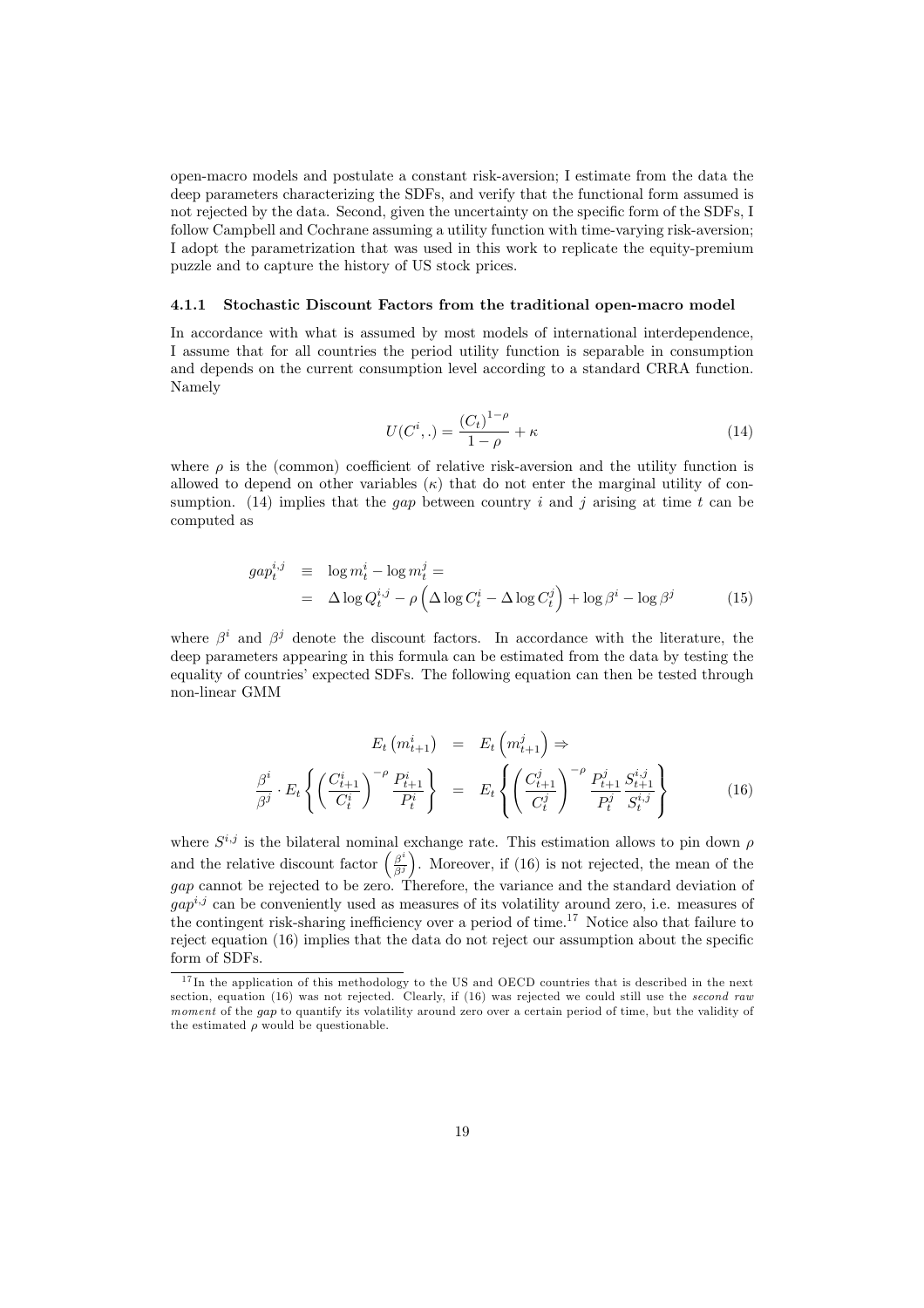#### 4.1.2 Stochastic Discount Factors with time-varying risk-aversion

The second strategy consists in assuming a functional form for SDFs following the literature on habit formation, in particular Campbell and Cochrane (1999). The period utility function depends on a stock of habit, and relative risk-aversion is time-varying and statedependent. Campbell and Cochrane (1999) show that a standard model featuring this SDF solves the short and long-run equity premium puzzle, and captures much of the history of US stock prices. Rabitsch (2008) shows that the same preferences give a rationale for deviations from uncovered interest parity and match the volatility of exchange rates observed in the data. Following these contributions I assume that the utility function is

$$
\frac{(C_t - X_t)^{1-\rho} - 1}{1 - \rho}
$$
 (17)  
where  $X_t$  is the habit level. The relationship between consumption and habit is captured

by the surplus consumption ratio

$$
S_t = \frac{C_t - X_t}{C_t}
$$

Thus relative risk aversion (the local curvature of the utility function) is state-dependent and related to  $S_t$  by

$$
\eta_t = -\frac{U_{CC}C}{U_C} = \frac{\rho}{S_t}
$$

Assume further

 $\log S_{t+1} = (1 - \phi) \log \overline{S} + \phi \log S_t + \lambda (\log S_t) (\log C_{t+1} - \log C_t - \log G)$ where  $G$  is the average growth rate of the economy and

$$
\lambda (\log S_t) = \frac{1}{\overline{S}} \sqrt{1 - 2 (\log S_t - \log \overline{S})} - 1, \log S_t \le \log S_{\max}
$$
  

$$
\lambda (\log S_t) = 0, \log S_t > \log S_{\max}
$$

and

$$
\bar{S} = \rho \sqrt{\frac{\rho}{1 - \phi - \frac{B}{\rho}}}
$$

The Stochastic Discount Factors of H and F consumers read respectively

$$
m_t = \beta \left(\frac{S_{t+1}}{S_t}\right)^{-\rho} \left(\frac{C_{t+1}}{C_t}\right)^{-\rho} \frac{P_t}{P_{t+1}}
$$

$$
m_t^\star = \beta^\star \left(\frac{S_{t+1}^\star}{S_t^\star}\right)^{-\rho} \left(\frac{C_{t+1}^\star}{C_t^\star}\right)^{-\rho} \frac{P_t^\star}{P_{t+1}^\star} \frac{\varepsilon_t}{\varepsilon_{t+1}}
$$

The gap is given by

$$
gap_t \equiv \log(m_t) - \log(m_t^*) = \Delta \log Q_t - \rho \left(\Delta \log C_t - \Delta \log C_t^* + \Delta \log S_t - \Delta \log S_t^*\right)
$$
\n(18)

For each country I compute  $G$  as the average growth rate of national consumption from the data. Following Campbell and Cochrane (1999) and Rabitsch (2008), I assume  $\rho = 2, \phi = 0.985, \text{ and } B = -0.01.$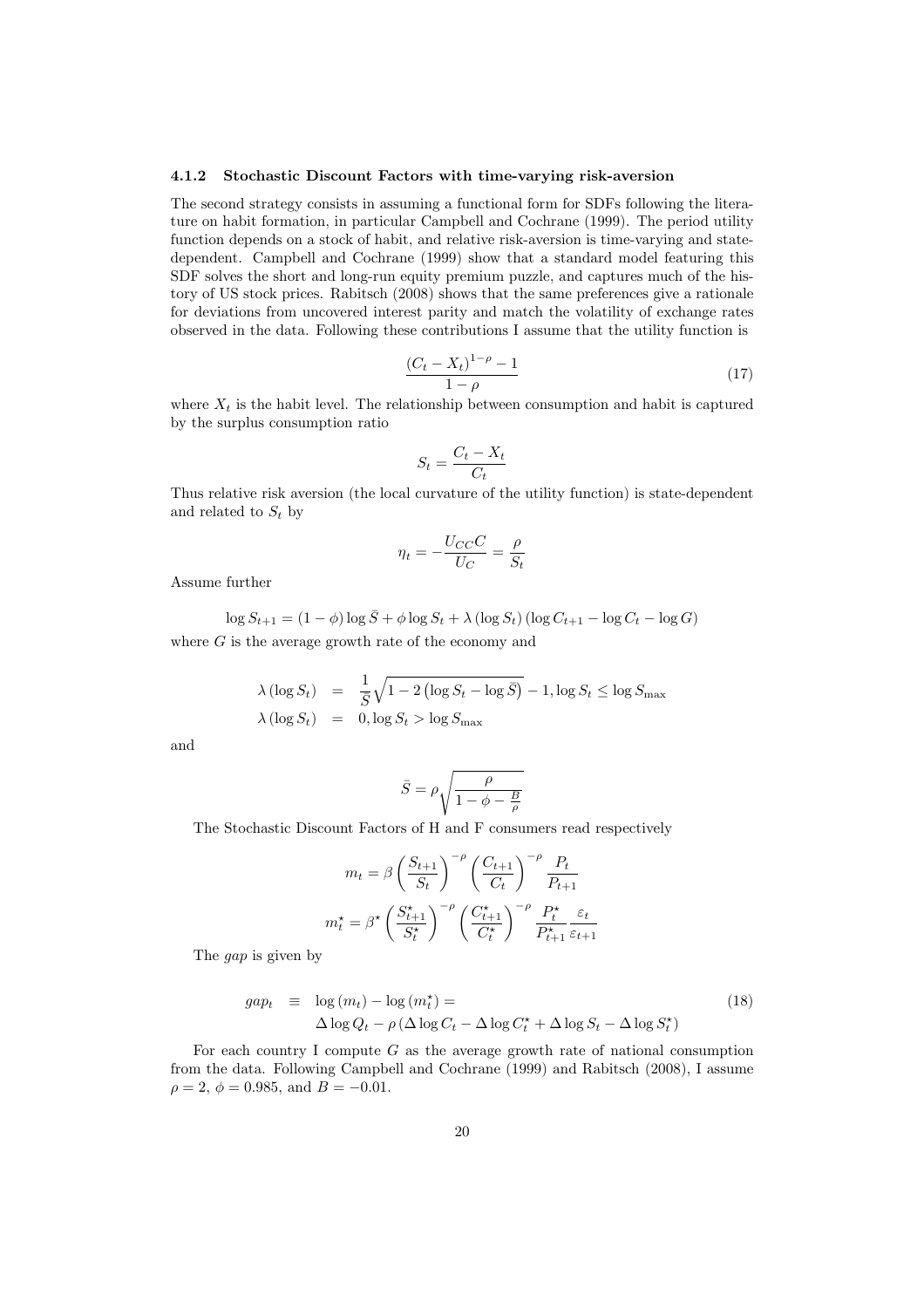#### 4.2 Estimating the risk-sharing inefficiency

Having checked for both specifications of SDFs that the mean of the gap cannot be rejected to be zero in the data, I use its variance and standard deviation as measures of its volatility around zero. The *contingent inefficiency* between country  $i$  and  $j$  over the period  $t = 1, ..., T$  will be measured by <sup>18</sup>

$$
\hat{\sigma}^2\left(gap^{i,j}\right) = \sum_{t=1}^T \left[ \left(gap^{i,j}\right) - E\left(gap^{i,j}\right) \right]^2 \quad \text{or} \quad \hat{\sigma}\left(gap^{i,j}\right) = \left[\hat{\sigma}^2\left(gap^{i,j}\right)\right]^{1/2}
$$

#### 4.3 Detecting significant changes in the inefficiency over time

Significant variations in the risk-sharing inefficiency between country i and j can be found by testing for structural changes in the variance of  $gap^{i,j}$ . Since the dates of potential changes are unknown, I find it convenient to employ the Quasi-Maximum Likelihood methodology of Qu and Perron (2007), which allows to detect structural breaks at unknown dates, find their number, and test for their significance. More precisely, I estimate

$$
gap_t^{i,j} = \mu + \varepsilon_t \tag{19}
$$

where  $\mu$  is a constant and  $\varepsilon_t$  are *i.i.d.* Normal disturbances. I assume no break occurred in  $\mu$ , and test for structural breaks in the variance-covariance matrix of errors.<sup>19</sup>

#### 4.4 Macroeconomic risk versus degree of insurance

Following the same reasoning as for equation  $(13)$ , if the relationship between country i and  $j$  was described by a model with exogenous GDP, government spending and monetary shocks, plus disturbances coming from currency speculation and from productivity in the rest of the world, it is easy to show that the risk-sharing inefficiency between country  $i$ and j would follow – in a first order approximation to the model – the following process

$$
gap_t^{i,j} = \alpha \cdot \Delta \log g dp_t^i + \beta \cdot \Delta \log g dp_t^j + \gamma \cdot \Delta \log g ov_t^i
$$
  
+  $\delta \cdot \Delta \log g ov_t^j + \eta \cdot \Delta \log s_t^{i,j} + \zeta \cdot \Delta \log g dp_t^{world} + \varepsilon_t$  (20)

where  $\Delta \log gdp_t^i$ ,  $\Delta \log gdp_t^j$ ,  $\Delta \log gdp_t^{world}$  denote respectively the growth rate of country<br>i. country i. and "rest of the world" GDP deflated through national GDP deflators and  $i$ , country  $j$  and "rest of the world" GDP, deflated through national GDP deflators and not including government expenditure.<sup>20</sup> Rest of the world GDP affects the inefficiency between country  $i$  and  $j$  as long as it has an asymmetric impact on consumption in the two countries.<sup>21</sup>  $\Delta \log gov_t^i$ ,  $\Delta \log gov_t^j$ , and  $\Delta \log s_t^{i,j}$  are country *i* and country *j* final government expenditure expressed in local currency and the nominal exchange rate final government expenditure expressed in local currency, and the nominal exchange rate between country  $i$  and country  $j$  currency. Nominal exchange rate growth is capturing both the effects of monetary shocks and the impact of possible disturbances coming from currency speculation. I use OECD GDP growth as a proxy for rest of the world GDP.

 $18$ I will use the standard deviation to compare the extent of the inefficiency across countries, and the variance to detect changes in the inefficiency over time and to investigate their causes.

 $19$  See Ou and Perron (2007) for additional details on the tests.

 $^{20}$ Equation (20) could also include lags of the independent variables as regressors.

 $21$  For instance, if a shock to Italian GDP had an asymmetric impact on the US and the UK, it would contribute to determine  $gap^{US,UK}$ . Including rest of the world GDP as a regressor captures this effect, reducing the potential omitted-variable bias. Clearly  $\Delta \log gdp^{world}$  does not include country *i* and country *i*'s GDP country j's GDP.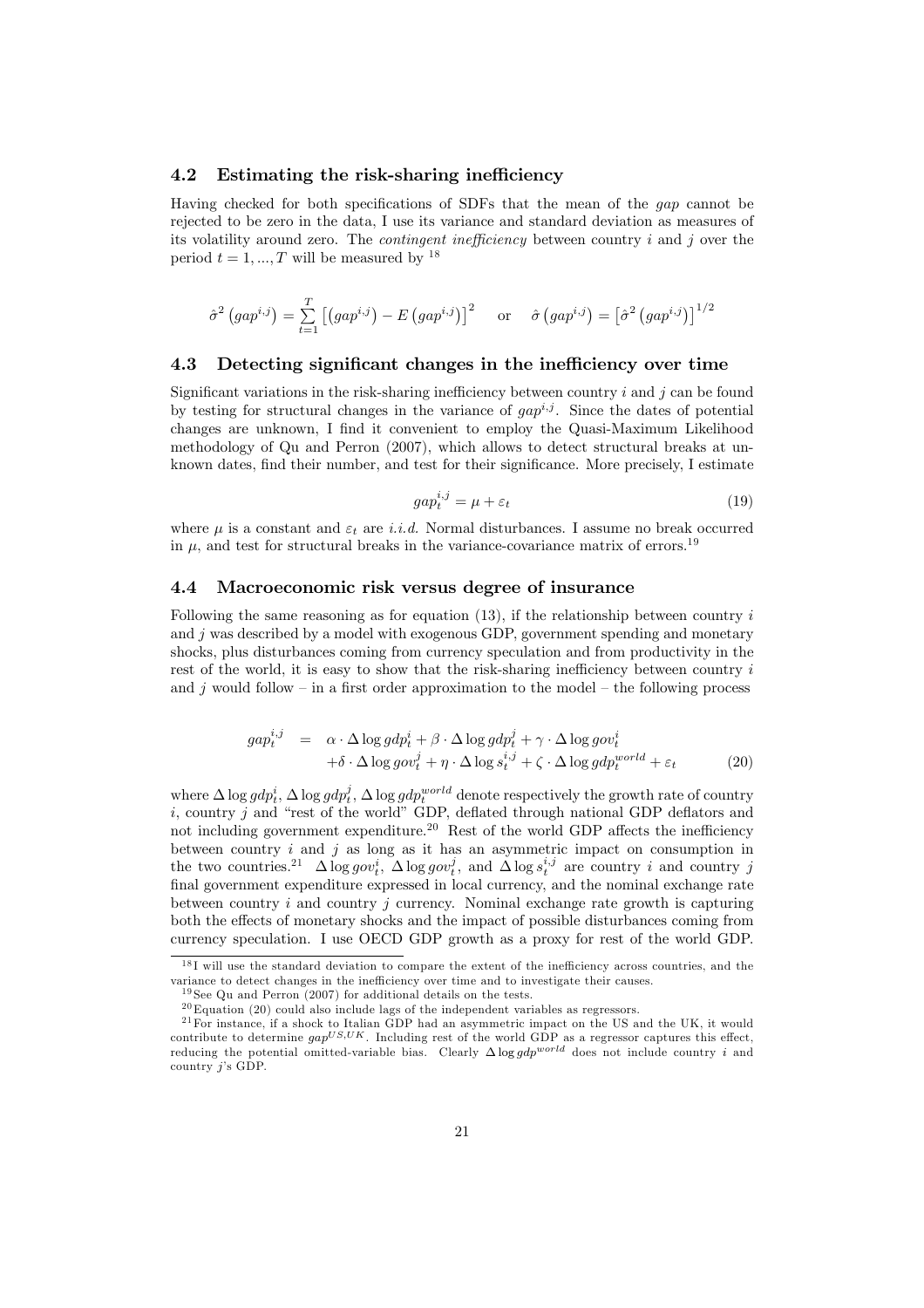I estimate equation (20) instrumenting nominal exchange rate growth with GDP and exchange rate growth lagged values.<sup>22</sup>

Two kinds of analyses can be performed using (20). First we can establish if some sources of risk are perfectly pooled by testing whether the corresponding coefficients equal zero. Second, we can run (20) over two distinct time horizons in order to attribute changes in the variance of the gap over time to changes in the coefficients (the degree of insurance against shocks) and changes in the variance of regressors (the extent of macroeconomic risk to be pooled), according to the following procedure. First, any reduction in the variance of  $gap^{i,j}$  between the two subperiods pre and post (denoting the pre and postbreak years) can be expressed in terms of changes in the variance of shocks and changes in the coefficients in (20) as

$$
Var (gap^{i,j})_{post} - Var (gap^{i,j})_{pre} =
$$
\n
$$
(\hat{\alpha}_{post}^{2} - \hat{\alpha}_{pre}^{2}) \cdot Var (\Delta \log (gdp^{i}))_{pre} +
$$
\n
$$
\hat{\alpha}_{pre}^{2} \cdot \left( Var (\Delta \log (gdp^{i}))_{post} - Var (\Delta \log (gdp^{i}))_{pre} \right) +
$$
\n
$$
(\hat{\alpha}_{post}^{2} - \hat{\alpha}_{pre}^{2}) \cdot \left( Var (\Delta \log (gdp^{i}))_{post} - Var (\Delta \log (gdp^{i}))_{pre} \right) + ...
$$
\n(4.10)

where the subscripts denote the pre and post-break years, and  $\hat{\alpha}_{pre}$  and  $\hat{\alpha}_{post}$  are the coefficient on country i GDP estimated on the two subsamples. Second, based on the coefficient on country *i* GDP estimated on the two subsamples. Second, based on decomposition in (21) we can compute the fraction of the reduction in  $Var(gap^{i,j})$  due to changes in each coefficient and in the variance of each shock. For instance, the share of the reduction in the variance of  $gap^{i,j}$  across the two periods that is due to changes in  $\alpha$  is given by

$$
share\left(\alpha\right) = \frac{V\left(\alpha\right)}{Var\left(gap^{i,j}\right)_{post} - Var\left(gap^{i,j}\right)_{pre}}\tag{22}
$$

where  $V(\alpha)$  is the reduction in  $Var(gap^{i,j})$ <br>details on its computation), share  $(\alpha)$  can b ) explained by a fall in  $\alpha$  (see Appendix E for details on its computation). *share* ( $\alpha$ ) can be interpreted as the share of the reduction in the contingent inefficiency due to better insurance against country i GDP risk.

contingent inefficiency due to better insurance against country *i* GDP r<br>Analogously we can compute the fraction of the change in  $Var(gap^{i,j})$ ) due to a fall in the variance of each shock, that is in the extent of risk to be shared. For instance for country i GDP

$$
share\left(gdp^{i}\right) = \frac{V\left(gdp^{i}\right)}{Var\left(gap^{i,j}\right)_{post} - Var\left(gap^{i,j}\right)_{pre}}\tag{23}
$$

where  $V(gdp<sup>i</sup>)$  is the reduction in the variance of the *gap* explained by a fall in the volatility of country i GDP across the two subsamples.

# 5 Risk-sharing among the US and OECD countries

The new methodology is applied to estimate the bilateral risk-sharing inefficiency between the US and industrialized OECD countries and to study its evolution over time.

 $^{22}$ Lags 1-3 or 3 only depending on the SDFs specification. I use Instrumental Variables as there could be other macro aggregates omitted in the regression that affect both the gap and the regressors. This problem is most likely to be relevant for a relative price, the nominal exchange rate, whose volatility is larger in the data and (partially) unexplained by fundamentals. Also a constant, not reported in the tables, was included in the regression.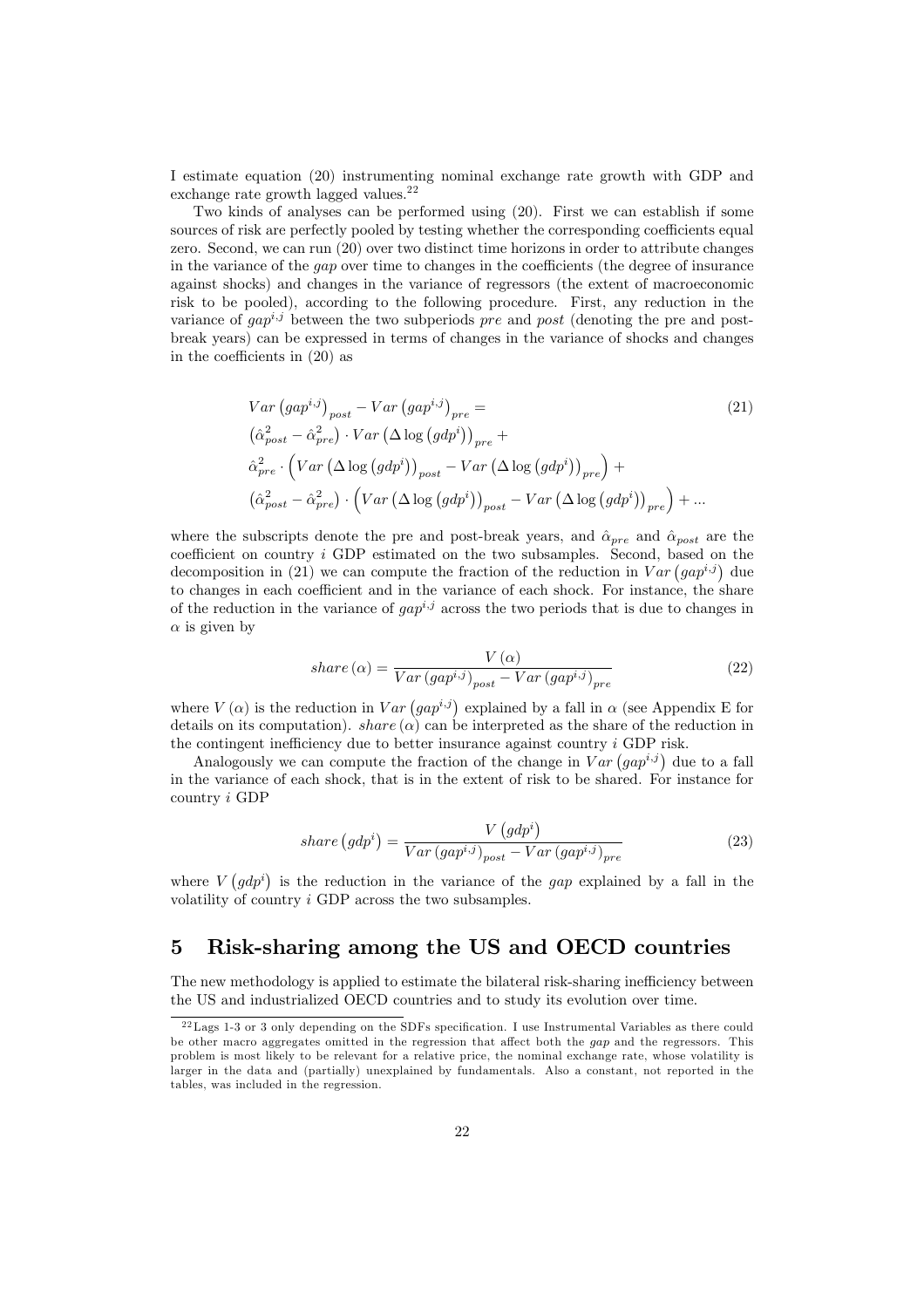Sample and data The US is the reference country, the partner countries are 16 OECD industrialized economies: 4 extra-EU countries (Australia, Canada, Japan, and New Zealand), 8 Euro-Area countries (Belgium, Finland, France, Ireland, Italy, the Netherlands, Portugal, and Spain), and 4 European countries that did not join the Euro (Norway, Sweden, Switzerland, and the UK).<sup>23</sup> The data are sampled at the quarterly frequency. Data on final consumption expenditure, consumption deflators, nominal exchange rates, government final consumption expenditure, and GDP, are from the OECD Economic Outlook. Data on population at the annual frequency were obtained from the OECD National Accounts. The period under consideration is 1970:2-2008:2.

#### 5.1 SDFs from the traditional model: nominal exchange rate volatility as a source of risk

Deep parameters estimation Assume CRRA utility function according to (14). Following Dedola and De Fiore (2005), I tested equation (16) simultaneously for all partner countries vis-a-vis the US through non-linear  $GMM<sup>24</sup>$  I used as instruments for each equation a constant, lags 1 and 2 of consumption factor growth of the US and partner country  $j$ , US and country  $j$  inflation, and nominal depreciation of the US dollar.

Table 10 in Appendix F shows the results. Although in the specification of the SDFs we do not allow for taste shocks, the model seems to capture well the data, consistently with the results of previous GMM estimations of the same equation.<sup>25</sup> The p-value of the J statistic indicates that the model cannot be rejected. The relative discount factors of J statistic indicates that the US and country j,  $\left(\frac{\beta^{US}}{\beta S}\right)$ β<sup>j</sup> e cannot be rejected to be equal to 1 for all partner countries. The common coefficient of relative risk-aversion is estimated to be 1.32, well in the range<br>of estimates derived in previous studies  $2^6$ of estimates derived in previous studies. $26$ 

<sup>25</sup> See, for instance, the results of Kollmann (1995) for several pairs of OECD economies, and Dedola and De Fiore (2005) for European countries vis-a-vis Germany. These results are robust to the inclusion of one additional instrument lag. I have chosen a reduced set of instruments in order to minimise the potential bias that could stem from the excess of overidentifying restrictions in small samples.

 $23$  Some OECD-members were not included in the sample because of data availability.

<sup>&</sup>lt;sup>24</sup>I use continously-updated GMM and employ the Newey-West adjustment for heteroskedasticity and autocorrelation. Given the interdependence between countries, it is more efficient to test the equations for all partners simultaneously. Testing each equation individually, though, did not lead to reject the model, consistently with the findings of Kollmann (1995).

The coefficient of risk-aversion is assumed to be the same for all countries. I found that, when assuming a different  $\rho$  for each partner, the model cannot be rejected, but some of the coefficients are estimated very imprecisely and are not significant. The coefficients that are significant are all between zero and 2. Therefore, since the main goals of the GMM estimation implemented here are (1) to establish whether the model can be rejected and (2) to estimate risk-aversion, this coefficient is assumed to be the same for all countries, which leads (again) not to reject the model and yields significant estimates for all the parameters. It should be noted that the common  $\rho$  estimated this way is in the range of the significant ones estimated assuming different risk-aversion coefficients for each country.

 $26$  Stock and Wright (2000) show that when esimating risk-aversion *inside a country* (by using the traditional CAPM Euler Equation and national panel data), the estimated coefficient may be very low because of a weak instrument problem. It should be noticed, however, that cross-country estimations of the same equation tend to find low values for the the CRRA, but seem to be immune from the weakinstrument issue. Using non-linear GMM estimation and a cross-country version of the traditional CAPM Euler Equation, Dedola and De Fiore (2005) estimate a common CRRA of 0.39 for Euro countries. Selaive and Tuesta (2003) estimate the common CRRA of Australia and the US to be 1.58. By using the method of Stock and Wright (2000) to check for the presence of weak instruments, they establish that their result is not driven by this potential problem. Corsetti and Dedola (2006) also test the cross-country version of the traditional Euler equation through non-linear GMM and find it cannot be rejected for many countries vis-a-vis the US. They argue that testing the cross-country version of this equation may mitigate problems due to measurement errors and to the presence of potential peso problems *common* to the two countries. This might be the reason why the standard CAPM model is sometimes rejected in other studies that test its one-country version.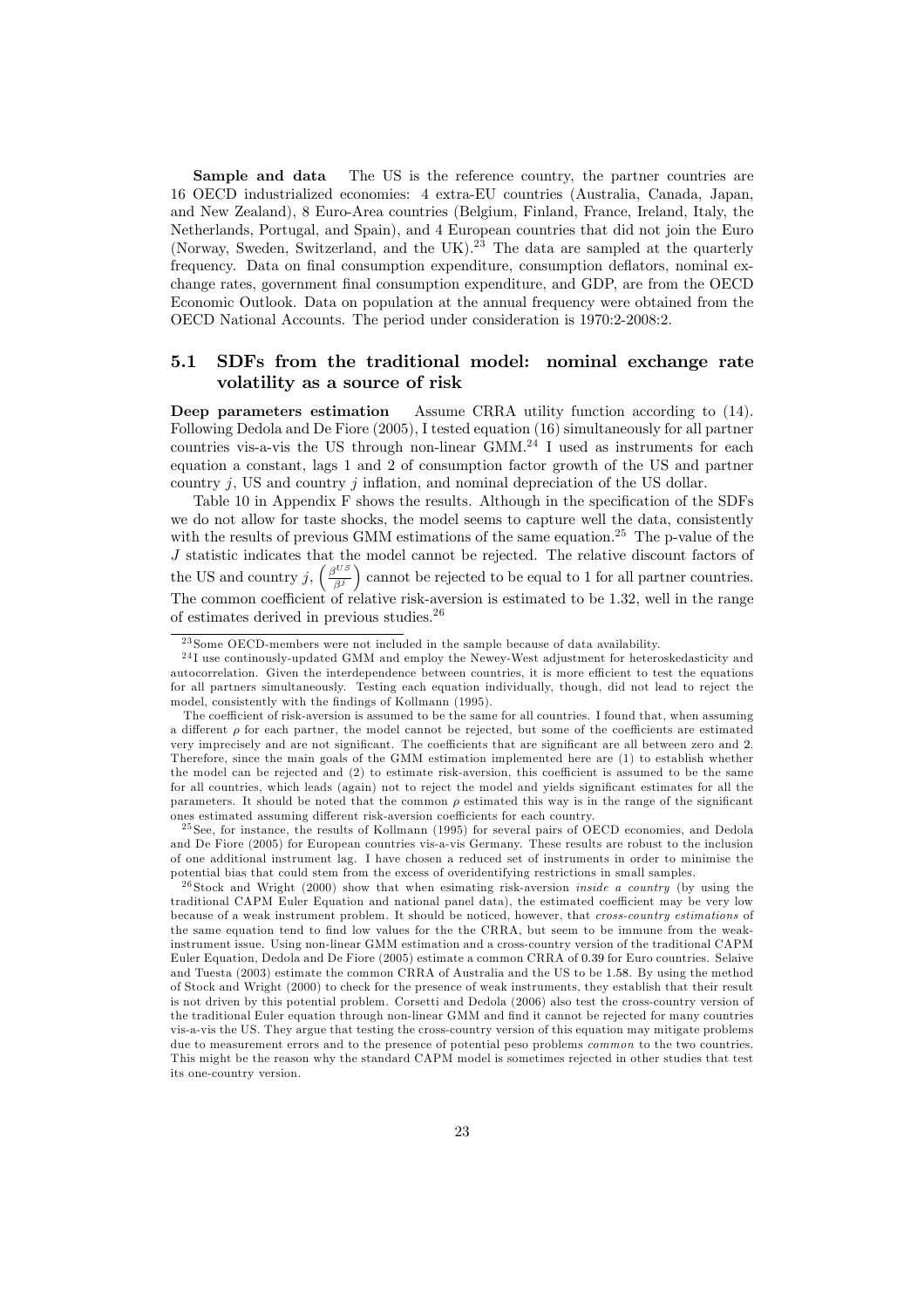Although the risk-aversion coefficient is estimated very precisely, the estimation might not be immune from measurement errors in consumption and weak instrument issues. Since this could bias downwards the estimation, robustness checks on all results have been performed for higher values of this coefficient (up to  $\rho = 7$ ) and are available upon request.<sup>27</sup>

Contingent risk-sharing inefficiency and its decrease over time Given these results, for every partner country j in the sample I compute  $gap_t^{US,j}$  according to equation (15), exploiting the equality of the estimated discount factors for the US and each partner country  $(\beta^{US} = \beta^j, \forall j)$ . Since the GMM estimation of equation (16) did not reject the equality of expected SDEs we can safely use the standard deviation (and the variance) equality of expected SDFs we can safely use the standard deviation (and the variance) of  $qap^{US,j}$  as a measure of the contingent risk-sharing inefficiency between the US and country j.

Table 11 shows the standard deviation of  $qap^{US,j}$  for each partner country j, using the  $\rho$  estimated from the data and other higher values. The estimated standard deviation of the gap between the US and Canada (in the first row) is statistically smaller than the standard deviation of the *gap* between the US and any other partner country.<sup>28</sup> Results are robust to higher values of the risk-aversion coefficient. Over the period 1970-2008 the smallest contingent risk-sharing inefficiency has been the one between the US and Canada. Notice that this result could be due either to strong financial linkages between the two countries (a high degree of insurance via asset trade) or to a significant synchronization in their business cycles that could reduce the extent of purely idiosyncratic risk that the two countries should pool.

Figures 1 and 2 graph the gap between the US and, respectively, the UK and the Netherlands over the last forty years. The volatility of the gap between the US and these countries seems to decrease from the mid-Nineties. This intuition is confirmed by the results of the structural break analysis to detect significant changes in the variance of the gap, reported in Table 12. For every partner country, I show the number of breaks detected through the QML tests of Qu and Perron (2007), their dates, and the percentual reduction in the inefficiency across the pre- and post-break period. Asterisks next to the number of breaks indicate their significance according to the test of no change versus a number k of breaks.<sup>29</sup>

The only breaks in the variance that are found to be statistically significant and robust to all the values  $\rho$  are those estimated in 1992-1993 for several European countries, Italy,

 $28I$  use a Wald test to establish whether this difference is statistically significant. The test statistic is

$$
W = [r (b) - q] \, I \left\{ R (b) \, \hat{V} R (b) \right\}^{-1} [r (b) - q] \sim \chi^2 (1) \tag{24}
$$

where b is a vector of variances and covariances needed for the specific statistic, and  $r(b)$  is a function that maps these variances into the statistic of interest, in this case

$$
\left[\hat{\sigma}\left(gap^{US,CAN}\right)-\hat{\sigma}\left(gap^{US,j}\right)\right], j \neq CAN
$$

and  $R(b) = \partial r(b) / \partial b$ .  $\hat{V}$  is the variance-covariance matrix of b and is estimated employing the Newey-West adjustment for autocorrelation and heteroskedasticity with a lag length of  $T^{1/4}$ , where T is the sample size. Results are reported in Table 3.4 where asterisks next to the standard deviation of each sample size. Results are reported in Table 3.4 where asterisks next to the standard deviation of each  $gap^{US,j}$  indicate it is statistically different from  $\hat{\sigma}$   $(gap^{US,CAN})$ . As usual, an asterisk indicates significance at cance at the 10% level, two at the 5% level, and three at the 1% level.

 $^{29}$ See Qu and Perron (2007). Additional details on the estimation-including the estimated variance of errors before and after the breaks, and results for intermediate values of the risk-aversion coefficient are available upon request. When computing the percentual reduction in the inefficiency, the pre-break period is assumed to start in 1978 in order to get subsamples of similar length.

 $27$  See Carroll (2001) for the downward bias due to measurement errors in consumption, and Stock and Wright (2000) for weak instrument issues.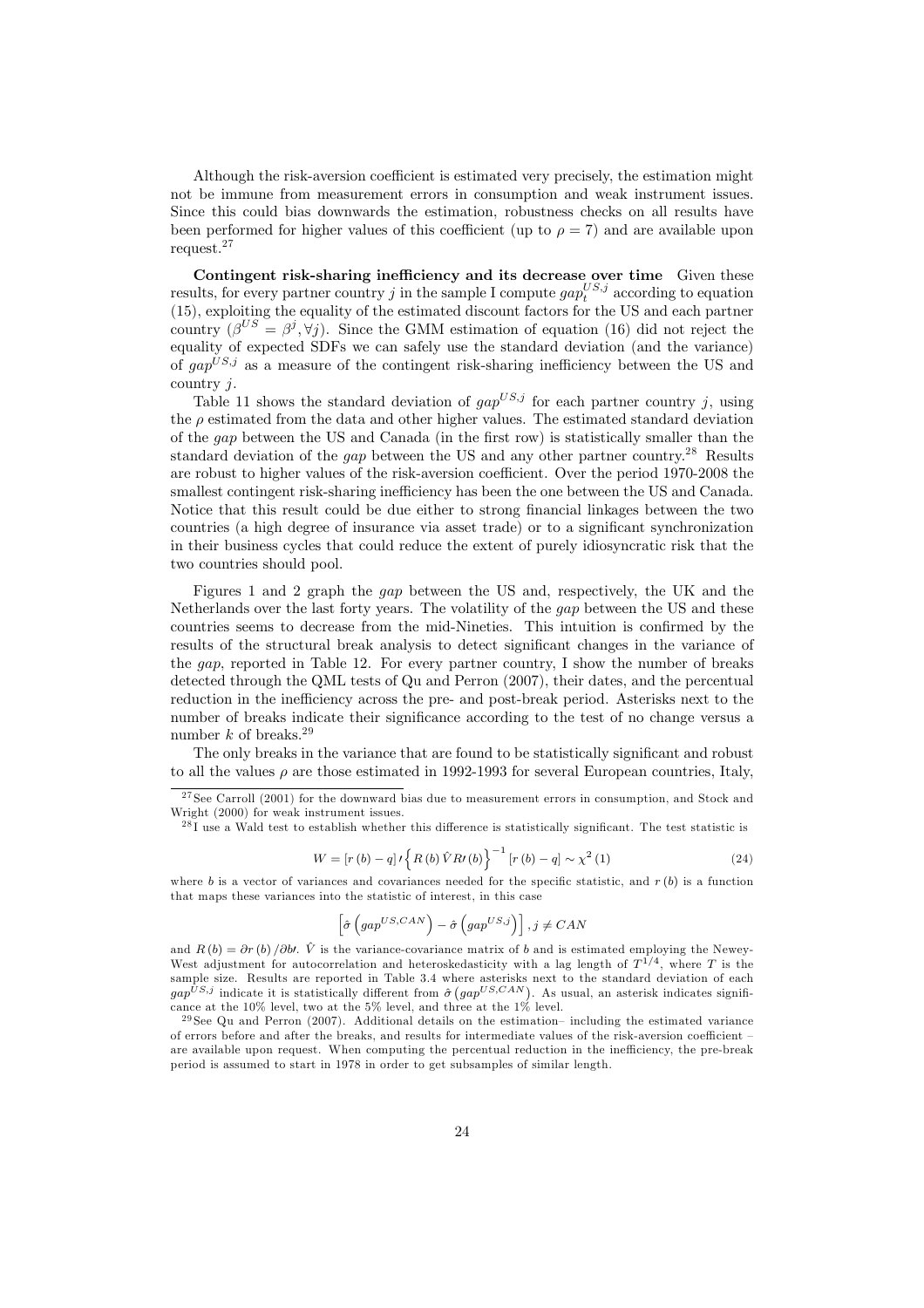the Netherlands, Spain, Sweden, Switzerland, UK, Portugal, and Belgium.30 From the early Nineties the risk-sharing inefficiency between the US and these countries fell by 30 to 60%, depending on the partner. Figure 3 shows the rolling-window estimated standard deviation of the gap and its trend for some selected partners, illustrating this fall in the risk-sharing inefficiency.31

Macroeconomic risk vs degree of insurance I estimate equation  $(20)$  for the pre and post-break periods (1978-1992 and 1993-2008) for the countries involved in the 1992-1993 break. Results are shown in Tables 13 and 14. Recall that each coefficient quantifies the percentual deviation from full risk-sharing associated with a 1% variation in the corresponding macro aggregate, and is therefore an inverse proxy for the degree of insurance against that particular source of risk. Asterisks next to the coefficients denote their significance computed using Newey-West adjusted standard errors with maximum lag length 10. (·) symbols next to 1993-2008 coefficients indicate that the coefficient changed significantly over time, and show the level of significance.<sup>32</sup> The vast majority of coefficients are found to be significant, signaling that perfect insurance against the main sources of macro risk can be rejected in most of the cases. Only for some of the partner countries there has been a significant improvement in the degree of insurance against some sources of risk.

Tables 15 and 16 report the shares of the reduction in the variance of the *gap* between the pre and post-break period explained by falls in the variance-coviariance of shocks and by changes in the coefficients. Shares were computed according to (22) and (23) using only statistically significant coefficients at the 10% level and variations in coefficients over time significant at the 10% level. Only for 3 countries out of 8 (the Netherlands, Spain, and the UK) more than 20% of the reduction in the welfare losses from imperfect risk-sharing can be attributed to improvements in the degree of insurance. For the other countries involved in the 1992-1993 break, most of the reduction in the risk-sharing inefficiency visa-vis the US was due to a decrease in nominal exchange rate volatility.33 Thus constant risk-aversion implies that nominal exchange rate volatility does not foster an efficient allocation of resources across countries. It is rather an important source of macroeconomic risk whose decrease led to a significant reduction in insurance inefficiencies.

#### 5.2 SDFs with time-varying risk-aversion: the effects of the Great Moderation

Contingent risk-sharing inefficiency and its decrease over time Assume the utility function with habits in (17). I adopt the parametrization of Campbell and Cochrane (1999). Table 17 shows the standard deviation of  $gap^{US,j}$  for each partner country j. For each partner the mean of the gap could not be rejected to be zero in the data.

Table 19 shows the results of the structural break analysis on the variance of the gap. The risk-sharing inefficiency is found to decrease significantly over time for all partner countries but Ireland, Norway, and Portugal, for which significant increases were detected. The breaks seem to be clustered around two periods: last-Seventies/beginning-Eighties and end of the Nineties. Their magnitude varies between 20 and 60%. Figure 4 shows the

<sup>3 0</sup>A second break was detected for Italy, the Netherlands and Spain at the beginning of the Eighties, but it was found not to be robust to slightly higher values of the risk-aversion coefficient.

 $31$  The years indicated in the axes of the graphs correspond to the last year in each window. The series

are smoothed by HP-filtering.<br><sup>32</sup>As in Dedola and De Fiore (2005), the null  $\hat{\alpha}_{pre} = \hat{\alpha}_{post}$  was tested separately on the outcomes of<br>the present prost break regressions. The post break coefficient is statistically diff the pre and post-break regressions. The post-break coefficient is statistically different from the pre-break one if and only if the null of equality is rejected by both tests.<br> $33$  Also changes in the covariance of the regressors contribute to explain the reduction in the variance

of the gap. I report them in the tables only when their effect is non-negligible.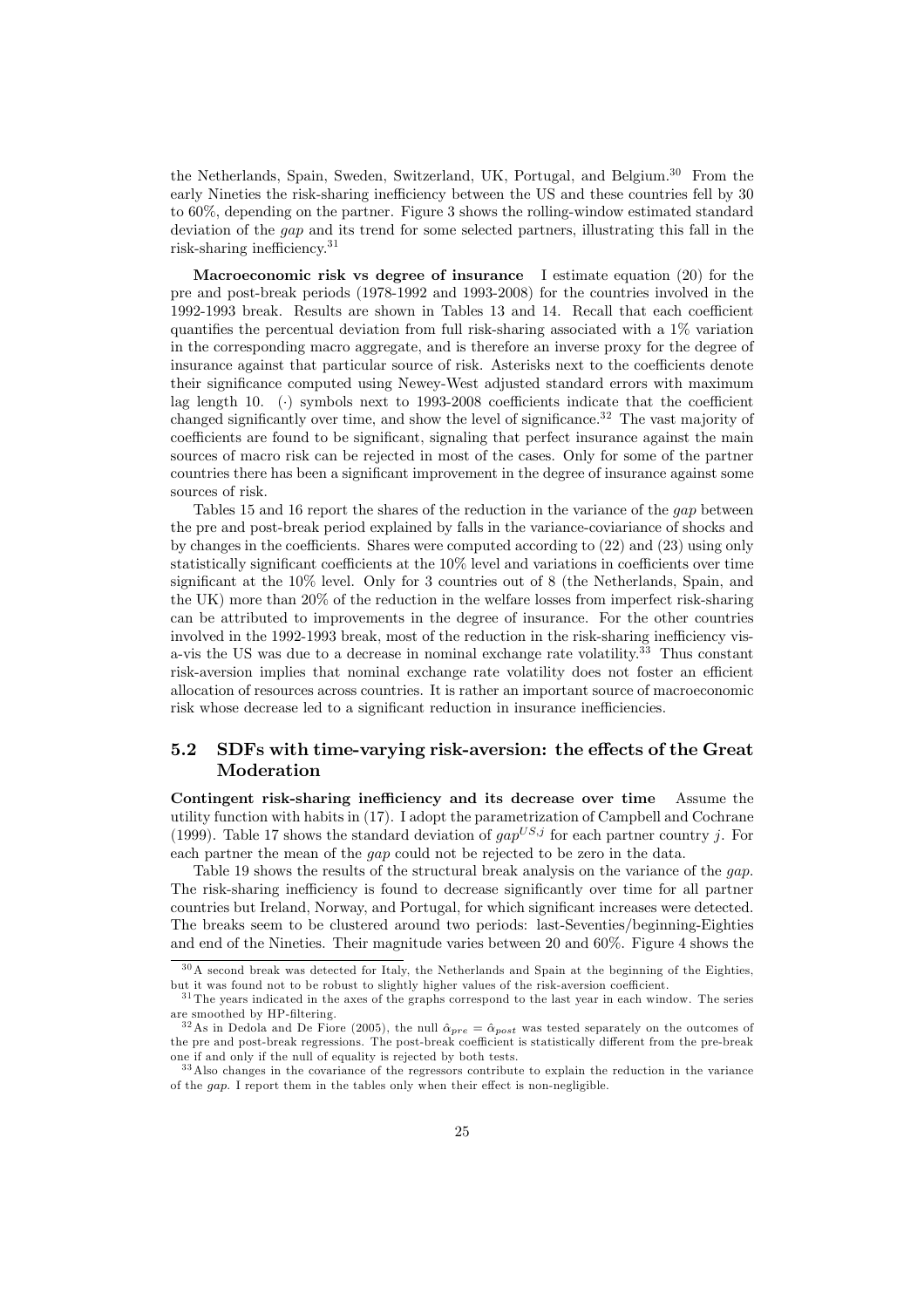rolling-window estimated standard deviation of the gap and its trend for some selected partners. The inefficiency between the US and, respectively, Switzerland and Belgium was subject to two reductions, at the beginning of the Eighties and at the end of the Nineties. The inefficiency relative to Italy and the Netherlands fell significantly only at the end of the Nineties.

Macroeconomic risk vs degree of insurance For the partner countries for which a reduction in the inefficiency was detected, I estimate (20) for the pre- and post-break period using as regressors also lagged values of the independent variables.34 Results are shown in Tables  $20 - 23$ . Perfect insurance against the main sources of macro risk can be rejected in most of the cases. Half of the breaks are characterized by generalized falls in the coefficients, while the evidence is mixed for the remaining half.

Tables 24 and 25 report the shares of the reduction in the variance of the gap explained by reductions in the volatility of shocks and by changes in the coefficients. Half of the reductions in insurance inefficiencies (the UK from 1984, Switzerland from 1983 and 1999, the Netherlands from 1996, Finland from 1978, and Italy from 1998) were mostly due to a higher degree of insurance against macro shocks. The other half of the reductions were due to a fall in the volatility of macro aggregates, mainly GDP of both the US and the partner countries, and its components. This is true for the breaks detected for Japan in 1978 and 1997, Canada in 1997, the UK in 1999, and Belgium in 1983. Notice that the beginning of a structural reduction in the volatility of US GDP (the beginning of the so-called Great Moderation) has been usually set at 1984 by the empirical literature on business-cycle fluctuations. This is consistent with the reduction in the risk-sharing inefficiency detected between the US and Belgium around 1983, which is found to be largely driven by falls in the volatility of US GDP and government spending. Summers (2005) finds that the Great Moderation began around the mid-Seventies in Japan, and documents another drop in the volatility of Japanese GDP around 1997-1998. Structural break analysis identifies a significant reduction in the variance of Canadian government spending in 1997 (results are available upon request). The timing of these episodes of reductions in macro volatility is consistent with the break-dates we estimate.

Thus time-varying risk-aversion implies that a reduction in the extent of risk to be shared internationally, requires a decrease in the volatility of macro fundamentals, as the one that occurred for several countries during the Great Moderation years.

# 6 Concluding remarks

This paper contributes to the literature on empirical risk-sharing measurement by investigating in simulations the robustness of existing empirical methods to the presence of international price fluctuations. I also propose a new methodology to quantify international insurance, which is valid also in presence of relative price movements, and apply it to study the evolution of risk-sharing among industrialized countries. The main results have been outlined in the main text and will not be repeated here. This section will instead discuss some additional applications of this method, left for future research.

The empirical analysis carried out assuming constant risk-aversion unveiled that the risk-sharing inefficiency between the US and some European economies fell from the early

 $34$ Using lagged values of the independent variables as regressors improves significantly the results. This is not surprising given that the risk-aversion coefficients used to compute SDFs and gap are historydependent and thus embed the effects of past shocks. The inclusion of lagged regressors was not necessary in the case of constant risk-aversion.

In a few cases independent variables could explain only a small share of the variance of the gap. These regressions are not reported.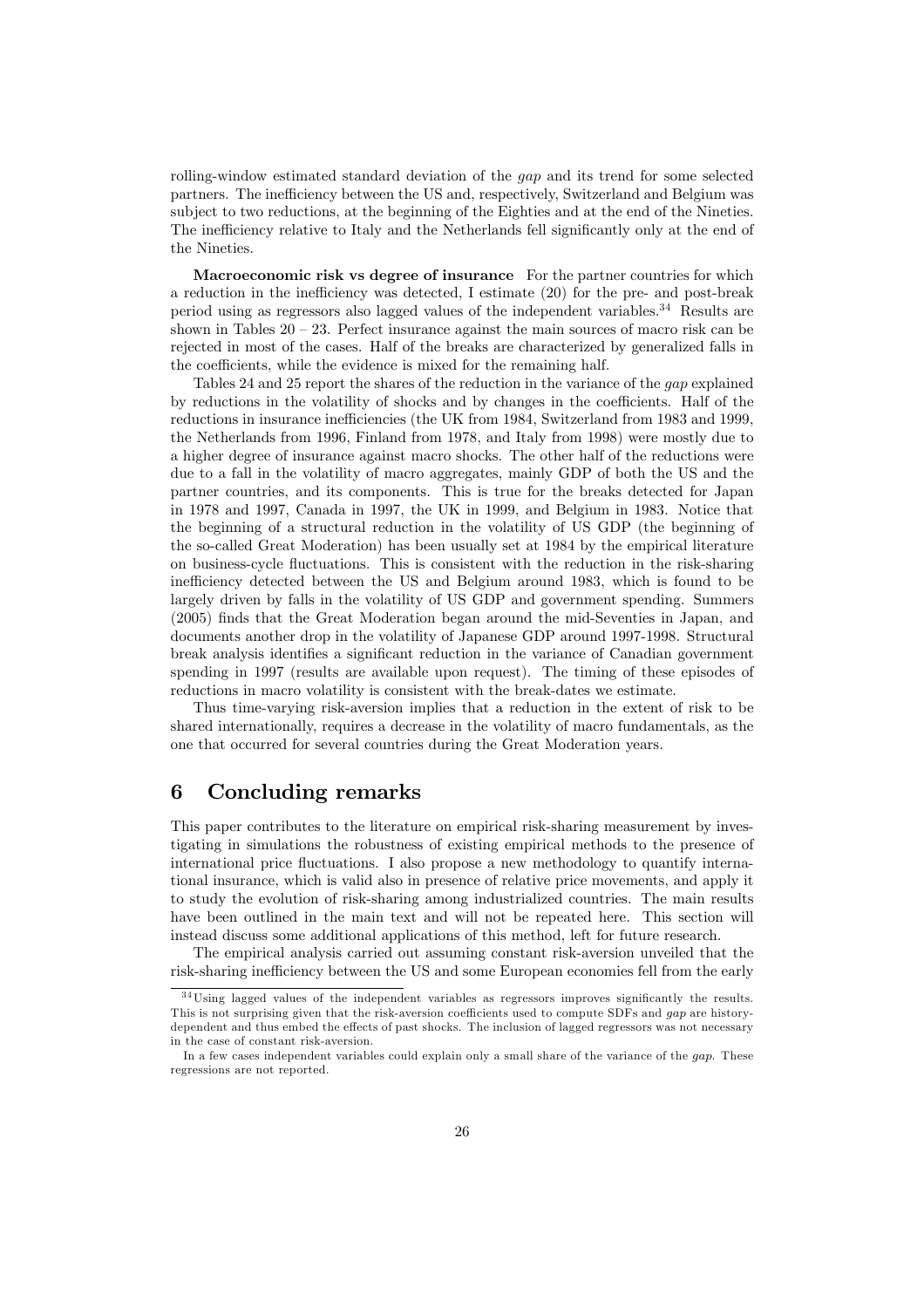Nineties, mostly due to a decrease in nominal exchange rate volatility. The years 1992- 1993, in which the break in the contingent inefficiency is detected, coincide with the signing of the Maastricht Treaty and with the end of the Exchange Rate Mechanism (ERM) crisis in Europe. Some of the partner countries for which the break was detected were directly involved in the ERM crisis (namely, Sweden, the UK, and Italy). All partners involved in the break (except Switzerland) signed the Maastricht Treaty, thus bounding themselves to take part in the process of European integration and possibly to join the common currency. The end of currency turmoils combined with strong expectations of exchange rate stabilization might have been the factors driving the decrease in nominal exchange rate volatility between the US and European countries. Whether the same events reduced risk-sharing inefficiencies within European countries, and whether this results would be robust to other SDFs specifications, is an interesting issue on which the method proposed in this paper could shed light.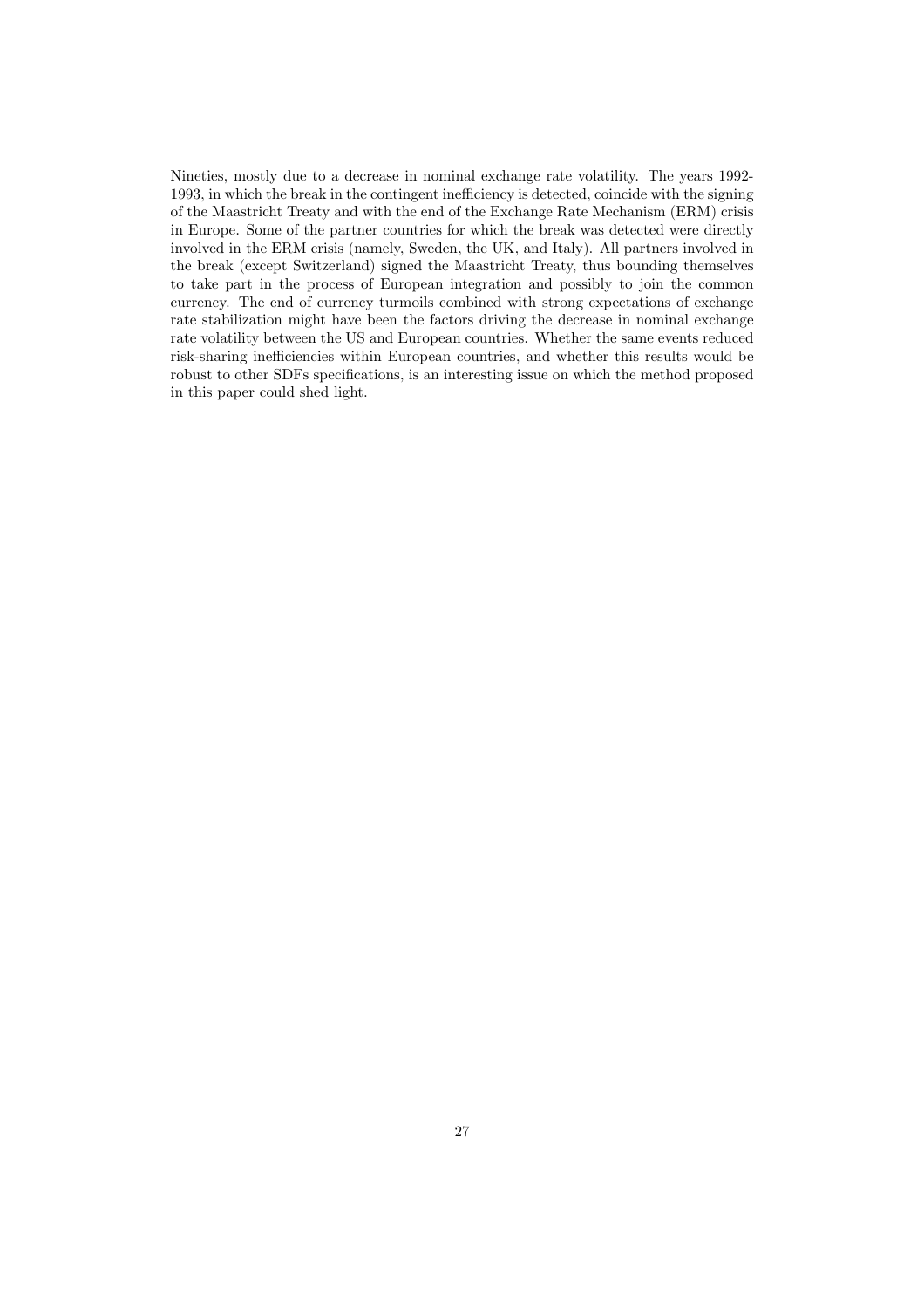### References

- [1] ALAN, S., ATTANASIO, O. and M. BROWNING (2009), "Estimating Euler equations with noisy data: two exact GMM estimators", Journal of Applied Econometrics, 24 (2): 309 - 324
- [2] ASDRUBALI, P., SORENSEN, B. and O. YOSHA (1996), "Channels of interstate risk-sharing: United States 1963-1990", The Quarterly Journal of Economics 111: 1081-1110
- [3] BACKUS, D. and G. SMITH (1993), "Consumption and real exchange rates in dynamic economies with non-traded goods", Journal of International Economics 35 (3): 297-316
- [4] BAXTER, M. and A. STOCKMAN (1988), "Business cycles and the exchange rate system: some international evidence", NBER working paper 2689
- [5] BRANDT, M., COCHRANE, J. and P. SANTA CLARA (2006), "International risksharing is better than you think, or exchange rate are too smooth", Journal of Monetary Economics 53 (4): 671-698
- [6] CARROLL, C. (2001), "Death to the log-linearized consumption Euler equation! (And very poor health to the second-order approximation)", NBER Working Paper 6298
- [7] DEDOLA, L. and F. DE FIORE (2005), "Risk sharing in the Euro area", mimeo, **ECB**
- [8] DEL NEGRO, M. (2002), "Asymmetric shocks among US states", Journal of International Economics, 56 (2): 273-297
- [9] FLOOD, R., MARION. N. and A. MATSUMOTO (2008), "International risk-sharing during the globalization era", IMF Working Paper 09/209
- [10] KALEMLI-OZCAN, S. SORENSEN, B. and O. YOSHA (2004), "Asymmetric shocks and risk-sharing in a monetary union: updated evidence and policy implications for Europe", CEPR discussion paper 4463
- [11] KOLLMANN, R. (1995), "Consumption, real exchange rate and the structure of international asset markets", Journal of International Money and Finance, 14 (2): 191-211
- [12] OBSTFELD, M. (1989), "How integrated are world capital markets? Some new tests", in Calvo, Findlay, Kouri, and Braga de Macedo (eds.), Debt, stabilization, and development: essays in memory of Carlos Diaz-Alejandro, Oxford
- [13] OBSTFELD, M. (1993), "Are industrial country consumption risks globally diversified?" in L. Lederman and A. Razin (eds), Capital mobility: the impact on consumption, investment and growth, Cambridge, UK, Cambridge University Press
- [14] QU, Z. and P. PERRON (2007), "Estimating and testing for structural changes in multivariate regressions", Econometrica, 75 (2): 459-502
- [15] RAVN, M. (2001), "Consumption dynamics and real exchange rates", mimeo, London Business School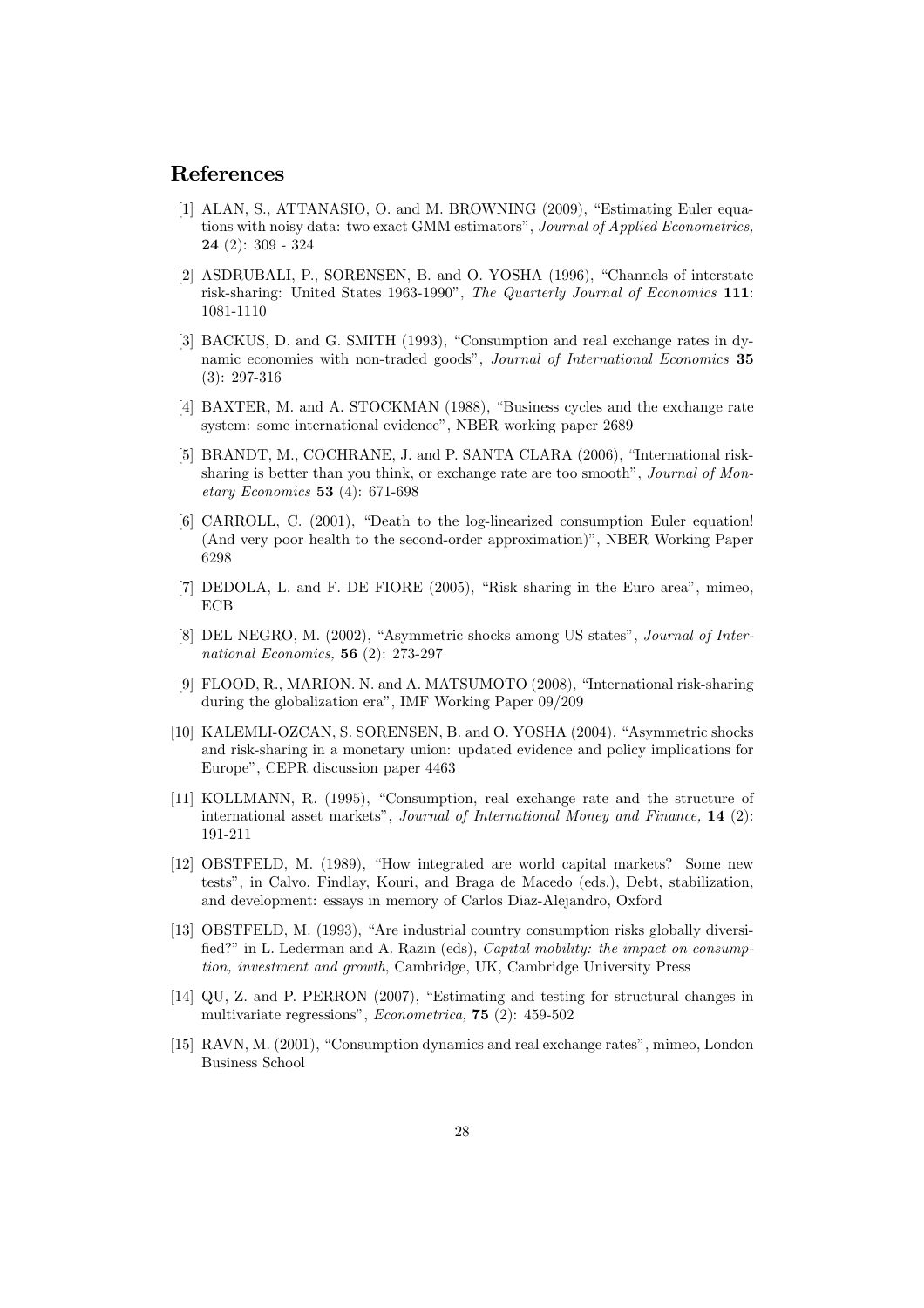- [16] SELAIVE, J. and V. TUESTA (2003), "Net foreign assets and imperfect passthrough: the consumption real exchange rate anomaly", Discussion Paper, Board of Governorns of the Federal Reserve System
- [17] SORENSEN, B. and O. YOSHA (1998), "International risk-sharing and European monetary unification", Journal of International Economics, 45 (2): 211-238
- [18] STOCK, J.H. and J.H. WRIGHT (2000), "GMM with weak identification", *Econo*metrica, 68 (5): 1055-1096
- [19] SUMMERS, P. (2005), "What caused the Great Moderation? Some cross-country evidence", Federal Reserve of Kansas City Economic Review
- [20] VIANI, F. (2010), "International Financial Flows and Real Exchange Rates", mimeo, European University Institute

(Chapter head:)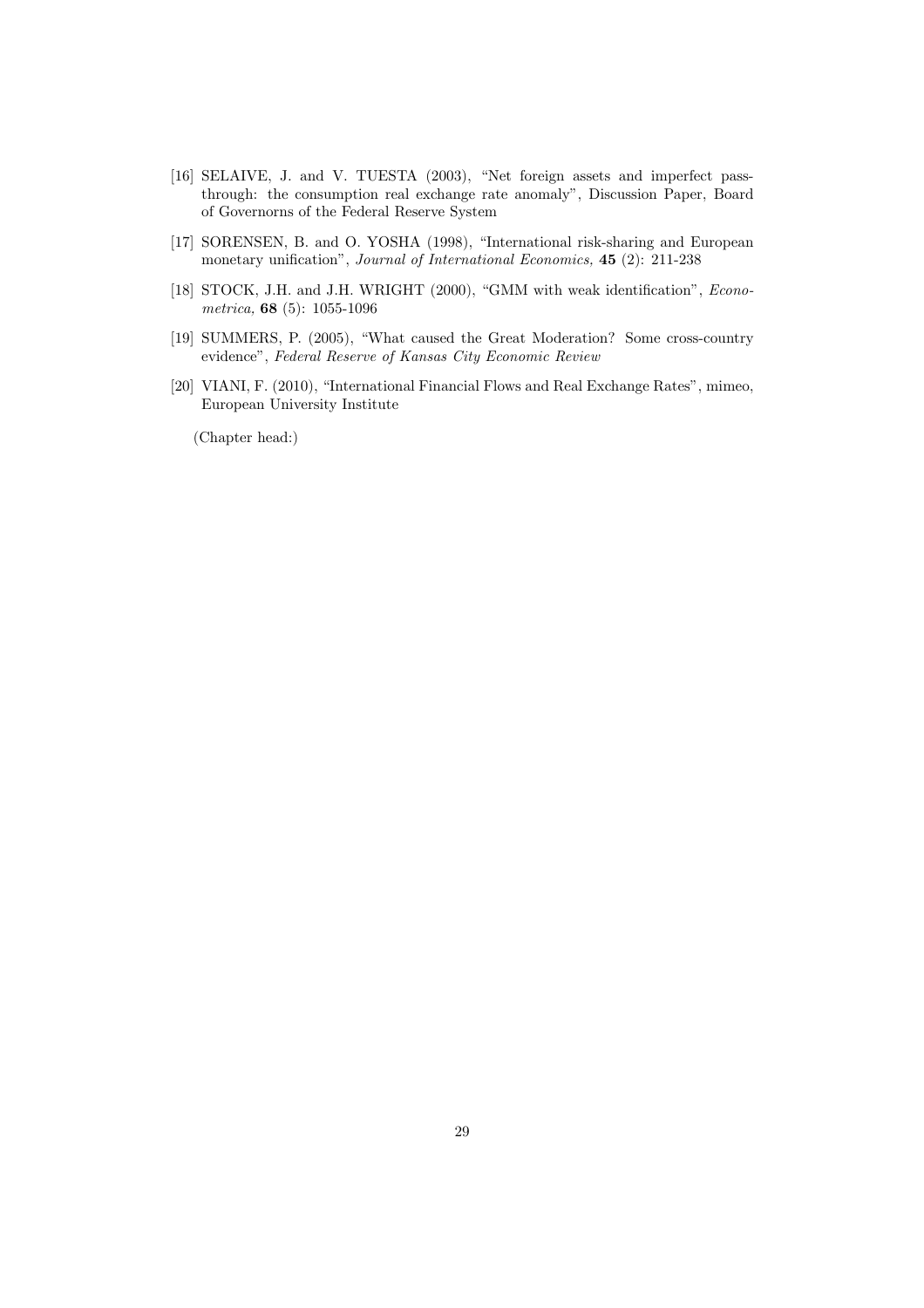# A Other methods

#### A.1 Obstfeld (1993)

Given any two countries, assume representative agents, no taste shocks, and CRRA utility function. Complete markets imply

$$
\frac{\beta^{t} (C_{t})^{-\rho}}{(C_{0})^{-\rho}} = \frac{\beta^{\star t} (C_{t}^{\star})^{-\rho}}{(C_{0}^{\star})^{-\rho}}
$$

In a two-country environment, the method of Obstfeld (1993) consists in estimating

$$
\log(C_t) = \log(C_t^*) + \log(C_0/C_0^*) + \log(\beta/\beta^*) (t/\rho)
$$

Assuming equal discount factors (as in our model) and differencing, we can estimate<sup>35</sup>

$$
\Delta \log (C_t) = \alpha + \beta \cdot \Delta \log (C_t^*) + \gamma \cdot \Delta \log (Y_t) + \varepsilon_t \tag{25}
$$

Markets are complete if  $\beta = 1$  and  $\gamma = 0$ .

Using the simulated model described in section 2, I test equation (25) deflating national output using local CPIs. The results are reported in Table 6. They are qualitatively similar to those derived using the method of Asdrubali, Sorensen and Yosha (1996), and unveil that Obstfeld's framework is subject to the same issues due to the presence of relative price fluctuations.

#### A.2 Brandt, Cochrane and Santa Clara (2006)

Given any two countries, Brandt, Cochrane and Santa Clara (2006) propose the following index of international risk-sharing

$$
\mu \equiv 1 - \frac{\sigma^2 \left( \log \frac{RER_{t+1}}{RER_t} \right)}{\sigma^2 \left( \log m_{t+1} \right) + \sigma^2 \left( \log m_{t+1}^* \right)}
$$

where

$$
m_{t+1} = -\rho \left(\log \Delta C_{t+1}\right)
$$
  

$$
m_{t+1}^{\star} = -\rho \left(\log \Delta C_{t+1}^{\star}\right)
$$

 $\mu = 1$  is interpreted as perfect risk-sharing.

Table 7 reports the results from applying this method to our model. Full insurance is rejected even in the model specification in which asset markets are effectively complete. The reason is the following. According to this methodology the variance of Stochastic Discount Factors expressed in local currencies  $(m \text{ and } m^*)$  represents the extent of risk to be shared, and every deviation from Purchasing Power Parity is considered a manifestation of the risk-sharing inefficiency. Viani (2010) shows however that an efficient cross-border allocation can be characterized only by relative consumption in conjuncture with relative prices. In this sense, from a theoretical point of view not all price fluctuations reflect a departure from full risk-sharing.

 $35$  See Obstfeld (1993) for the need to carry out an estimation using first-differenced data.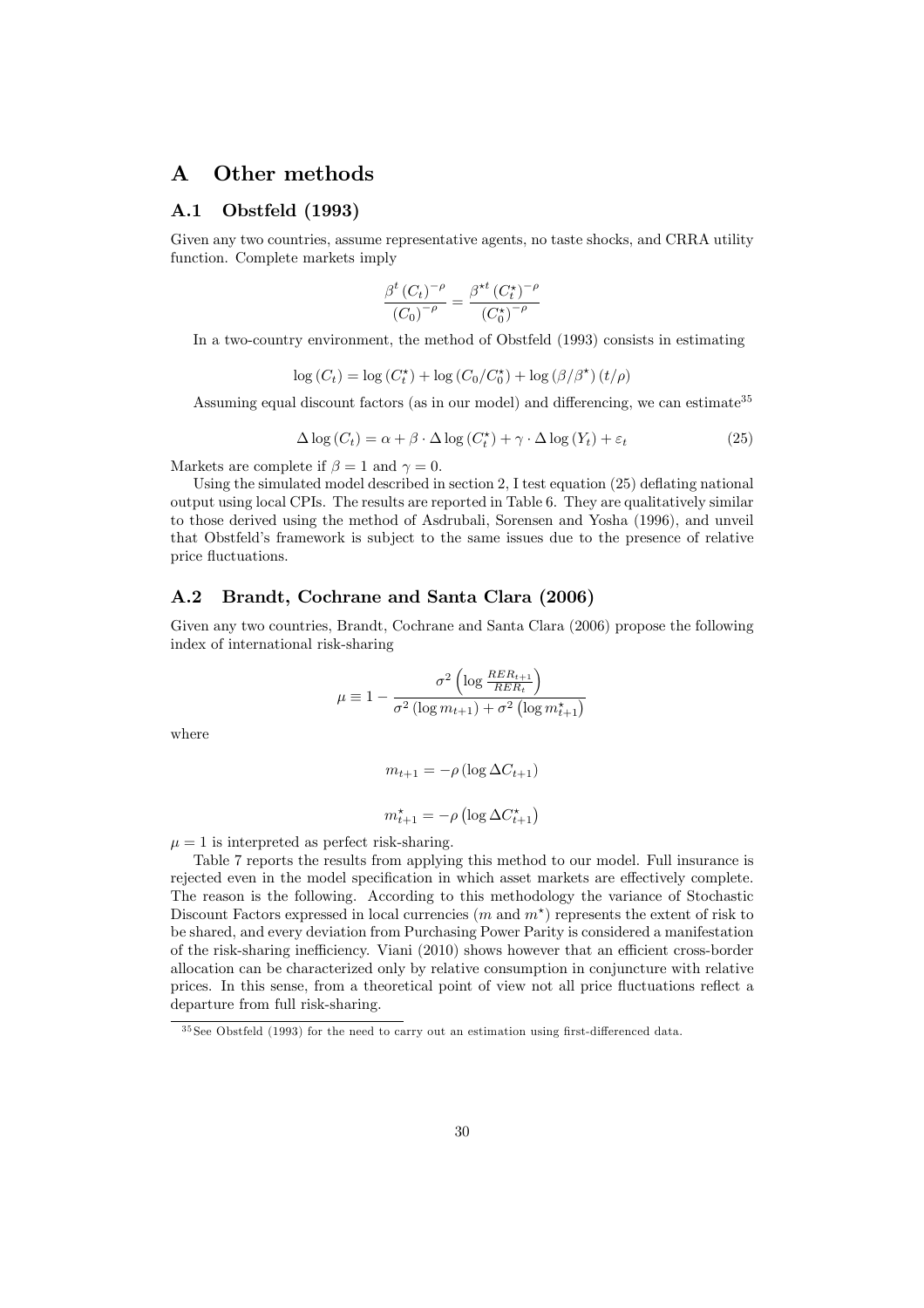| $\beta, \gamma$   | $\theta = 0.3$                   | $\theta = 0.6$                   |
|-------------------|----------------------------------|----------------------------------|
| Financial autarky | $\beta = 0, \gamma = 1$          | $\beta = 0, \gamma = 1$          |
| <b>Bond</b>       | $\beta = -0.27, \gamma = 1.27$   | $\beta = -0.086, \gamma = 1.086$ |
| Complete markets  | $\beta = -0.273, \gamma = 1.273$ | $\beta = -0.087, \gamma = 1.087$ |
|                   |                                  |                                  |
| $\beta, \gamma$   | $\theta = 1.2$                   |                                  |

Table 6: OLS estimation of  $\beta$  and  $\gamma$  in Obstfeld regression

| $\beta$ , $\gamma$ | $\theta = 1.2$                  |
|--------------------|---------------------------------|
| Financial autarky  | $\beta = 0, \gamma = 1$         |
| Bond               | $\beta = 0.158, \gamma = 0.841$ |
| Complete markets   | $\beta = 0.159, \gamma = 0.84$  |

Table 7: Risk-sharing index of Brandt, Cochrane and Santa Clara

| $\mu$ (risk-sharing index) | $\theta = 0.3$ | $\theta = 0.6$ | $\theta = 1.2$ |
|----------------------------|----------------|----------------|----------------|
| Financial autarky          | $-0.13$        | $-2,74$        | 0.89           |
| Bond                       | 0.12           | 0.27           | 0.5            |
| Complete markets           | 0.09           | 0.28           | 0.5            |
|                            |                |                |                |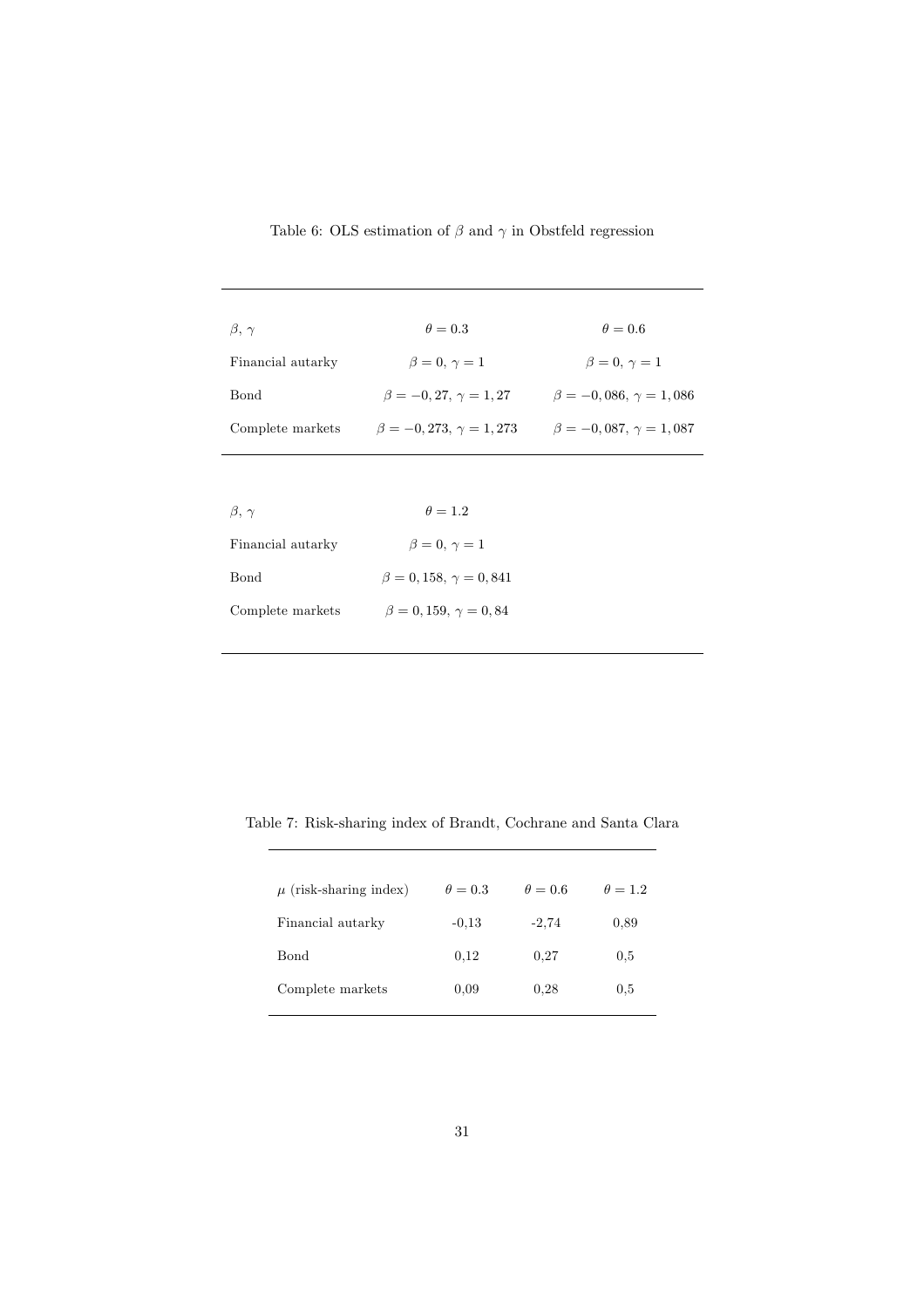#### A.3 Flood, Marion and Matsumoto (2008)

Flood, Marion and Matsumoto (2008) measure the risk-sharing inefficiency using the variance of a country's consumption on world consumption. In our setup this translates to

 $\lambda = var(\log(C_t) - \log(C_t + C_t^{\star}))$ 

 $\lambda = 0$  is interpreted as perfect risk-sharing.

Table 8 shows the results from applying this method to our simulated model. Clearly, the benchmark of efficiency on which the methodology is based does not take into account relative price fluctuations, leading both to a rejection of full risk-sharing in the complete markets case and to problems in capturing the correct ranking of insurance across asset structures.

 $\lambda$  (inefficiency index)  $\theta = 0.3$   $\theta = 0.6$   $\theta = 1.2$ Financial autarky  $2 \qquad 0.04 \qquad 0.39$ Bond 0,61 0,33 0,15 Complete markets  $0.5$   $0.28$   $0.14$ 

Table 8: Risk-sharing index of Flood, Marion and Matsumoto

# B A note on the use of GDP deflators

I apply the ASY method to our simulated model without implementing any correction for the presence of relative price fluctuations. Namely, I deflate output using national GDP deflators. Results are shown in the following Table. In this case, the ASY method is subject only to two of the three issues described in the main text.

The coefficients estimated signal a higher degree of insurance under Financial Autarky than under complete markets for  $\theta = 0.6$  because the relative value of endowments does not reflect asymmetric wealth effects. Full insurance is always rejected in the two-equity model because the benchmark of risk-sharing on which the method is based does not consider that the efficient consumption allocation depends also on relative prices.

On the other hand, the method captures the correct ranking of insurance across asset trade regimes for  $\theta = 0.3$ . Contrary to the implementation that uses national CPIs to deflate output, the present version of the method is not affected by the third, typical issue due to relative price fluctuations — the fact that efficient financial markets may channel resources "upstream". This happens because the coefficients estimated in this version capture also the effects of relative price fluctuations on the relative value of endowments.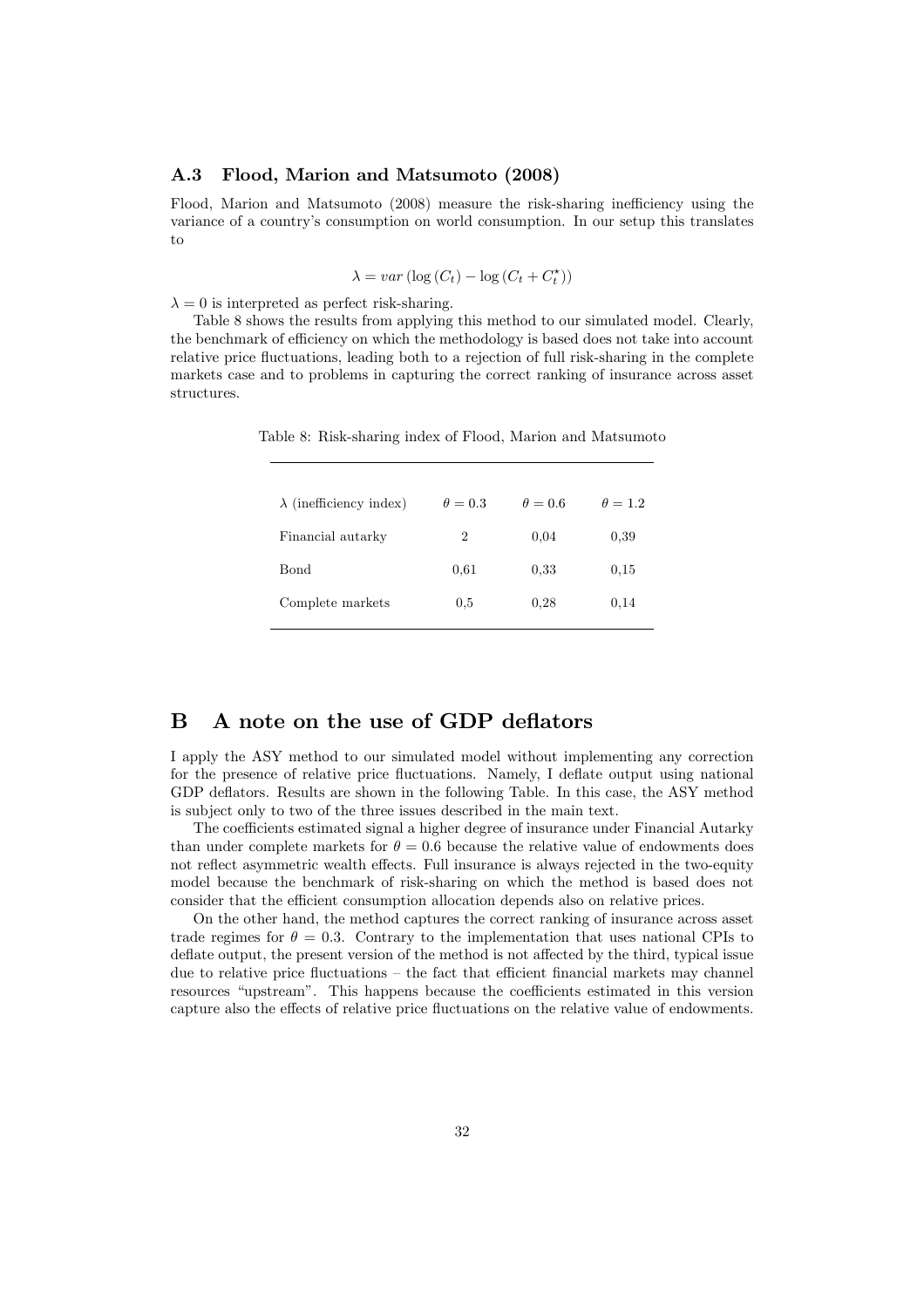Table 9: ASY method with GDP-deflated output OLS estimation of the fraction of shocks left uninsured

| $\beta$ (fraction uninsured) | $\theta = 0.3$ | $\theta = 0.6$ | $\theta = 1.2$ |
|------------------------------|----------------|----------------|----------------|
| Financial autarky            | 1,76           | 0.29           | 0.85           |
| Bond                         | 0.938          | 0.744          | 0.534          |
| Complete markets             | 0.934          | 0.746          | 0,532          |

# C Insurance measure and changes in relative wealth

Using the model outlined in section 2, I show that the gap reflects changes in countries' relative wealth, for any asset structure we may assume in the model.

#### C.1 Changes in relative wealth under Financial autarky

First, let's consider the Financial autarky case. Households have no means of smoothing consumption over time and in each period their consumption must equal the value of their income. H and F budget constraints read

$$
C_t P_t = P_{ht} Y_{ht} \qquad C_t^{\star} P_t^{\star} = P_{ft} Y_{ft}
$$

Agents' intra-temporal decision can be solved through a standard expenditure minimization.36 The inter-temporal problem of H agents can be solved through a standard Lagrangian

$$
\max_{\{C_t, \chi_t\}} \, : L = \frac{(C_t)^{1-\rho}}{1-\rho} + \chi_t \left( P_{ht} Y_{ht} - P_t C_t \right), \forall t
$$

where  $\chi_t$  is the multiplier attached to H agents' budget constraints, and represents the shadow value of current income,  $P_{ht}Y_t$ . The first order condition with respect to consumption reads

$$
(C_t)^{-\rho} = \chi_t P_t \tag{26}
$$

Its analogue for the F agent is given by

$$
(C_t^{\star})^{-\rho} = \chi_t^{\star} P_t^{\star}
$$
 (27)

where  $\chi_t^*$  is the shadow value of F household's current income.

Taking the ratio of (26) and (27), and dividing it by its analogue at time  $(t - 1)$  gives

$$
\left(\frac{C_t^{\star}}{C_t}\right)^{-\rho} \left(\frac{C_{t-1}^{\star}}{C_{t-1}}\right)^{\rho} = \frac{Q_t}{Q_{t-1}} \left(\frac{\chi_t}{\chi_t^{\star}}\right) \left(\frac{\chi_{t-1}^{\star}}{\chi_{t-1}}\right)
$$

Taking logs

 $36$  See for instance Obstfeld and Rogoff (1996).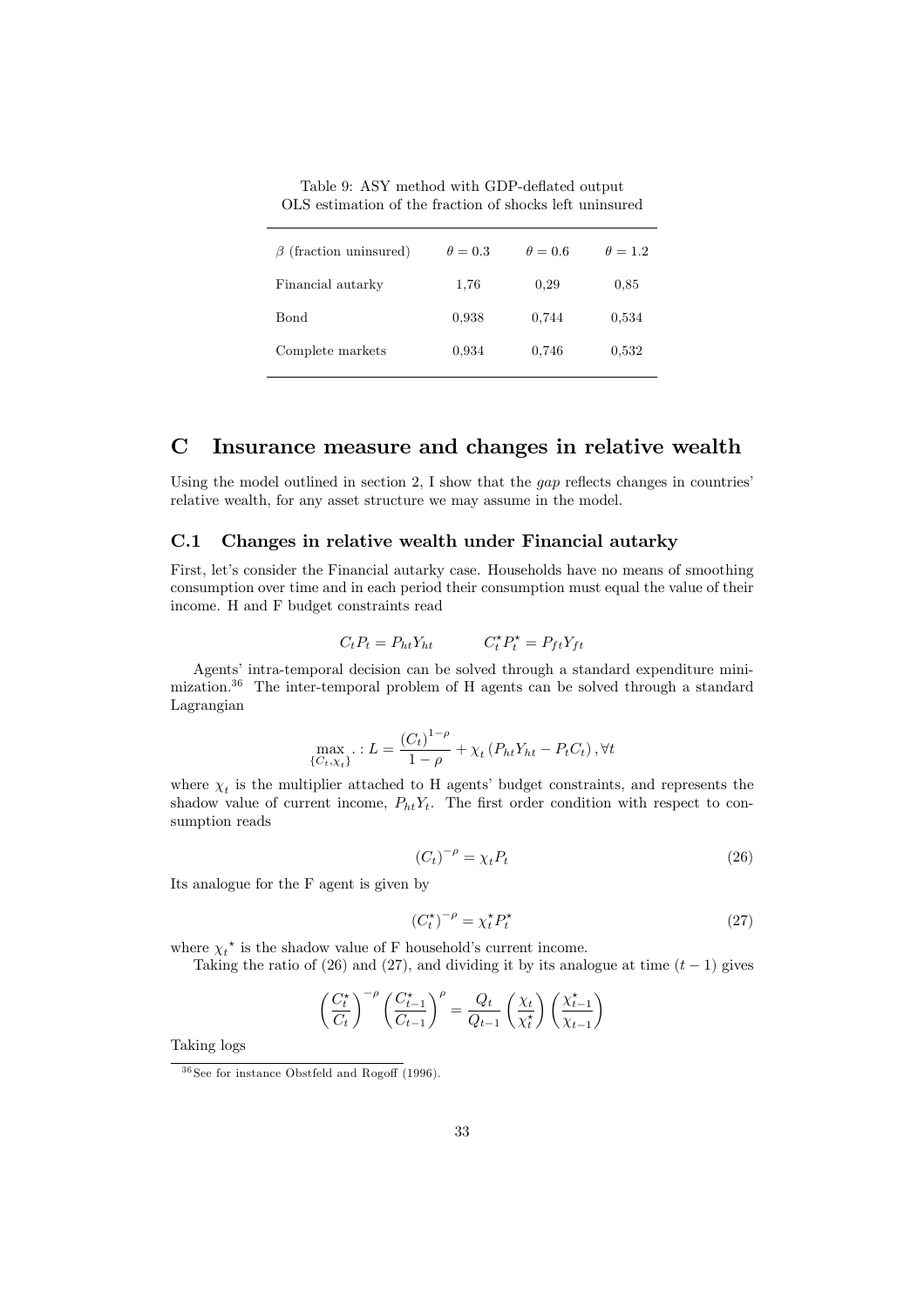$$
\Delta \log (Q_t) - \rho \left( \Delta \log (C_t) - \Delta \log (C_t^{\star}) \right) = gap_t = [\Delta \log (\chi_t) - \Delta \log (\chi_t^{\star})]
$$

where  $\Delta$  denotes the first difference of a variable. The gap arising at time t in response to country-specific shocks reflects asymmetric changes of the shadow value of income in the two countries.<sup>37</sup>

#### C.2 Changes in relative wealth with trade in uncontingent bonds

Assume trade in uncontingent bonds. This amounts to modifying H household's budget constraint to

$$
P_t^B B_{t+1} = P_{ht} Y_{ht} - P_t C_t + P_t B_t
$$

where  $B_{t+1}$  denotes bonds purchased in period  $t$ ,  $P_t^B$  their unitary price in terms of the  $H$  concurrential boundle. Bonds are assumed to be in some net supply. H bougholds' H consumption bundle. Bonds are assumed to be in zero net supply. H households' inter-temporal problem is given by

$$
\max_{\{C_t, B_{t+1}, \nu_t\}} \therefore L = E_0 \left\{ \sum_{t=0}^{\infty} \beta^t \left[ \frac{(C_t)^{1-\rho}}{1-\rho} + \nu_t \left( P_{ht} Y_{ht} + P_t B_t - C_t P_t - P_t^B P_t B_{t+1} \right) \right] \right\}
$$

 $v_t$  represents the shadow value of income at time t. It can be shown that time t income equals the present discount value of wealth

$$
(P_{ht}Y_t + B_tP_t - P_tC_t) = \sum_{j=1}^{\infty} \prod_{i=0}^{j-1} P_{t+j}^B [P_{t+j}C_{t+j} - P_{h,t+j}Y_{t+j}] \equiv PDV \text{ wealth}
$$

Hence, the multiplier  $\nu_t$  is the shadow value of wealth at time t.

H agent's first order conditions are given by

$$
(C_t)^{-\rho} = \nu_t P_t \tag{28}
$$

$$
P_t^B = \beta E_t \left\{ \frac{\nu_{t+1}}{\nu_t} \frac{P_{t+1}}{P_t} \right\} \tag{29}
$$

From H agent's first order condition with respect to consumption and from its analogue for the F consumer, we get

$$
\Delta \log (Q_t) - \rho \left( \Delta \log (C_t) - \Delta \log (C_t^{\star}) \right) = gap_t = \left[ \Delta \log (\nu_t) - \Delta \log (\nu_t^{\star}) \right] \tag{30}
$$

The gap arising at time t corresponds to asymmetric changes in the shadow value of wealth in the two countries.38

 $gap_t = [\Delta \log (\chi_t) - \Delta \log (\chi_t^*)] + [\log (\beta) - \log (\beta^*)]$ 

<sup>38</sup>If  $\beta \neq \beta^*$ , equation (30) would read

$$
gap_{t} = [\Delta \log (\nu_{t}) - \Delta \log (\nu_{t}^{*})] + [\log (\beta) - \log (\beta^{*})]
$$

 $3^7$ If H and F agents' discount factors (the  $\beta$ 's) were different, the gap would reflect asymmetric wealth effects plus the (log) difference between the discount factors  $\beta$  and  $\beta^*$ 

This shows that if agents are heterogeneous in the way they discount the future, for risk to be perfectly shared their relative wealth should change at the rate  $[\log (\beta) - \log (\beta^*)]$ .<br><sup>38</sup>If  $\beta \neq \beta^*$ , equation (30) would read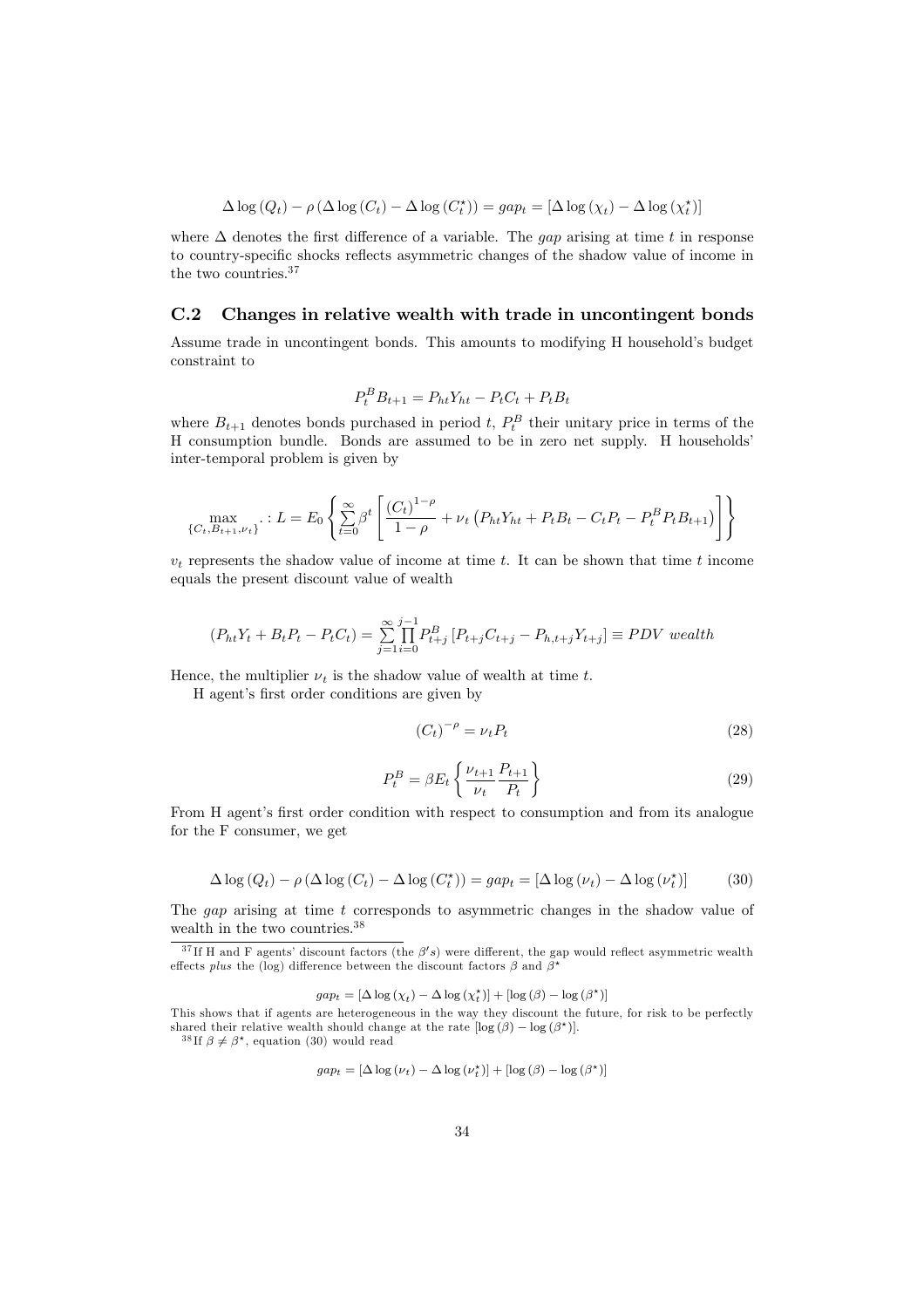The proof above refers to a setup in which consumers can only smooth  $ex$ -post their consumption. When agents can trade in contingent assets, gross portfolio holdings can be used to hedge ex-ante against idiosyncratic risk: in response to any disturbance assets' return differentials deliver automatic transfers of wealth into consumers' budget constraints. Viani (2010) proves that if households can form an optimal portfolio that hedges them  $ex$ -ante – to some extent – against shocks, the *qap* still represents asymmetric changes in the shadow value of wealth in the two countries – the gap arising at time  $t$ is still described by equation (30). In this case, the asymmetric wealth effects mirrored in  $[\Delta \log (\nu_t) - \Delta \log (\nu_t)]$  are *residual* after portfolio returns have delivered contingent transfers of income in households' budget constraints transfers of income in households' budget constraints.

## D Insurance measure and welfare

The first-best plan that delivers the maximum social welfare attainable in the workhorse model can be characterized as the outcome of a Social Planner maximization. The Social Planner must allocate consumption between the H and the F country, and that weights symmetrically the two economies. She solves the following problem

$$
\max. : E_0 \left\{ \sum_{t=0}^{\infty} \Omega \beta^t \frac{(C_t)^{1-\rho}}{1-\rho} + (1-\Omega) \beta^t \frac{(C_t^{\star})^{1-\rho}}{1-\rho} \right\}
$$
(31)

$$
s.t. : C_t = \left[ \left( \delta \right)^{1/\theta} \left( C_{ht} \right)^{\frac{\theta - 1}{\theta}} + \left( 1 - \delta \right)^{1/\theta} \left( C_{ft} \right)^{\frac{\theta - 1}{\theta}} \right]^{\frac{\theta}{\theta - 1}} \tag{32}
$$

$$
C_t^* = \left[ \left( \delta \right)^{1/\theta} \left( C_{ft}^* \right)^{\frac{\theta - 1}{\theta}} + \left( 1 - \delta \right)^{1/\theta} \left( C_{ht}^* \right)^{\frac{\theta - 1}{\theta}} \right]^{\frac{\theta}{\theta - 1}} \tag{33}
$$

$$
Y_t = C_{ht} + C_{ht}^* \tag{34}
$$

$$
Y_t^\star = C_{ft} + C_{ft}^\star \tag{35}
$$

In what follows  $\mu_t$  and  $\mu_t^*$  denote the multipliers attached to the CES bundle constraints, that is the shadow value of consumption, respectively, in the H and in the F country. In the decentralized problem whose solution corresponds to the Social Planner allocation, the decentralized problem whose solution corresponds to the Social Planner allocation,<br>the ratio  $\left(\frac{\mu_t^*}{\mu_t}\right)$  corresponds to the real exchange rate  $Q_t$ . The first order conditions with respect to  $C_t$  and  $C_t^*$  read

$$
\Omega \cdot (C_t)^{-\rho} = \mu_t \tag{36}
$$

$$
(1 - \Omega) \cdot (C_t^{\star})^{-\rho} = \mu_t^{\star}
$$
\n(37)

The sequence of equations (36) and (37) evaluated at  $t = 0, \ldots \infty$  characterize the allocation that constitutes the first-best plan that (by construction) delivers the maximum social welfare attainable in this economy, that is the sequence of allocations that maximize the Social Welfare function in  $(31)$ . Equations  $(36)$  and  $(37)$  characterize the time t allocation that is part of this plan. The first-best allocations may coincide with the ones attained in a decentralized model with complete asset markets. In particular, in order for the Planner's solution to correspond to a complete-markets decentralized allocation, the Planner's weights  $\Omega$  and  $(1 - \Omega)$  should represent countries' relative wealth determined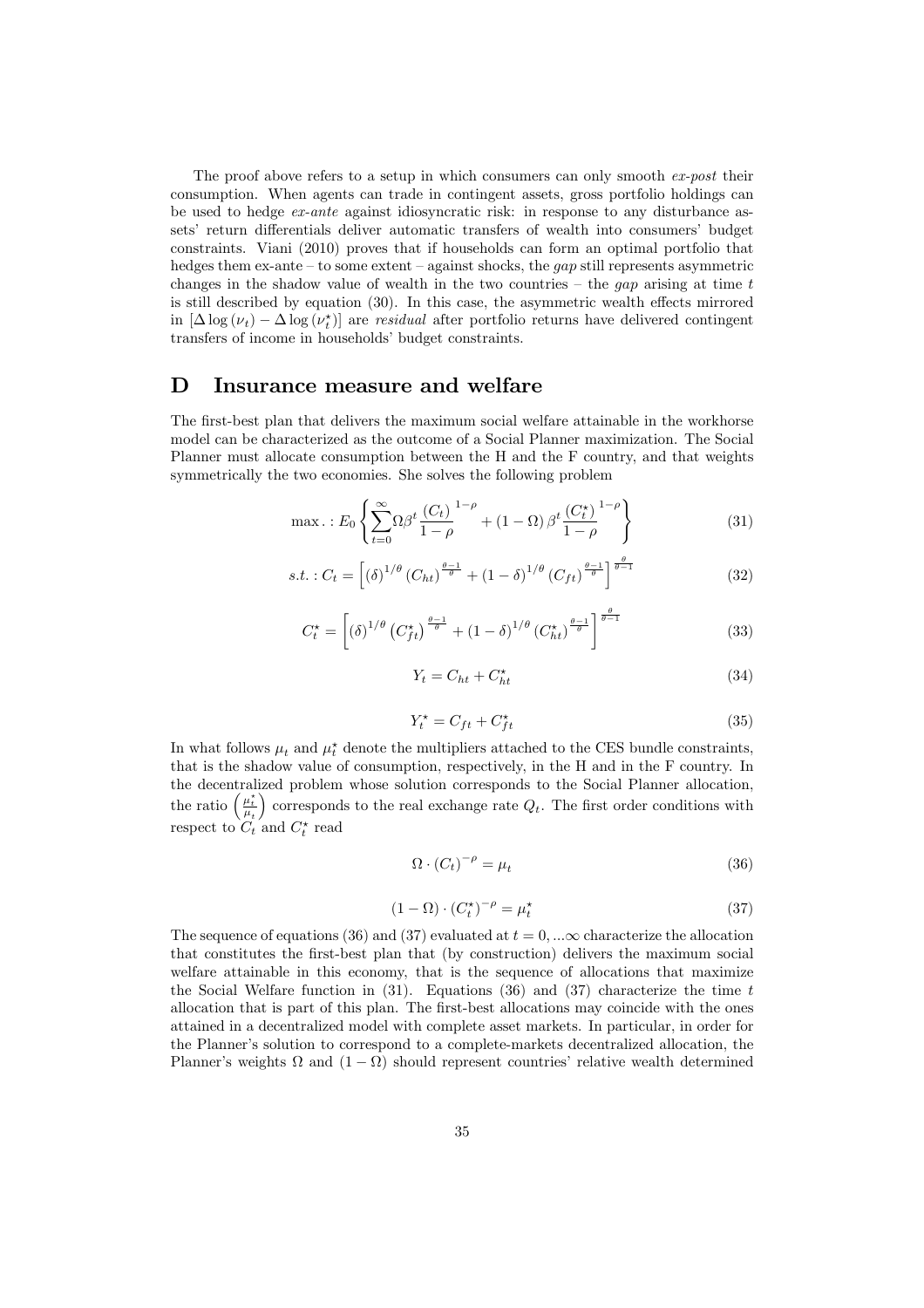by the initial conditions  $C_{-1}$ ,  $C_{-1}^*$ ,  $\mu_{-1}$ , and  $\mu_{-1}^*$ , that is relative wealth at time  $t = -1.39$ <br>From (26) (27) and (28) we know that relative wealth at time t is pinned down by the From  $(26)$ ,  $(27)$ , and  $(28)$  we know that relative wealth at time t is pinned down by the following relationship

$$
\left(\frac{\omega_t}{\omega_t^*}\right) = \left(\frac{C_t}{C_t^*}\right)^{-\rho} \frac{P_t^*}{P_t} \tag{38}
$$

where  $\omega_t$  and  $\omega_t^*$  denote the shadow value of wealth of the H and the F consumer at time  $t^{40}$  Therefore, the ratio of the Social Planner's weights must satisfy

$$
\frac{\Omega}{1-\Omega} = \left(\frac{\omega_{-1}}{\omega_{-1}^{\star}}\right) = \left(\frac{C_{-1}}{C_{-1}^{\star}}\right)^{-\rho} \frac{P_{-1}^{\star}}{P_{-1}}
$$

Since only the ratio of the weights matters for the optimization, I assume without loss of generality

$$
\Omega = \frac{(C_{-1})^{-\rho}}{P_{-1}} \quad \text{and} \quad (1 - \Omega) = \frac{(C_{-1}^*)^{-\rho}}{P_{-1}^*}
$$

Assume that countries' relative wealth has always been constant from  $t = -1$  until time  $(t-1)$  - i.e. assume the realized allocations have always coincided with the original first-best plan, that is conditions (36) and (37) have never been violated up to time  $(t-1)$ . Then

$$
\Omega = \frac{(C_{-1})^{-\rho}}{P_{-1}} = \frac{(C_0)^{-\rho}}{P_0} = \dots = \frac{(C_{t-1})^{-\rho}}{P_{t-1}}
$$

$$
(1 - \Omega) = \frac{(C_{-1}^{\star})^{-\rho}}{P_{-1}^{\star}} = \frac{(C_0^{\star})^{-\rho}}{P_0^{\star}} = \dots = \frac{(C_{t-1}^{\star})^{-\rho}}{P_{t-1}^{\star}}
$$

Substituting these expressions into the first order conditions (36) and (37) yields the benchmark allocation at time t expressed as a function of the previous period allocation.

$$
\left(\frac{C_t}{C_{-1}}\right)^{-\rho} = \frac{\mu_t}{\mu_{-1}}\tag{39}
$$

$$
\left(\frac{C_t^{\star}}{C_{-1}^{\star}}\right)^{-\rho} = \frac{\mu_t^{\star}}{\mu_{-1}^{\star}}
$$
\n(40)

In economies in which asset markets are incomplete the Planner's first order conditions (36) and (37) need not hold with equality. Assume that the incomplete market allocations have always coincided with the first-best plan from  $t = 0$  up to time  $(t - 1)$ , but at time  $t$  an idiosyncratic shock makes the incomplete market allocation deviate from the benchmark allocation. In this case

$$
\left(\frac{C_t^{IM}}{C_{t-1}^{IM}}\right)^{-\rho} \cdot \varphi_t = \frac{\mu_t^{IM}}{\mu_{t-1}^{IM}} \tag{41}
$$

$$
\left(\frac{C_t^{\star IM}}{C_{t-1}^{\star IM}}\right)^{-\rho} \cdot \varphi_t^{\star} = \frac{\mu_t^{\star IM}}{\mu_{t-1}^{\star IM}} \tag{42}
$$

 $39$  See Ljungqvist and Sargent (2004).

 $40$  The shadow value of wealth in  $(38)$  may equal the shadow value of current income or the shadow value of the present discounted value of lifetime resources, depending on the asset structure assumed. Equation (38), however, holds for every asset structure - even in a setup with multiple assets.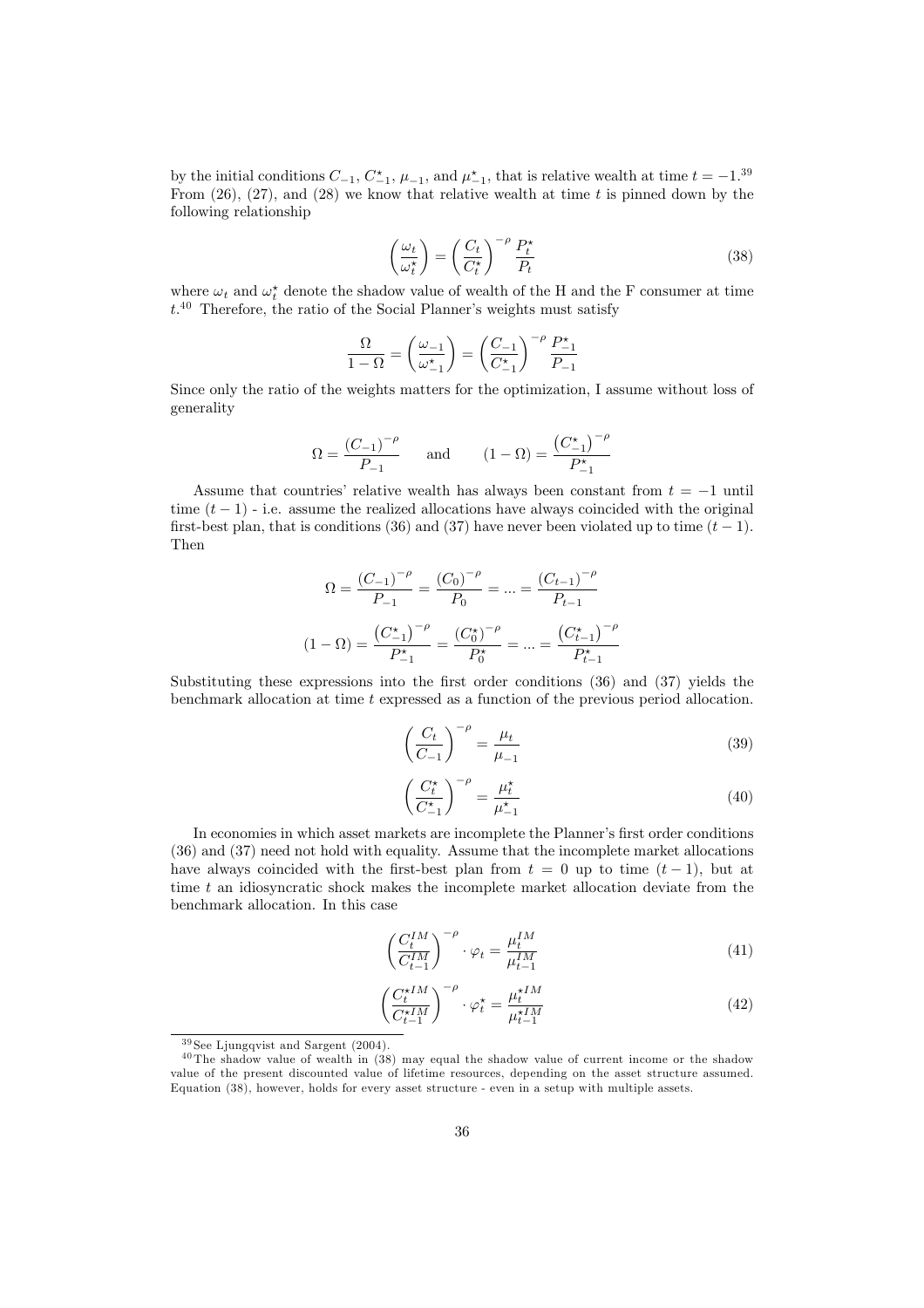where  $\varphi$  and  $\varphi^*$  represent the wedge between marginal utility of consumption and CPI, and the IM superscript denotes the incomplete markets allocation. Taking logs of (41) and (42) gives

$$
\log (\varphi_t^*) = \log (\mu_t^{*IM}) + \rho \log (C_t^{*IM}) - \log (\mu_{t-1}^{*IM}) - \rho \log (C_{t-1}^{*IM})
$$

$$
\log (\varphi_t) = \log (\mu_t^{IM}) + \rho \log (C_t^{IM}) - \log (\mu_{t-1}^{IM}) - \rho \log (C_{t-1}^{IM})
$$

Notice that if the shock is purely idiosyncratic,  $\log (\varphi_t)$  and  $\log (\varphi_t^*)$  must have oppo-<br>site signs, that is if  $\log (\varphi)$  is positive  $\log (\varphi_t^*)$  must be negative and viceyers <sup>41</sup>. The site signs, that is if  $\log(\varphi_t)$  is positive,  $\log(\varphi_t^*)$  must be negative and viceversa.<sup>41</sup> The incomplete markets *aan* coincides with the difference between  $\log(\varphi_t^*)$  and  $\log(\varphi_t)$ incomplete markets *gap* coincides with the difference between  $\log (\varphi_t^*)$  and  $\log (\varphi_t)$ 

$$
gap_t = \Delta \log (Q_t^{IM}) - \rho (\Delta \log (C_t^{IM}) - \Delta \log (C_t^{*IM})) = \log (\varphi_t^*) - \log (\varphi_t)
$$

The opposite sign of  $\log (\varphi_t^*)$  and  $\log (\varphi_t)$  is sufficient to ensure that a higher gap (in absolute value) must be generated by an incomplete markets allocation that implies higher solute value) must be generated by an incomplete markets allocation that implies higher wedges between marginal utility of consumption and CPI, therefore a higher deviation from the Social Planner's (logged) optimality conditions (36) and (37). Due to the concavity of the Social Welfare function in (31) as a sum of concave functions, a higher deviation from the Social Planner's focs maps into a lower social welfare. Therefore, the higher the gap that arises in response to shocks in any incomplete markets setup, the higher the loss in social welfare caused by the disturbance with respect to the full risk-sharing Planner's benchmark.

If countries' relative wealth has changed between  $t = -1$  and time  $(t - 1)$  the gap that opens up at time t reflects deviations from the second-best plan that would be implemented by a Social Planner who, given the previous deviation from the first-best plan, re-optimizes taking into account the new level of relative wealth.

Assume without loss of generality that only one deviation from the first-best plan has occurred, and that it took place at time  $(\tau - 1) < (t - 1)$ . The second-best Planner's problem reads

$$
\max. : E_{\tau} \left\{ \sum_{j=0}^{\infty} \Omega_{\tau-1} \beta^j \frac{(C_{\tau+j})}{1-\rho}^{1-\rho} + (1 - \Omega_{\tau-1}) \beta^j \frac{(C_{\tau+j}^*)}{1-\rho}^{1-\rho} \right\}
$$
(43)

subject to constraints (32)-(35) and to the initial conditions  $C_{\tau-1}$ ,  $C_{\tau-1}^*$ ,  $\mu_{\tau-1}$ ,  $\mu_{\tau-1}^*$ . The subscript  $(τ - 1)$  attached to the weights signals that relative weights are chosen so as to reflect the new ranking of wealth determined by the time  $\tau$  shock. Following the same steps as above

$$
\Omega_{\tau-1} = \frac{(C_{\tau-1})^{-\rho}}{P_{\tau-1}} = \frac{(C_{\tau})^{-\rho}}{P_{\tau}} = \dots = \frac{(C_{t-1})^{-\rho}}{P_{t-1}}
$$

$$
(1 - \Omega_{\tau-1}) = \frac{(C_{\tau-1}^{\star})^{-\rho}}{P_{\tau-1}^{\star}} = \frac{(C_{\tau}^{\star})^{-\rho}}{P_{\tau}^{\star}} = \dots = \frac{(C_{t-1}^{\star})^{-\rho}}{P_{t-1}^{\star}}
$$

These characterize the benchmark time t allocation that delivers the maximum social welfare attainable in this economy given initial conditions  $C_{\tau-1}$ ,  $C_{\tau-1}^*$ ,  $\mu_{\tau-1}^*$ ,  $\mu_{\tau-1}^*$ , i.e.<br>the time t component of the second best sequence of allocations that maximizes the Social the time t component of the second-best sequence of allocations that maximizes the Social

 $^{41}$ If this was not the case one of the resource constraints would be violated.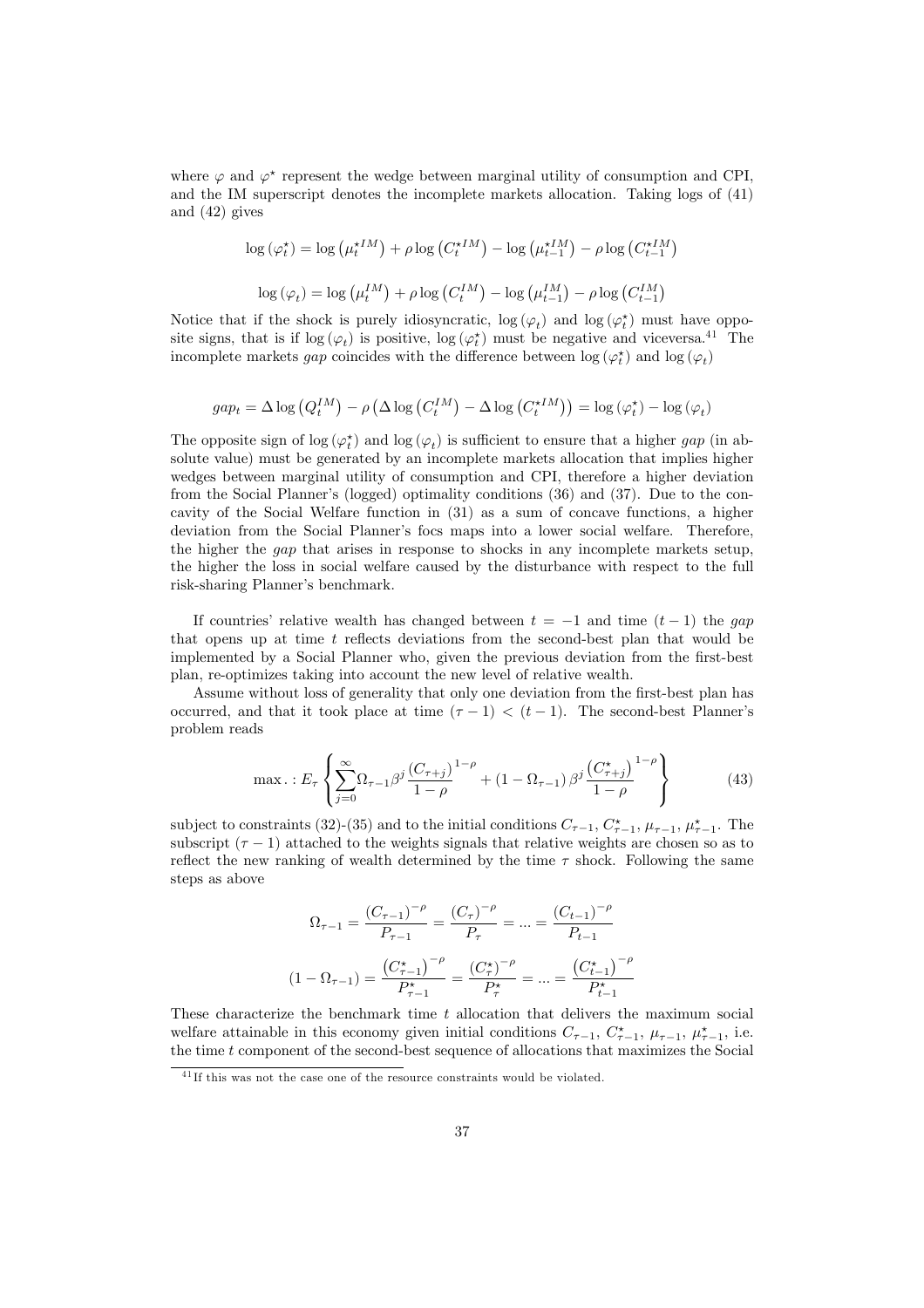Welfare function in (43). Following the same steps as above it's easy to show that the higher the  $gap$  arising in any incomplete markets setup at time  $t$ , the higher the deviation from focs (39) and (40), that is the higher the social welfare loss due to imperfect risksharing.

# E Decomposing changes in the variance of the gap

The reduction in the variance of  $gap^{i,j}$  explained by a fall in the coefficient  $\alpha$ , associated with country  $i$  GDP growth, is computed as

$$
V(\alpha) = (\hat{\alpha}_{post} - \hat{\alpha}_{pre}) Var \left(\Delta \log gdp^{i}\right)_{pre} +
$$
  
\n
$$
\frac{1}{2} (\hat{\alpha}_{post} - \hat{\alpha}_{pre}) \left( Var \left(\Delta \log gdp^{i}\right)_{post} - Var \left(\Delta \log gdp^{i}\right)_{pre} \right) +
$$
  
\n
$$
(\hat{\alpha}_{post} - \hat{\alpha}_{pre}) \sum_{\lambda = \beta, \gamma, \delta, \eta, \zeta} 2\hat{\lambda}^{pre} Cov \left(\Delta \log gdp^{i}, L^{\lambda}\right)_{pre} +
$$
  
\n
$$
(\hat{\alpha}_{post} - \hat{\alpha}_{pre}) \sum_{\lambda = \beta, \gamma, \delta, \eta, \zeta} \hat{\lambda}^{pre} \left( Cov \left(\Delta \log gdp^{i}, L^{\lambda}\right)_{post} - Cov \left(\Delta \log gdp^{i}, L^{\lambda}\right)_{pre} \right) +
$$
  
\n
$$
(\hat{\alpha}_{post} - \hat{\alpha}_{pre}) \sum_{\lambda = \beta, \gamma, \delta, \eta, \zeta} \left( \hat{\lambda}^{post} - \hat{\lambda}^{pre} \right) Cov \left(\Delta \log gdp^{i}, L^{\lambda}\right)_{pre} +
$$
  
\n
$$
(\hat{\alpha}_{post} - \hat{\alpha}_{pre}) \sum_{\lambda = \beta, \gamma, \delta, \eta, \zeta} \left( \hat{\lambda}^{post} - \hat{\lambda}^{pre} \right) \frac{2}{3} \left( Cov \Delta \log (gdp^{i}), L^{\lambda}_{post} - Cov \left(\Delta \log gdp^{i}, L^{\lambda}\right)_{pre} \right)
$$

where  $\lambda = \beta, \gamma, \delta, \eta, \zeta$  denote all other coefficients in equation (20) and  $L^{\lambda}$  the source of shock with which each coefficient  $\lambda$  is associated. The subscripts pre and post attached to second moments denote the subperiod (pre- or post-break) for which they are computed. The cross-product terms between the variation in the coefficient and the change in the variance are typically assumed to be negligible for small variations.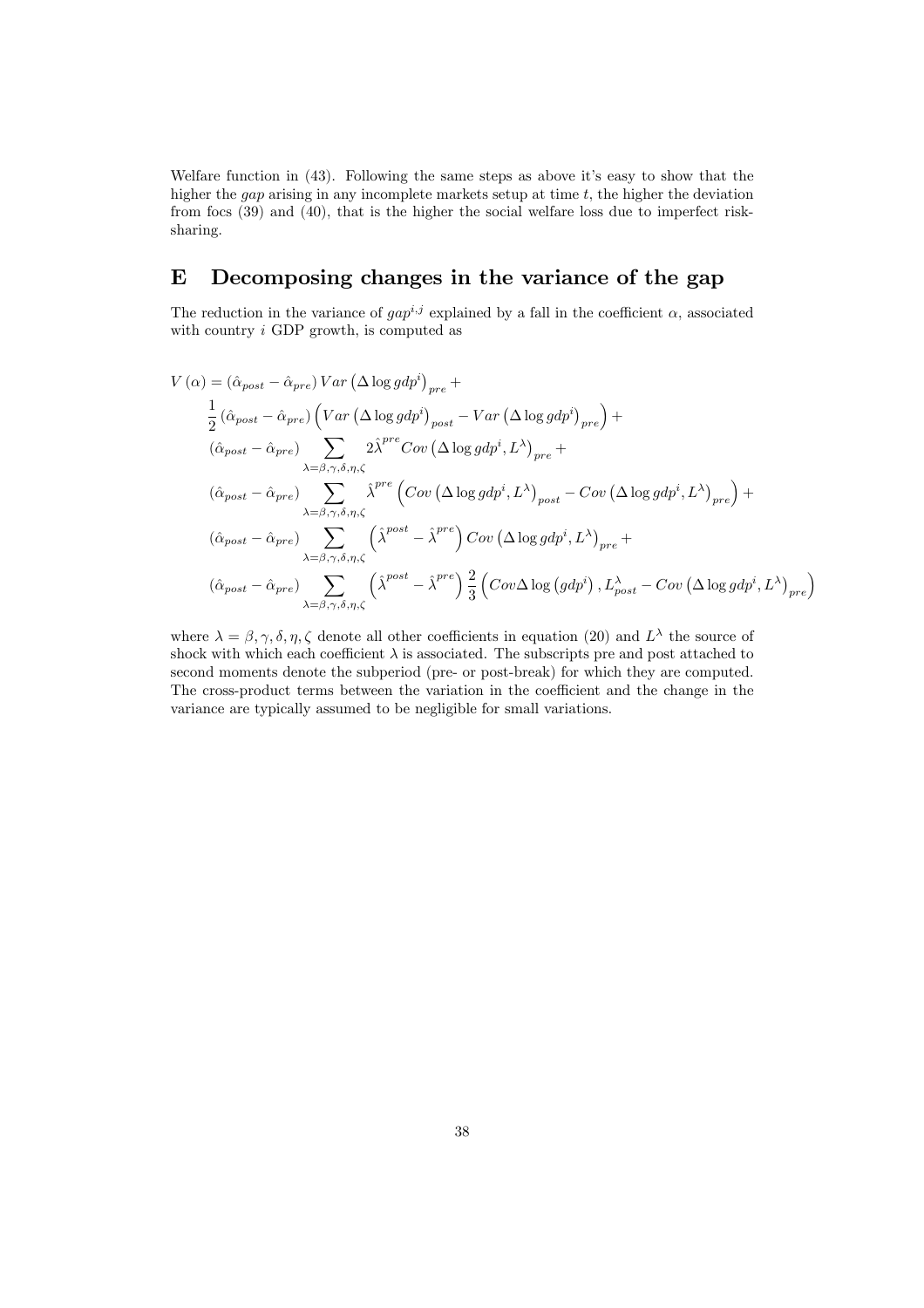# F Figures and Tables



Figure  $1$  – Percentual deviations from full risk-sharing  $(gap)$  between the US and the UK



Figure 2 – Percentual deviations from full risk-sharing  $(gap)$  between the US and the Netherlands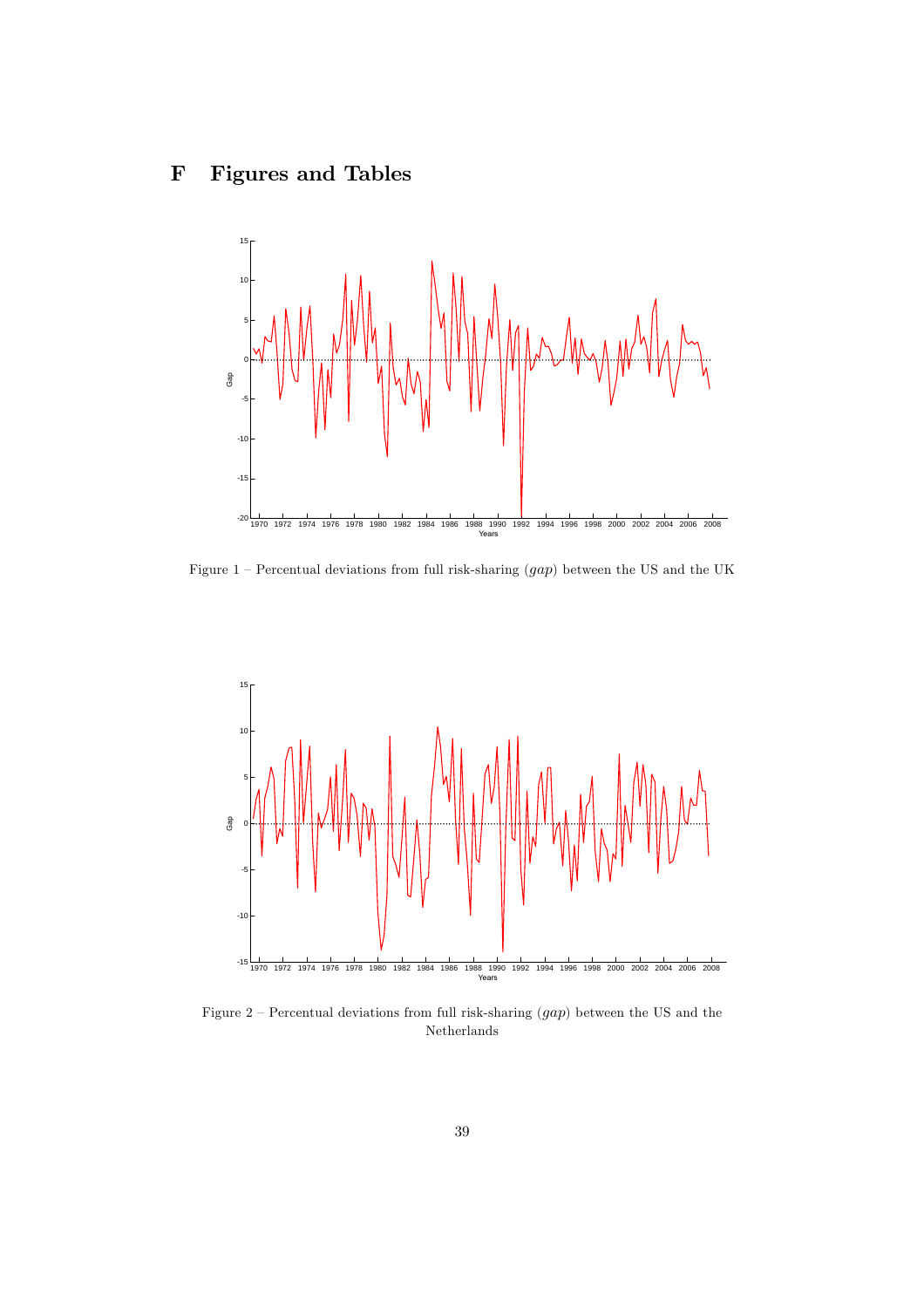

Figure 3 — 10-years rolling-window estimates of the standard deviation of the gap for selected partner countries (CRRA preferences). The series are smoothed by HP-filtering.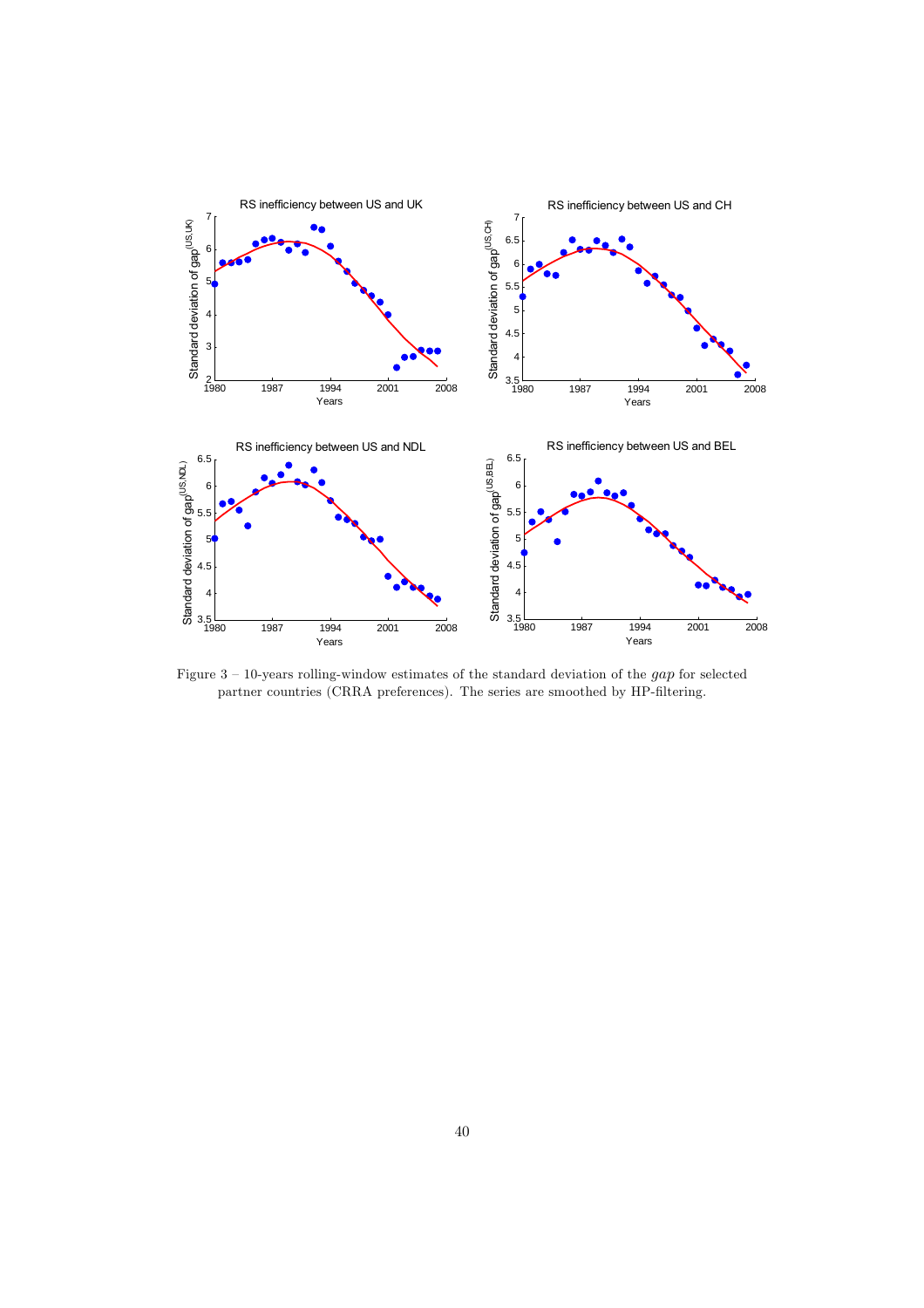

Figure 4 — 10-years rolling-window estimates of the standard deviation of the gap for selected partner countries (CC preferences). The series are smoothed by HP-filtering.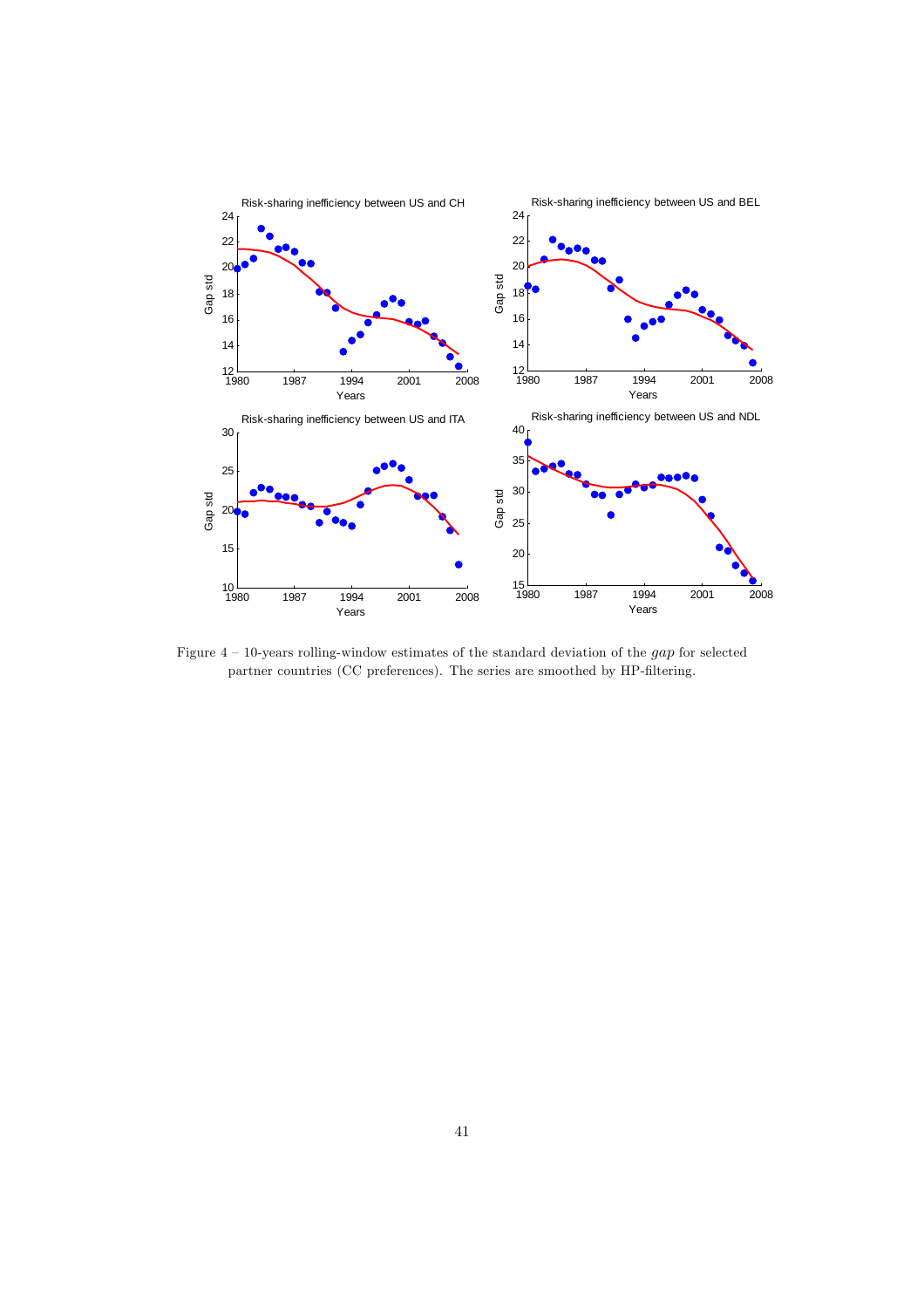|                           | Parameter | Standard error | P-value     | J-stat | P-value |
|---------------------------|-----------|----------------|-------------|--------|---------|
| Risk-aversion coefficient | 1,32      | 0,0676         | $6,25E-085$ | 1,709  | 1       |
| Rel discount factor AUS   | 1,0025    | $\theta$       | 0,0000      |        |         |
| Rel discount factor CAN   | 1,0004    | 0,0009         | 0,0000      |        |         |
| Rel discount factor FRA   | 1,0043    | 0,0015         | 0,0000      |        |         |
| Rel discount factor ITA   | 1,0047    | 0,0017         | 0,0000      |        |         |
| Rel discount factor JAP   | 1,0064    | 0,0015         | 0,0000      |        |         |
| Rel discount factor NDL   | 1,0068    | 0,0017         | 0,0000      |        |         |
| Rel discount factor ESP   | 1,0053    | 0,0016         | 0,0000      |        |         |
| Rel discount factor SWE   | 1,0048    | 0,0020         | 0,0000      |        |         |
| Rel discount factor CH    | 1,0102    | 0,0015         | 0,0000      |        |         |
| Rel discount factor UK    | 1,0026    | 0,0016         | 0,0000      |        |         |
| Rel discount factor IRL   | 1,0024    | 0,0015         | 0,0000      |        |         |
| Rel discount factor NOR   | 1,0021    | 0,0017         | 0,0000      |        |         |
| Rel discount factor NZL   | 1,0058    | 0,0016         | 0,0000      |        |         |
| Rel discount factor POR   | 1,0040    | 0,0017         | 0,0000      |        |         |
| Rel discount factor BEL   | 1,0045    | 0,0016         | 0,0000      |        |         |
| Rel discount factor FIN   | 1,0032    | 0,0018         | 0,0000      |        |         |

Table 10: Results from GMM estimation

NOTE: Continuously-updated GMM. Newey-West adjustment for heteroskedasticity and autocorrelation.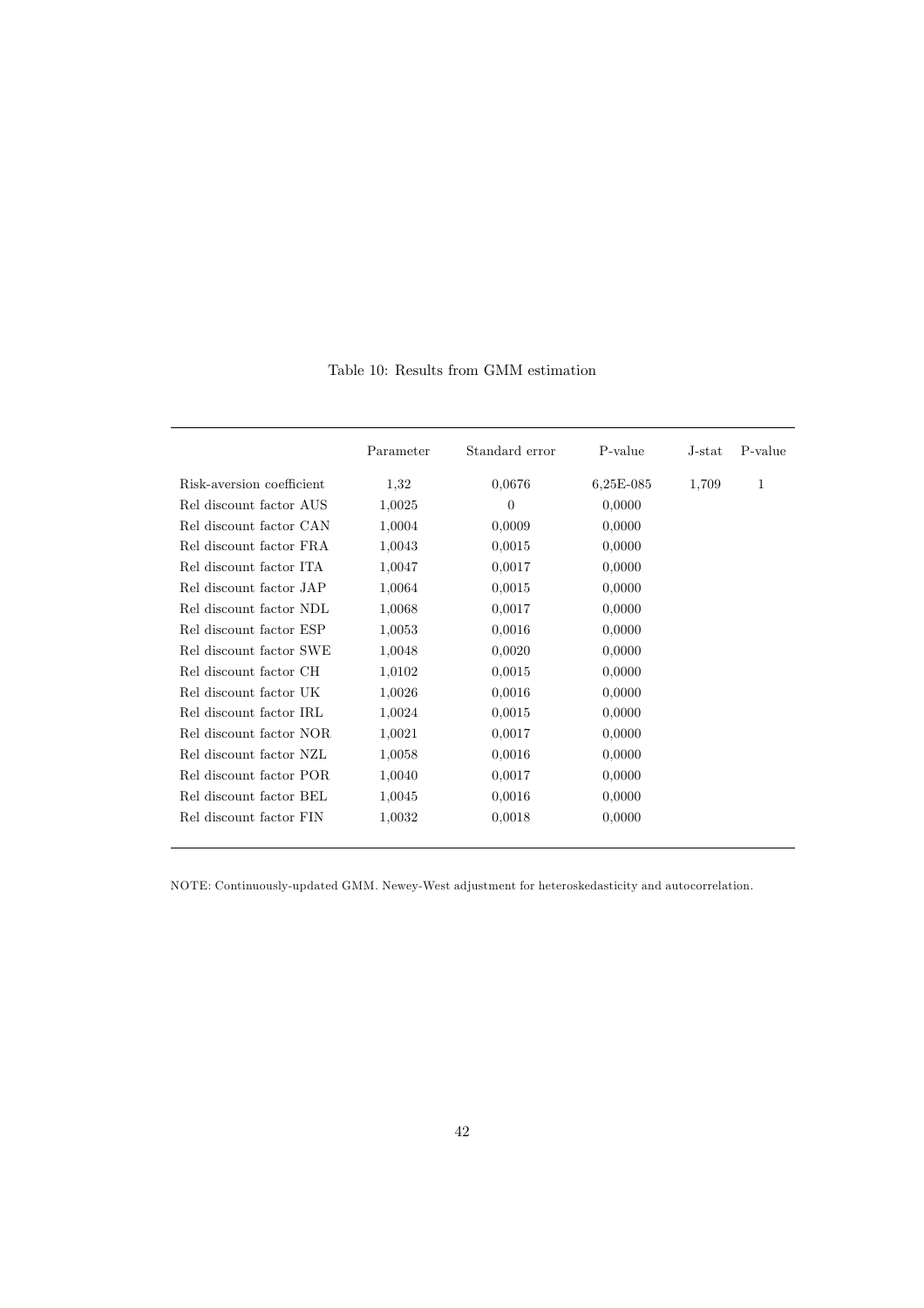| Partner country | $\rho = 1.32$ | $\rho = 4$ | $\rho = 5$  |
|-----------------|---------------|------------|-------------|
| CAN             | 2,5           | 4,39       | 5,21        |
| AUS             | $4,18$ ***    | $5,65$ *** | $6,39**$    |
| FR              | $4,70$ ***    | $5,84$ *** | $6,41**$    |
| <b>TTA</b>      | $4,63$ ***    | $5,99$ *** | $6,70**$    |
| JAP.            | $5,24$ ***    | $7,05$ *** | $7,98$ ***  |
| NDL             | $5,05$ ***    | $6,97$ *** | 7,89 ***    |
| ES.             | $4,89$ ***    | $6,17$ *** | $6,80***$   |
| <b>SWE</b>      | $5,03$ ***    | 7,81 ***   | $9,09$ ***  |
| CН              | $5,23$ ***    | $6,05$ *** | $6,51**$    |
| UK              | $4,77$ ***    | $6,70$ *** | $7,64$ ***  |
| IRL             | $4,57$ ***    | $6.07***$  | $6,86$ ***  |
| <b>NOR</b>      | $4,53$ ***    | $7,02$ *** | $8,22$ ***  |
| NZL             | $5,29$ ***    | $9,05$ *** | $10,75$ *** |
| POR             | $5,07$ ***    | $7,65$ *** | 8,81 ***    |
| BEL             | $4,87$ ***    | $6,05$ *** | $6,66$ ***  |
| <b>FIN</b>      | $4,9$ ***     | $7,30$ *** | $8,47$ ***  |
|                 |               |            |             |

Table 11: Contingent risk-sharing inefficiency between the US and the partner countries (1970-2008) as measured by the std of the gap (CRRA preferences)

NOTE: Asterisks next to each standard deviation denote the level of significance (\* denotes the 10% level, \*\* the 5%, \*\*\* the 1% ) of the Wald test for the null hypothesis  $\sigma(gap^{US, CAN}) = \sigma(gap^{US,j})$ .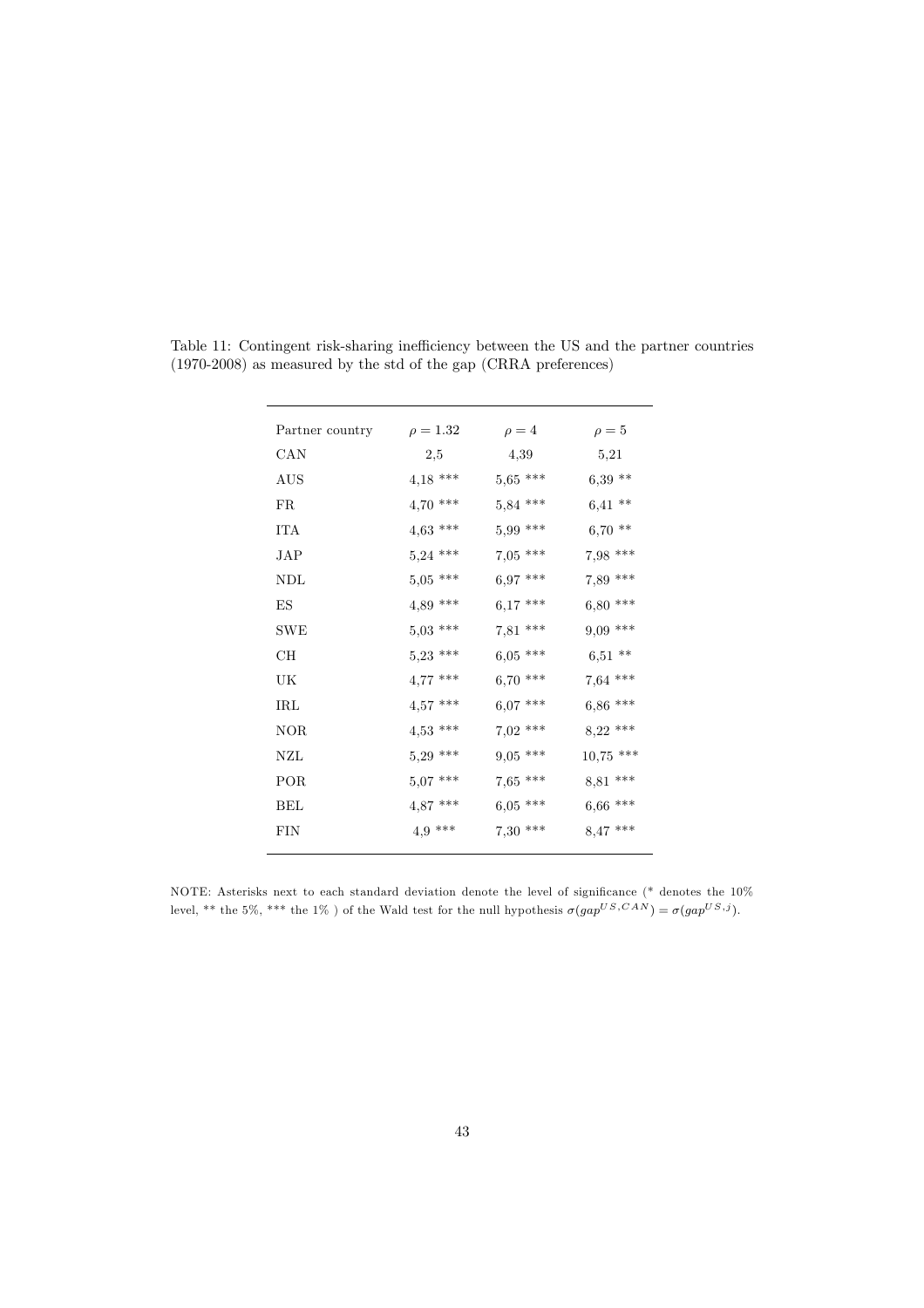| Partner country | No. breaks     | Date | % reduction |
|-----------------|----------------|------|-------------|
| <b>ITA</b>      | $2***$         | 1993 | 36,74%      |
| NDL             | $2***$         | 1993 | 35,15%      |
| ES              | $2***$         | 1993 | 35,15%      |
| SWE             | $1***$         | 1993 | 34,39%      |
| CH              | $1***$         | 1993 | 38,34%      |
| UK              | $2***$         | 1992 | 60,31%      |
| POR             | $1***$         | 1993 | 35,19%      |
| <b>BEL</b>      | $1 *$          | 1993 | 32,13%      |
| $\rm{AUS}$      | $\overline{0}$ | /    |             |
| CAN             | $\overline{0}$ | /    |             |
| FR              | $\overline{0}$ |      |             |
| JAP             | $\overline{0}$ |      |             |
| IRL             | $\overline{0}$ |      |             |
| <b>NOR</b>      | $\mathbf{0}$   |      |             |
| NZL             | $\overline{0}$ |      |             |
| FIN             | $\mathbf{0}$   |      |             |
|                 |                |      |             |

Table 12: Reduction in the risk-sharing inefficiency between the US and the partner countries, detected as structural breaks in the variance of the gap (CRRA preferences)

NOTE: Asterisks next to the number of breaks indicate their significance (\* for 10%, \*\* for 5%, \*\*\* for 1%) according to the test of no change versus a number k of breaks. See Qu and Perron (2007) for details on this test.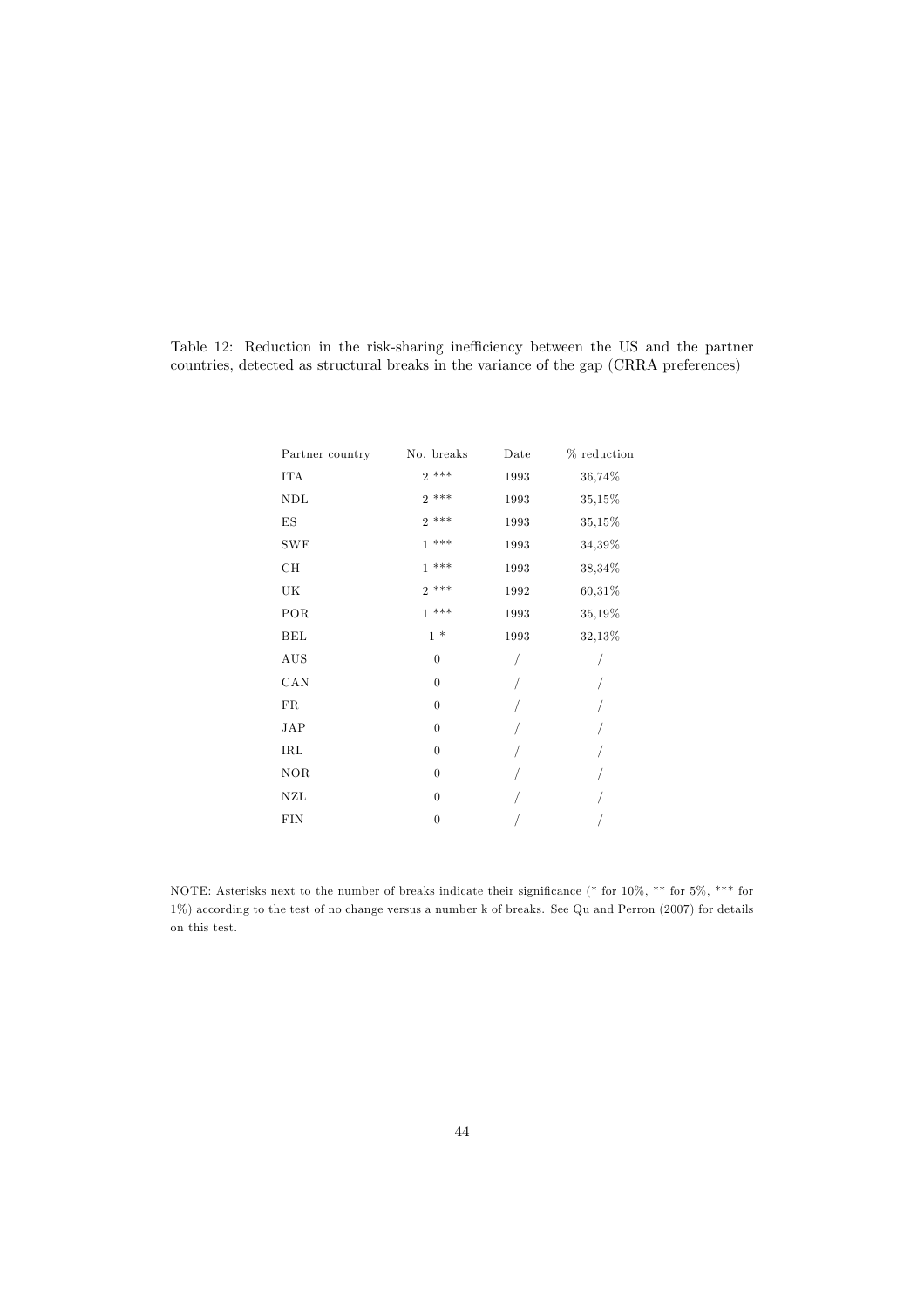| UK         | 1978-1992   | 1993-2008          | <b>ITA</b> | 1978-1992   | 1993-2008                         |
|------------|-------------|--------------------|------------|-------------|-----------------------------------|
| US gdp     | $-0.97$ *** | $-0.63$ *** (.)    | US gdp     | $-1,06$ *** | $-0.52$ *** (.)                   |
| UK gdp     | $1,02$ ***  | $0.05$ $(\cdots)$  | ITA gdp    | $0,81$ **   | $0.94$ ***                        |
| US govt    | $-0.97$ *** | $-0.6$ ***         | US govt    | $-1,11$ *** | $-0.55$ *** ()                    |
| UK govt    | $1,06$ ***  | $-0.39$ $(\cdots)$ | ITA govt   | 0.61        | 0,33                              |
| NER.       | $1,12$ ***  | $0.99$ *** (.)     | NER.       | $1,00$ ***  | $1,04$ ***                        |
| OECD gdp   | $-0,17$     | $-0,32$            | OECD gdp   | 0,11        | $-0.45$ *** $(\cdots)$            |
|            |             |                    |            |             |                                   |
| NDL        | 1978-1992   | 1993-2008          | <b>ESP</b> | 1978-1992   | 1993-2008                         |
| US gdp     | $-0.75$ *** | $-1,19$ *** ()     | US gdp     | $-0,85$ *** | $-0.42$ *** $(\cdots)$            |
| NDL gdp    | $0,19$ ***  | $0.49$ *** $( )$   | $ESP$ gdp  | $0,36$ ***  | $0.63$ ***                        |
| US govt    | $-0,52$ **  | $-0.92$ *** (.)    | US govt    | $-0.72$ *** | $-0.38$ *** $(\cdot \cdot \cdot)$ |
| NDL govt   | $-0,22$     | 0,2                | ESP govt   | $0,53$ ***  | $0.73$ ***                        |
| <b>NER</b> | $1,11***$   | $0.87***$ $( )$    | NER.       | $1,04$ ***  | $0.98$ *** (.)                    |
| OECD gdp   | 0,03        | $-0,14$            | OECD gdp   | 0,03        | $-0,03$                           |
|            |             |                    |            |             |                                   |

## Table 13: IV regressions — dependent variable: gap(US,j), CRRA preferences

NOTE: \* next to the coefficients denotes their significance computed using Newey-West adjusted standard errors with maximum lag length 10. (· next to 1993-2008 coefficients indicates that the coefficient changed significantly with respect to its 1978-1992 value, and shows the level of significance.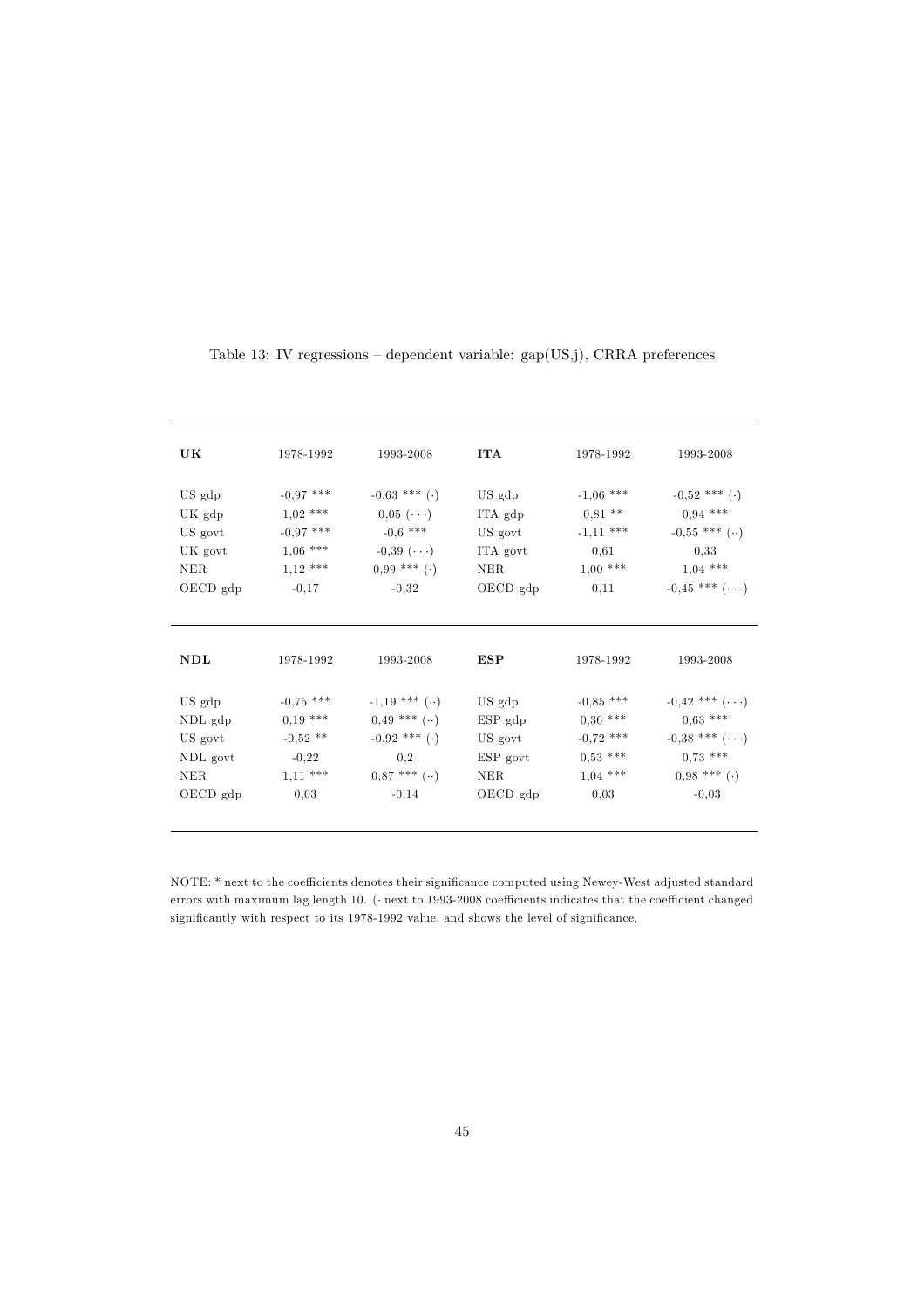| SWE      | 1978-1992   | 1993-2008     | CH                | 1978-1992   | 1993-2008        |
|----------|-------------|---------------|-------------------|-------------|------------------|
| US gdp   | $-0.97$ *** | $-0.49$ ** () | US gdp            | $-0.74$ *** | $-0.62$ ***      |
| SWE gdp  | $0,34$ ***  | 0,34          | CH <sub>gdp</sub> | $0.29*$     | $0.3***$         |
| US govt  | $-0.69$ **  | $-0.56$ **    | US govt           | $-0.78$ *** | $-0.54$ ***      |
| SWE govt | 0,07        | $0.53*$       | CH govt           | $0,65$ ***  | $0.32$ *** (.)   |
| NER.     | $1,01$ ***  | $0.99***$     | NER.              | $1,01$ ***  | $0.98$ ***       |
| OECD gdp | $0,64$ **   | $-0.12$ $($ ) | $OECD$ gdp        | $-0.2$ *    | $-0.31$ ***      |
| POR      | 1978-1992   | 1993-2008     | BEL               | 1978-1992   | 1993-2008        |
| US gdp   | $-0.63$ *** | $-0.42$ **    | US gdp            | $-0.9$ ***  | $-0.66$ ** ()    |
| POR gdp  | $-0,2$      | 0,23          | BEL gdp           | $0,6$ **    | $1,13$ *** (.)   |
| US govt  | $-0,66$ *** | $-0.7$ ***    | US govt           | $-0.91$ *** | $-0.79$ ***      |
| POR govt | 0,16        | 0,32          | BEL govt          | $0.97$ **   | $1,1$ **         |
| NER.     | $1,03$ ***  | $0.94$ ***    | NER               | $0.95$ ***  | $1,02$ *** $($ ) |
| OECD gdp | $-0.02$     | $-0,13$       | $OECD$ gdp        | 0,02        | $-0.29$ *** ()   |

Table 14: IV regressions — dependent variable: gap(US,j), CRRA preferences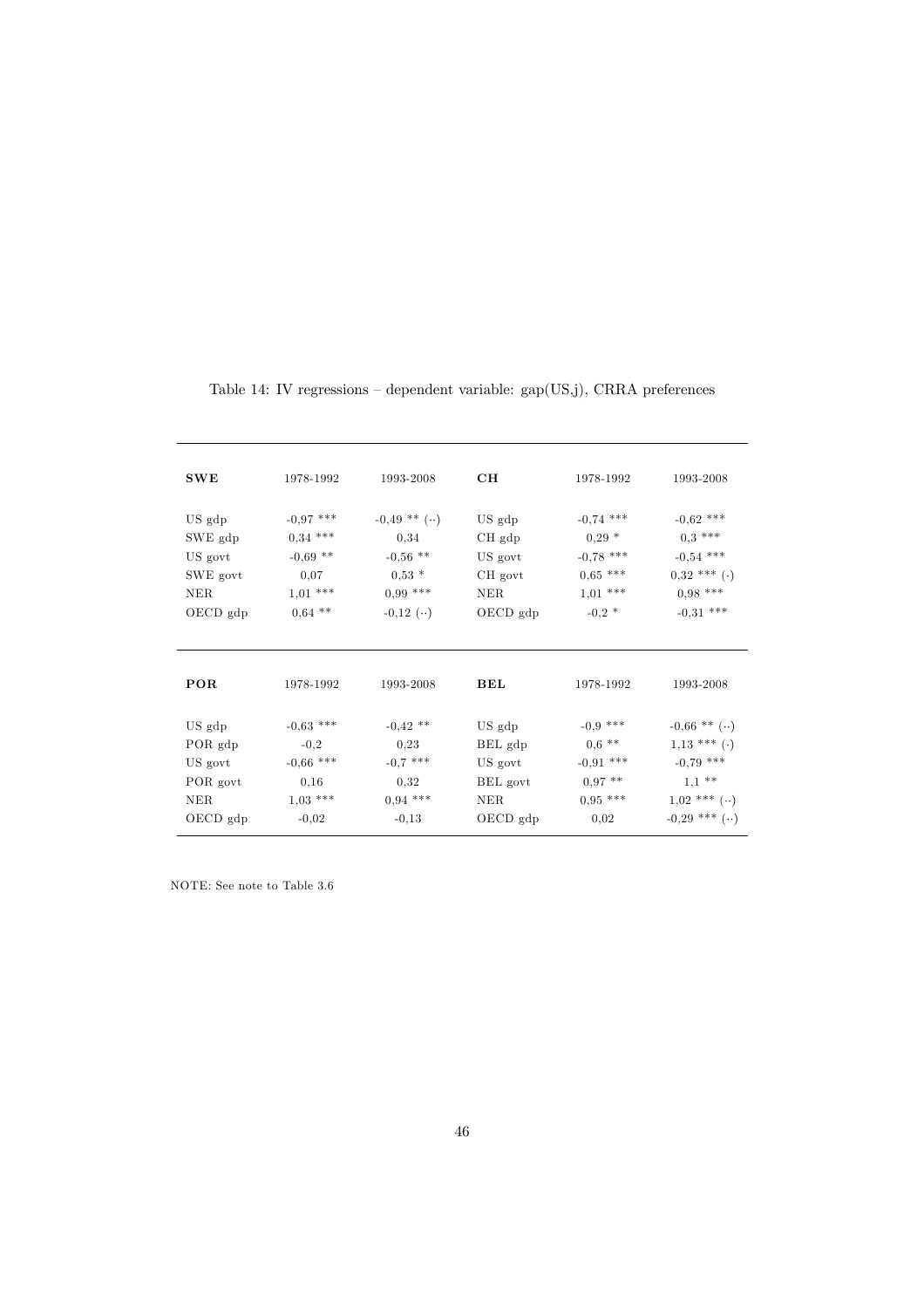Table 15: Share of the risk-sharing inefficiency between the US and the partner country explained by falls in the variance of shocks and improvements in the degree of insurance (CRRA preferences)

| UK               |                | <b>ITA</b>             |                    |
|------------------|----------------|------------------------|--------------------|
| US gdp           | 1,66           | US gdp                 | 5.52               |
| UK gdp           | $-1.92$        | ITA gdp                | $\overline{0}$     |
| US govt          | $\overline{0}$ | US govt                | $-4,54$            |
| UK govt          | 1,3            | ITA govt               | $\boldsymbol{0}$   |
| <b>NER</b>       | 19,23          | NER.                   | $\overline{0}$     |
| OECD gdp         | 0              | OECD gdp               | $-0.47$            |
| Insurance        | 20,27%         | Insurance              | $0,51\%$           |
| Var(US gdp)      | 1,87           | Var(US gdp)            | 5.5                |
| Var(UK gdp)      | 2,88           | $Var(ITA \text{ gdp})$ | $-0,18$            |
| Var(US gov)      | 0,25           | Var(US gov)            | 0,79               |
| Var(UK gov)      | 1,72           | Var(ITA gov)           | $\overline{0}$     |
| Var(NER)         | 71,26          | Var(NER)               | 83,31              |
| Var(OECD gdp)    | $\overline{0}$ | Var(OECD gdp)          | $\overline{0}$     |
| Cov(US gdp, NER) | 2,46           | Cov(US gdp, NER)       | 0,5                |
|                  |                | Cov(ITA, gdp, NER)     | 9.92               |
| <b>Shocks</b>    | 80,43%         | <b>Shocks</b>          | 99,85%             |
| NDL              |                | <b>ESP</b>             |                    |
| US gdp           | $-6,16$        | US gdp                 | 4,6                |
| NDL gdp          | $-0,41$        | $ESP$ gdp              | $\overline{0}$     |
| US govt          | 2,1            | US govt                | $-2,94$            |
| NDL gov          | $\Omega$       | ESP gov                | $\left( 0 \right)$ |
| <b>NER</b>       | 43.65          | <b>NER</b>             | 20,3               |
| OECD gdp         | $\theta$       | $OECD$ gdp             | $\theta$           |
| Insurance        | 39,18%         | Insurance              | $21{,}96\%$        |
| Var(US gdp)      | 1,68           | Var(US gdp)            | 4,24               |
| Var(NDL gdp)     | 0,14           | Var(ESP gdp)           | 0.87               |
| Var(US gov)      | 0,11           | Var(US gov)            | 0,4                |
| Var(NDL gov)     | $\overline{0}$ | Var(ESP gov)           | $\overline{2}$     |
| Var(NER)         | 57,62          | Var(NER)               | 74,78              |
| Var(OECD gdp)    | $\overline{0}$ | Var(OECD gdp)          | $\overline{0}$     |
| <b>Shocks</b>    | $59,54\%$      | <b>Shocks</b>          | $82,29\%$          |

NOTE: Shares are computed using statistically significant coefficients at the 10% level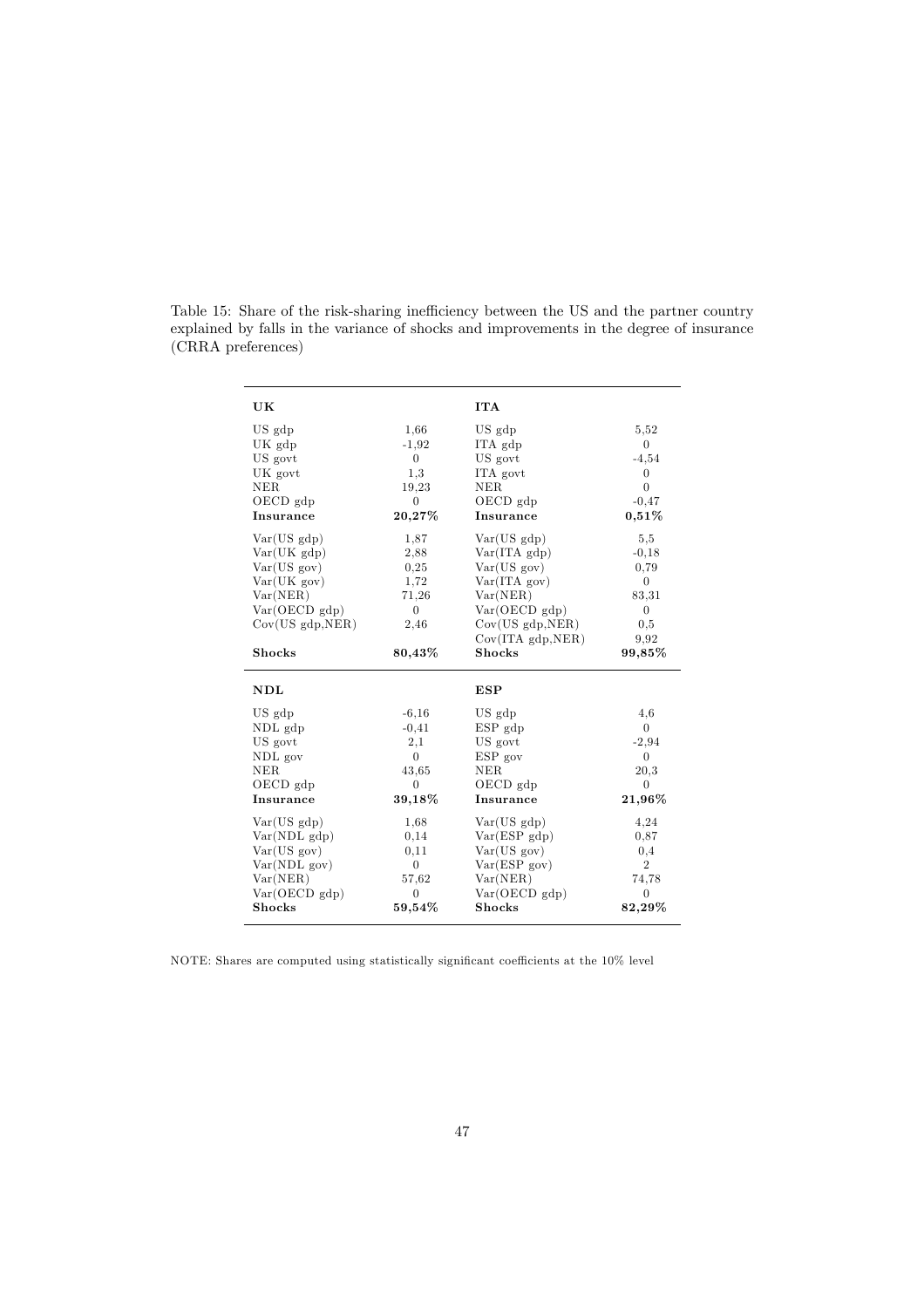Table 16: Share of the risk-sharing inefficiency between the US and the partner country explained by falls in the variance of shocks and improvements in the degree of insurance (CRRA preferences)

| SWE                         |                  | CH                     |                  |
|-----------------------------|------------------|------------------------|------------------|
| US gdp                      | 3,54             | US gdp                 | $\boldsymbol{0}$ |
| SWE gdp                     | $\overline{0}$   | $CH$ $gdp$             | $\overline{0}$   |
| US govt                     | $\overline{0}$   | US govt                | $\overline{0}$   |
| SWE gov                     | $\boldsymbol{0}$ | CH gov                 | 0,27             |
| NER.                        | $\overline{0}$   | NER.                   | $\overline{0}$   |
| OECD gdp                    | 1,21             | $OECD$ gdp             | $\overline{0}$   |
| Insurance                   | $4,75\%$         | Insurance              | 0,27%            |
| Var(US gdp)                 | 5,48             | Var(US gdp)            | 2,11             |
| $Var(SWE \text{ gdp})$      | 0,88             | Var(CHgdp)             | $\overline{0}$   |
| Var(US gov)                 | 0.36             | Var(US gov)            | 0.31             |
| Var(SWE.gov)                | $\overline{0}$   | Var(CHgov)             | 0,32             |
| Var(S)                      | 84.33            | Var(S)                 | 96,08            |
| Var(OECD gdp)               | 0,34             | Var(OECD gdp)          | 0,02             |
| $Cov(SWE \text{ gdp}, NER)$ | 7.64             |                        |                  |
| <b>Shocks</b>               | 99,04%           | <b>Shocks</b>          | 98,84%           |
|                             |                  |                        |                  |
| POR                         |                  | BEL                    |                  |
| US gdp                      | $\overline{0}$   | US gdp                 | 5,34             |
| POR gdp                     | $\overline{0}$   | BEL gdp                | $-6,86$          |
| US govt                     | $\overline{0}$   | US govt                | $\overline{0}$   |
| POR gov                     | $\overline{0}$   | BEL gov                | $\overline{0}$   |
| <b>NER</b>                  | $\overline{0}$   | <b>NER</b>             | $-34,19$         |
| $OECD$ gdp                  | $\Omega$         | $OECD$ gdp             | $-0.31$          |
| Insurance                   | 0%               | Insurance              | $-36,02\%$       |
| Var(US gdp)                 | 2,64             | Var(US gdp)            | 6,34             |
| Var(POR gdp)                | $\Omega$         | $Var(BEL \text{ gdp})$ | 0,85             |
| Var(US gov)                 | 0.38             | Var(US gov)            | 0,85             |
| Var(POR gov)                | $\overline{0}$   | Var(BEL gov)           | 1,3              |
| Var(NER)                    | 95,17            | Var(NER)               | 113.3            |
| Var(OECD gdp)               | $\overline{0}$   | Var(OECD gdp)          | $\overline{0}$   |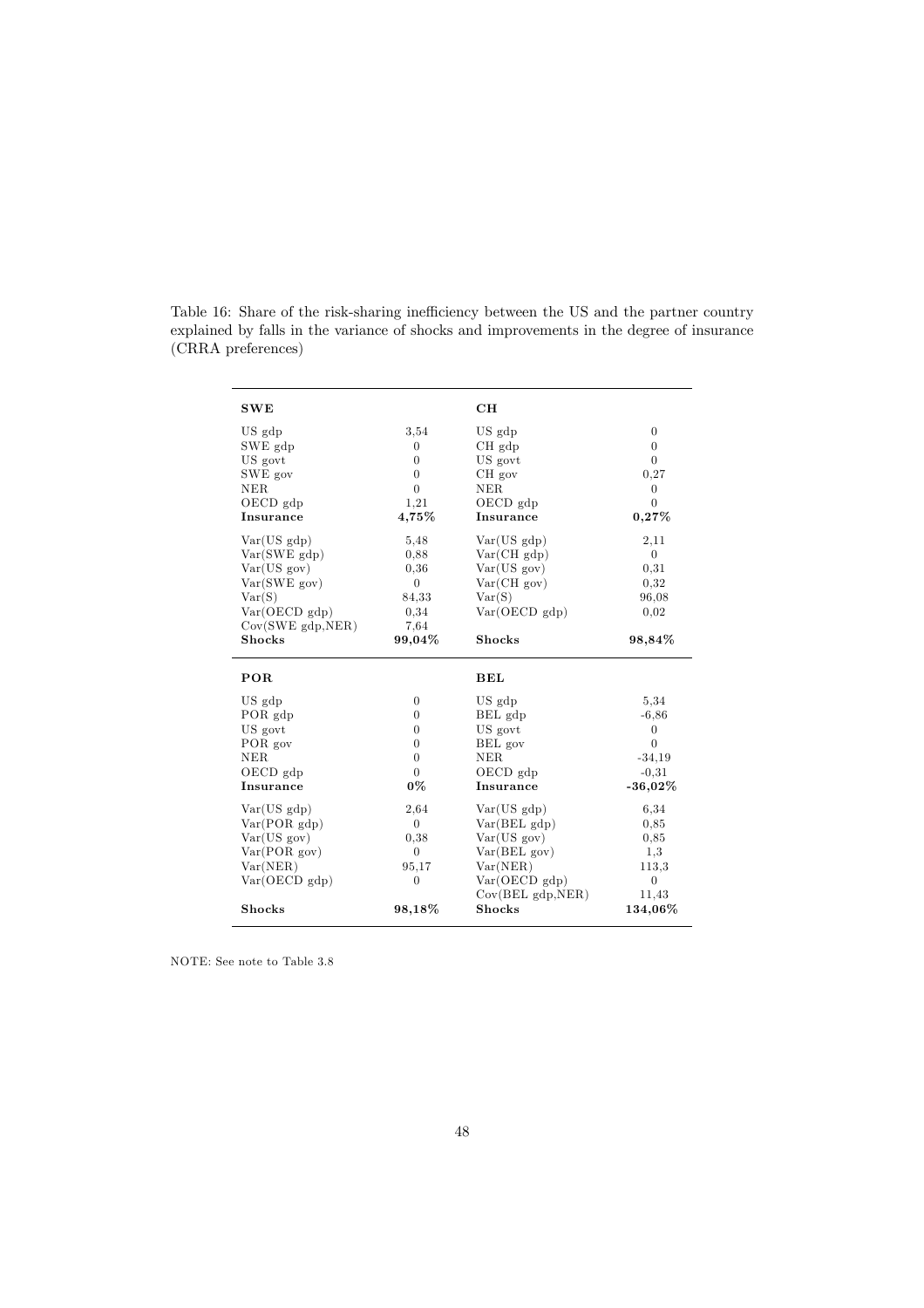| Partner country | CC preferences |
|-----------------|----------------|
| CAN             | 23,2           |
| AUS             | 25,32          |
| FR              | 21,23          |
| ITA             | 19,99          |
| JAP             | 30,25          |
| NDL             | 32,04          |
| ES              | 18,26          |
| <b>SWE</b>      | 41             |
| CН              | 18,65          |
| UK              | 27,61          |
| $_{\rm IRL}$    | 23,61          |
| <b>NOR</b>      | 37,04          |
| NZL             | 41             |
| POR             | 23,29          |
| BEL             | 19,16          |
| FIN             | 36,86          |
|                 |                |

Table 17: Contingent risk-sharing inefficiency between the US and the partner countries (1970-2008) as measured by the std of the gap (CC preferences)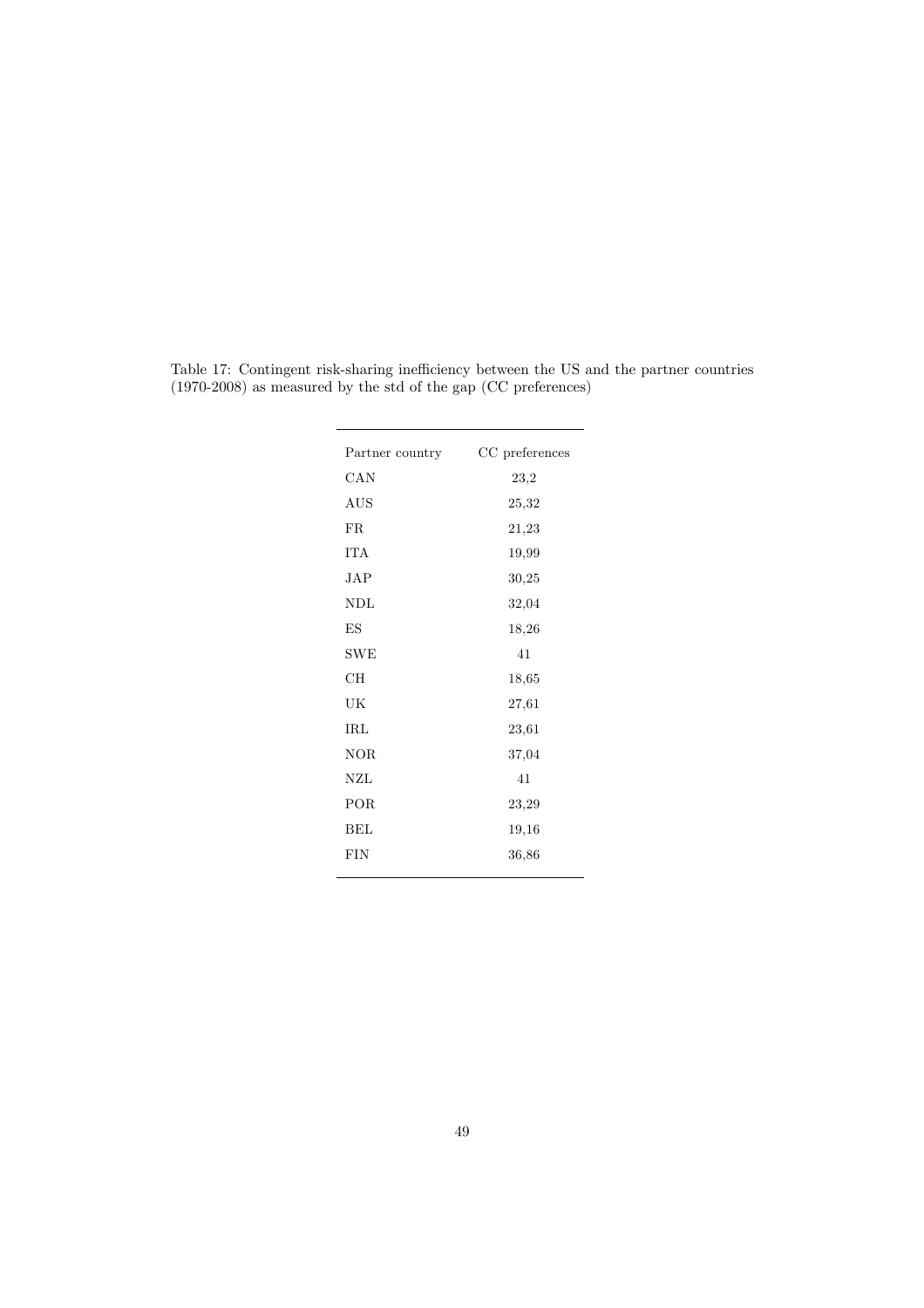| Partner country | Mean of $\text{gap}^{(US,j)}$ |
|-----------------|-------------------------------|
| AUS             | 0,08                          |
| CAN             | $-0,09$                       |
| FRA             | 0,55                          |
| <b>TTA</b>      | 0,48                          |
| JAP             | 0,12                          |
| NDL             | $-0.01$                       |
| ΕS              | 0,36                          |
| SWE             | $-0,68$                       |
| CН              | 0,71                          |
| UK              | 0,25                          |
| IRL             | 0,63                          |
| NOR             | 0,21                          |
| NZL             | $-0,99$                       |
| POR             | 0,37                          |
| BEL             | 0,96                          |
| FIN             | 0,04                          |
|                 |                               |

Table 18: Gap mean — Campbell and Cochrane preferences

NOTE: For each partner and CRRA coefficient, the null hypothesis  $E(gap(US,j))=0$  was tested using Newey-West adjustd standard errors with a maximum autocorrelation lag of 10. In no case could the null be rejected.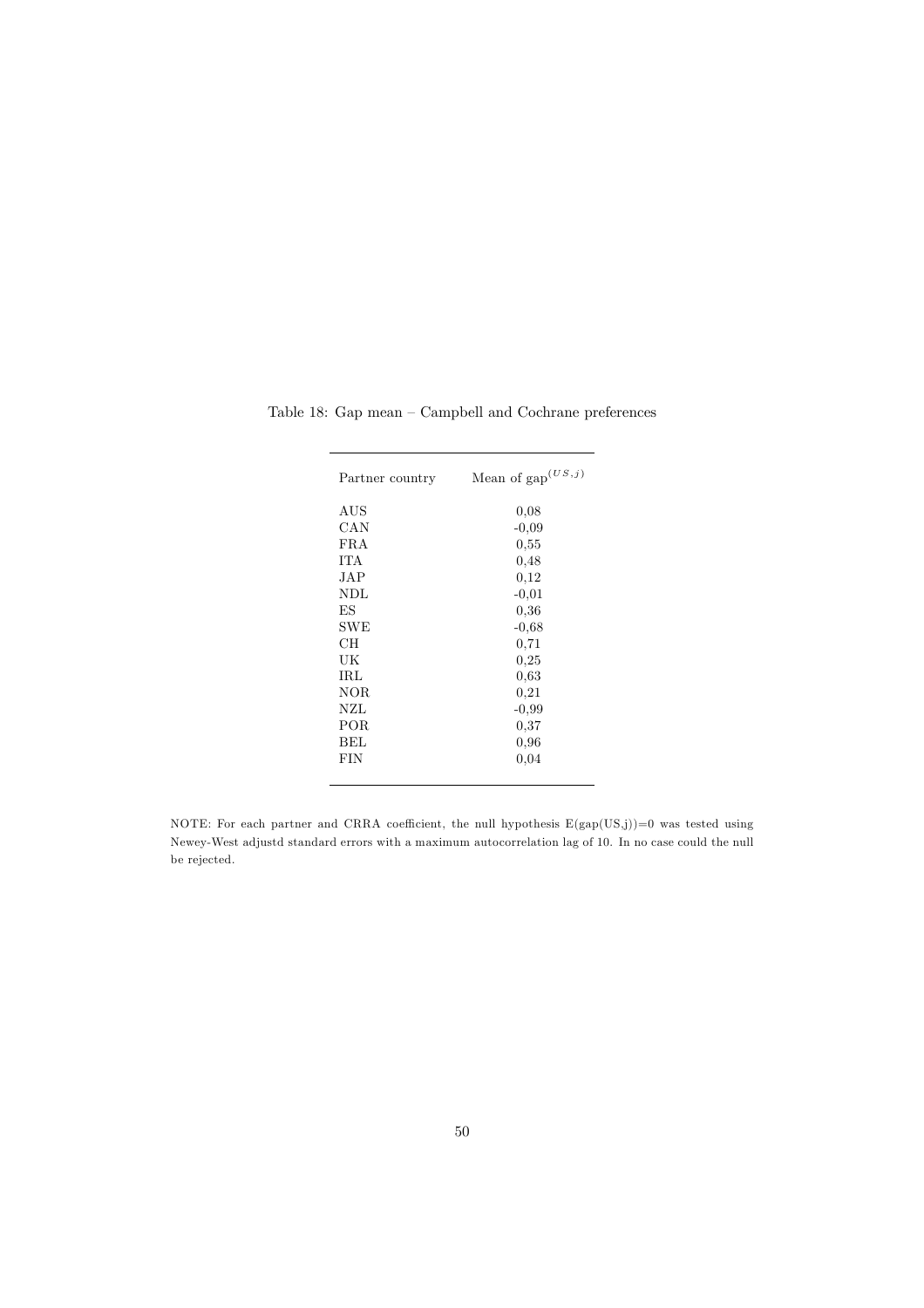| Partner    | No. breaks | Date and % reduction | Date and % reduction |
|------------|------------|----------------------|----------------------|
| AUS        | $1***$     | 1987 47%             |                      |
| CAN        | $2***$     | 1977 43%             | 1997 44%             |
| <b>FRA</b> | $2***$     | 1978 29%             | 1997 45%             |
| <b>ITA</b> | $1***$     | 1998 51%             |                      |
| <b>JAP</b> | $2***$     | 1978 40%             | 1997 18%             |
| NDL        | $1***$     | 1996 30%             |                      |
| <b>ESP</b> | $1***$     | 1983 28%             |                      |
| <b>SWE</b> | $2***$     | 1978 55%             | 1998 44%             |
| CН         | $2***$     | 1983 29%             | 1999 33%             |
| UK         | $2***$     | 1984 39%             | 1999 43%             |
| IRL        | $2***$     | 1983 44%             | 2000 -105%           |
| <b>NOR</b> | $2***$     | 1977-111%            | 1999 47%             |
| <b>NZL</b> | $2***$     | 1987 51%             | 1997 62%             |
| POR        | $2***$     | 1983 27%             | 1991 - 96%           |
| BEL        | $2***$     | 1983 34%             | 1999 34%             |
| <b>FIN</b> | $1***$     | 1978 61%             |                      |
|            |            |                      |                      |

Table 19: Reductions in the risk-sharing inefficiency between the US and the partner countries, detected as structural breaks in the variance of the gap (CC preferences)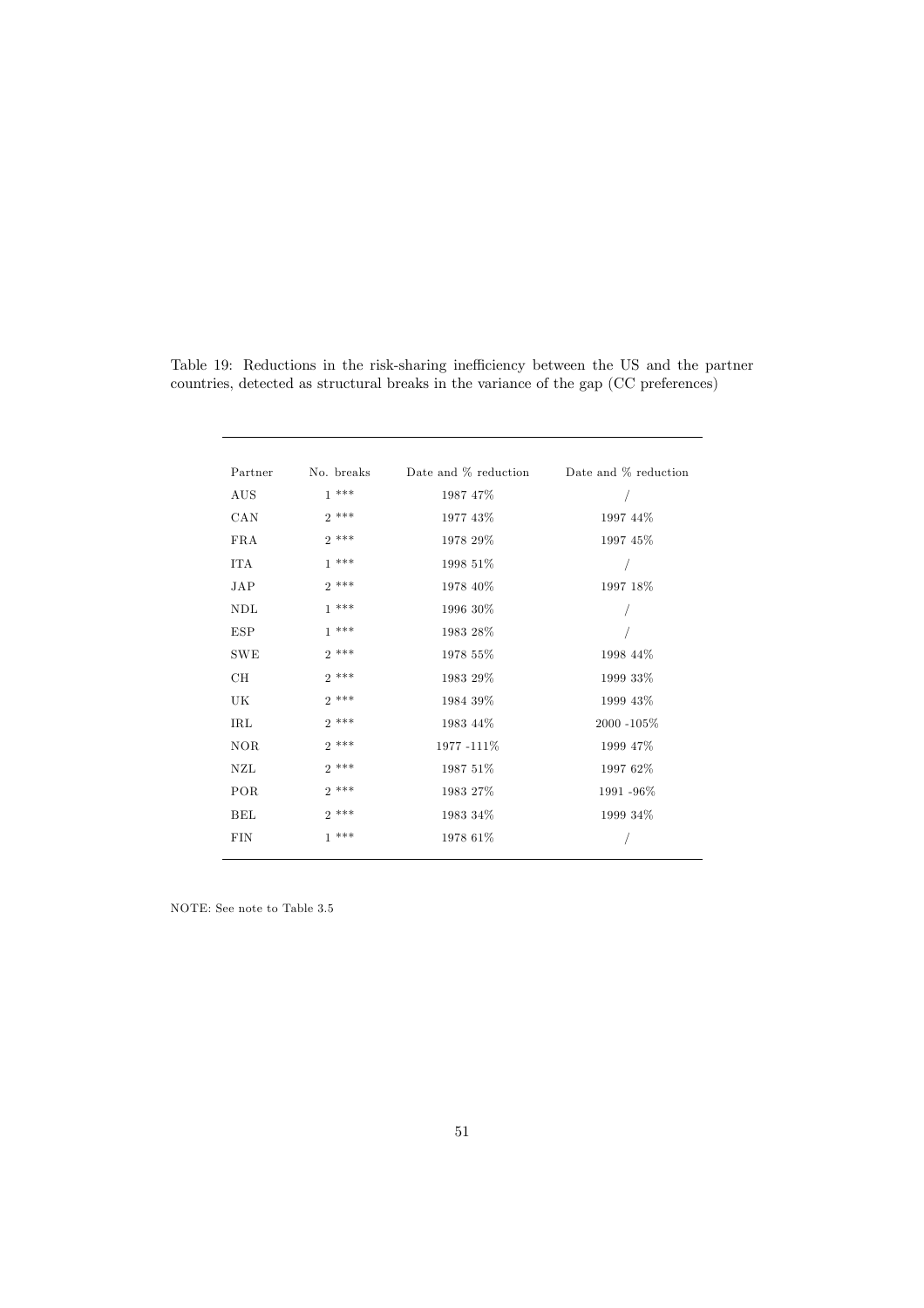| CAN                 |              | Break 1                          |              | Break 2                          |
|---------------------|--------------|----------------------------------|--------------|----------------------------------|
|                     | 1970-1977    | 1977-1984                        | 1986-1997    | 1997-2008                        |
| US gdp              | $-13.6$ ***  | $-5.81$ ** $(\cdots)$            | $-12.5$ **   | $-10,9$ ***                      |
| L1                  | $21.4$ ***   | $3.35$ ** $(\cdots)$             | 0.8          | $5,1$ **                         |
| L <sub>2</sub>      | $-8,14$ **   | $-2,53$ ** ()                    | $-0,7$       | $6,1$ **                         |
| $CAN$ $gdp$         | $6,91$ **    | $24,8$ *** $(\cdot \cdot \cdot)$ | $16,65$ **   | $6.5*$                           |
| L1                  | $-13,03$ **  | $-32,27$ *** $(\cdots)$          | $-6,2$       | $-3,6$                           |
| L2                  | $-6,84$ ***  | $25,32$ *** $(\cdots)$           | $-1.9$       | $-1,2$                           |
| US govt             | $-0,05$      | $-2.97$                          | $-13$ **     | $-2,7$ $($ )                     |
| L1                  | 1,34         | $8,64$ ** $($ )                  | 2,5          | 2,5                              |
| L <sub>2</sub>      | $-16,02$ *** | $-0,61$                          | 5,5          | 1,9                              |
| CAN govt            | $8,72$ ***   | $16,8$ ***                       | $21,2*$      | $1(\cdot)$                       |
| L1                  | $-14.3$ ***  | $-32.4$ *** $(\cdots)$           | $-10$        | $-4$                             |
| L2                  | 0,08         | $9,1$ ** $($ )                   | $-0,1$       | $-2.6$                           |
| <b>NER</b>          | 3.71         | $-6,91$ ***                      | $-1.3$       | $2.5***$                         |
| $OECD$ gdp          | 0,96         | $-19.4$ *** $(\cdots)$           | 6,7          | $-6,5*$                          |
| <b>JAP</b>          |              | Break 1                          |              | Break 2                          |
|                     | 1970-1977    | 1977-1984                        | 1986-1997    | 1997-2008                        |
| US gdp              | $-6,5$ **    | $-5$                             | $-8.1$ ***   | $-0.8$ $(\cdots)$                |
| L1                  | $6.5***$     | $12.6$ *** ()                    | $11***$      | $1,6 \cdot \cdot \cdot$          |
| L2                  | $-1,2$       | $3,1$ ** $( \cdot \cdot )$       | $-2.9$       | $6.2$ ** $(\cdot)$               |
| $JAP$ gdp           | $10,6$ ***   | $25,6$ *** $(\cdot \cdot \cdot)$ | $13.9***$    | $7,7$ *** $(\cdot \cdot \cdot)$  |
| L1                  | $-11.3$ ***  | $-14$ ***                        | $-19,2$ ***  | $-3$ *** $(\cdots)$              |
| L2                  | 1,6          | $-4,2$                           | $6.1***$     | $-4.8*$                          |
| US govt             | $-10.9$ **   | $-0,5$ $($ )                     | $-7.5$ ***   | $-1,3$ $(\cdots)$                |
| L1                  | 10,6         | $17,9$ *** $(\cdot \cdot \cdot)$ | $10,8$ ***   | $1,7$ $(\cdots)$                 |
| L2                  | $-11,6*$     | $13.7$ ** $(\cdots)$             | 2,7          | 0,1                              |
| JAP govt            | $17,1$ ***   | $10*** (-)$                      | 2,3          | 3.7                              |
| L1                  | $-18.3$ ***  | $-21$ ***                        | $-14,48$ *** | $-4.4$ *** $(\cdot \cdot \cdot)$ |
| $\operatorname{L2}$ | $3.8***$     | $-7,6$                           | $-0,6$       | 2,5                              |
| <b>NER</b>          | 0,7          | 0,1                              | 1,1          | $1,6$ ** $($ )                   |
| OECD gdp            | 6,3          | $-9.9$                           | $-1,6$       | $-16.6$ *** $(\cdots)$           |

Table 20: IV regressions — dependent variable: gap(US,j), CC preferences

NOTE: See note to Table 3.6. L1 and L2 denote first and second lags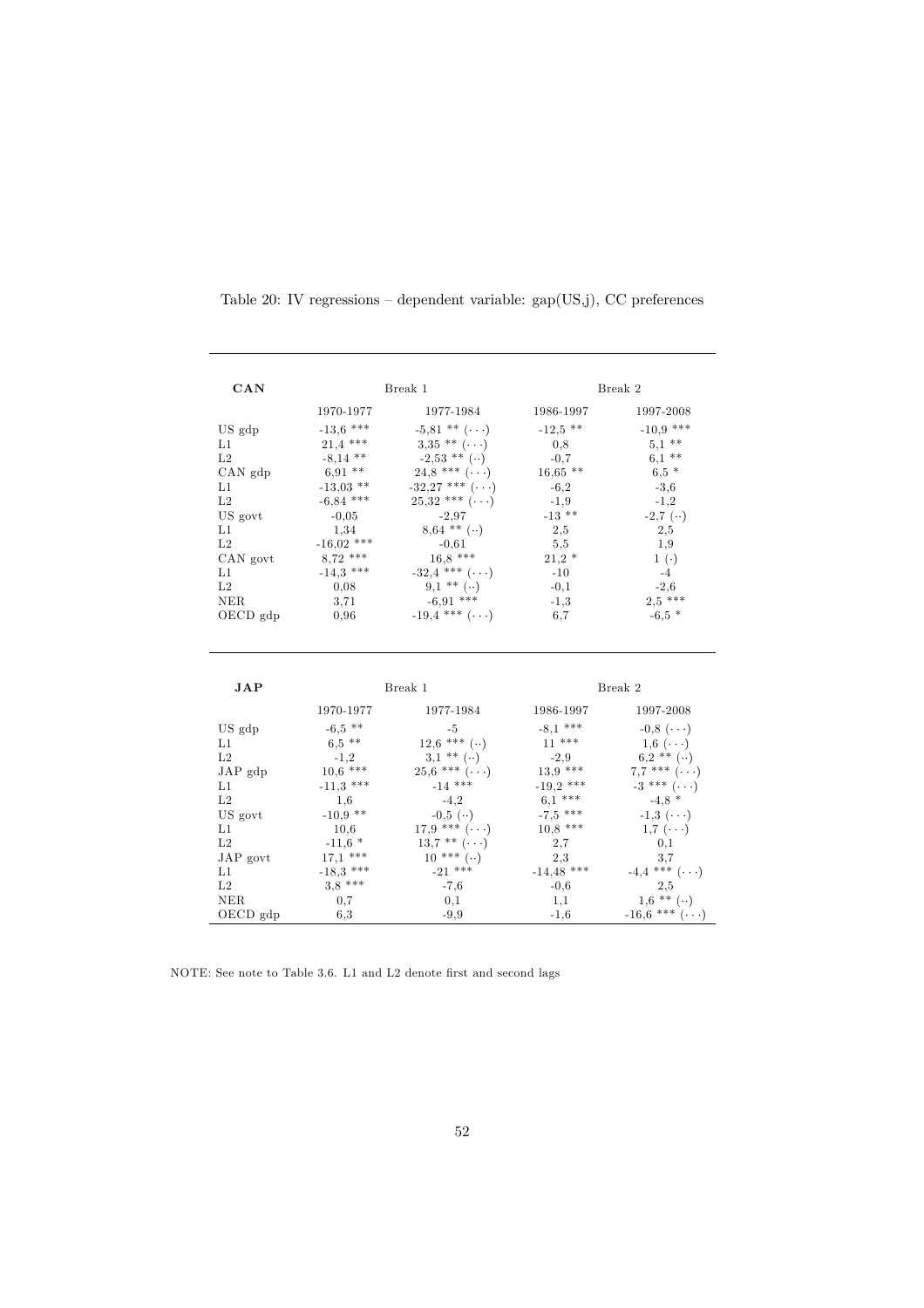| CH              |                  | Break 1                         |               | Break 2                          |
|-----------------|------------------|---------------------------------|---------------|----------------------------------|
|                 | 1970-1983        | 1983-1996                       | 1990-1999     | 1999-2008                        |
| US gdp          | $-4,6$ *         | $-11,9$ *** $(\cdots)$          | $-14,1$ ***   | $-5$ *** $(\cdots)$              |
| L1              | $13.5$ ***       | $12***$                         | $12.2$ ***    | $5.7***$ $( )$                   |
| L2              | 0.6              | $-3.5$                          | 2,6           | 0,4                              |
| CH gdp          | $-19,6$ **       | $0.4 \cdot \cdot \cdot$         | 1,1           | $-1.8$                           |
| L1              | $25,6$ ***       | $4,6$ *** $(\cdot \cdot \cdot)$ | $-0,2$        | $7,1$ *** $(\cdot \cdot \cdot)$  |
| L2              | $-9,1$           | $-2,6$                          | 1,12          | $-2.6$ ** ()                     |
| US govt         | $-11.3$ ***      | $.10.7$ ***                     | $-18,4$ ***   | $-6,8$ *** $(\cdot \cdot)$       |
| L1              | $11,7$ **        | $8***$                          | $12,4$ ***    | $1,6 \; (\cdots)$                |
| L2              | 8,6              | $\,2$                           | $8,6$ ***     | $2(\cdots)$                      |
| CH govt         | $-9,6$           | 1.7                             | $11,2$ ***    | $-1,1$ $(\cdots)$                |
| L1              | 0,1              | $1,5 * (.)$                     | $-0,5$        | $7^{**}$ ()                      |
| $\rm L2$        | $9,4*$           | $-1,6$ ( $\cdot$ )              | $-1,6$        | $-1,4$                           |
| <b>NER</b>      | $-1,9$           | $0.5$ ** $(\cdot \cdot)$        | 0,6           | $1,6$ ** $($ )                   |
| OECD gdp        | $-1,6$           | 1,4                             | $3.6*$        | $-5.2$ ***                       |
| UK              |                  | Break 1                         |               | Break 2                          |
|                 | 1970-1983        | 1983-1996                       | 1990-1999     | 1999-2008                        |
| US gdp          | $-8,6$ ***       | $-11$ ***                       | $-7.6$ **     | $-5.9*$                          |
| L1              | $11,3$ ***       | $17***$ (.)                     | $10,5$ ***    | $-0,1$ $(\cdot \cdot \cdot)$     |
| L2              | $-3.5$           | $-8,2$ *** $(\cdots)$           | $-4$          | $-9,5$ *** $(\cdot \cdot \cdot)$ |
| UK gdp          | $9,1$ ***        | $1,9 \; (\cdots)$               | 0,6           | $-1,07$                          |
| L1              | $-11$ ***        | $-0.3$ ( $\cdots$ )             | $-15.7$ **    | $1,3 \; (\cdot \cdot)$           |
| L2              | $-0,1$           | $-4,4$                          | $19,1$ ***    | $10,8*$                          |
| US govt         | $-13.5$ *        | $-9,3$ ***                      | $-8$ ***      | $-10,4$ ***                      |
| L1              |                  |                                 | $7,2$ **      |                                  |
|                 | 3,3              | $9,5$ *** $(\cdots)$            |               | $-0.3$ ( $\cdot \cdot$ )         |
| L2              | $-14,5$ **       | $-2,1$ $($ )                    | 0,1           | $-5,7$ *** $($ )                 |
| UK govt         | $7,9$ **         | $-0.03$ $($ )                   | $-7,8$        | $-13,1$ ** ()                    |
| L1              | $-11,2$ **       | $-1,2$ $($ )                    | $-7,1$        | 7,2                              |
| L2              | 0.3              | $-7,7$                          | 12,9          | 9,2                              |
| NER<br>OECD gdp | $1,8$ ***<br>1,2 | $\mathbf{1}$<br>2,2             | $-0,9$<br>7,4 | $1,44$ ** $($ )<br>4,4           |

Table 21: IV regressions — dependent variable: gap(US,j), CC preferences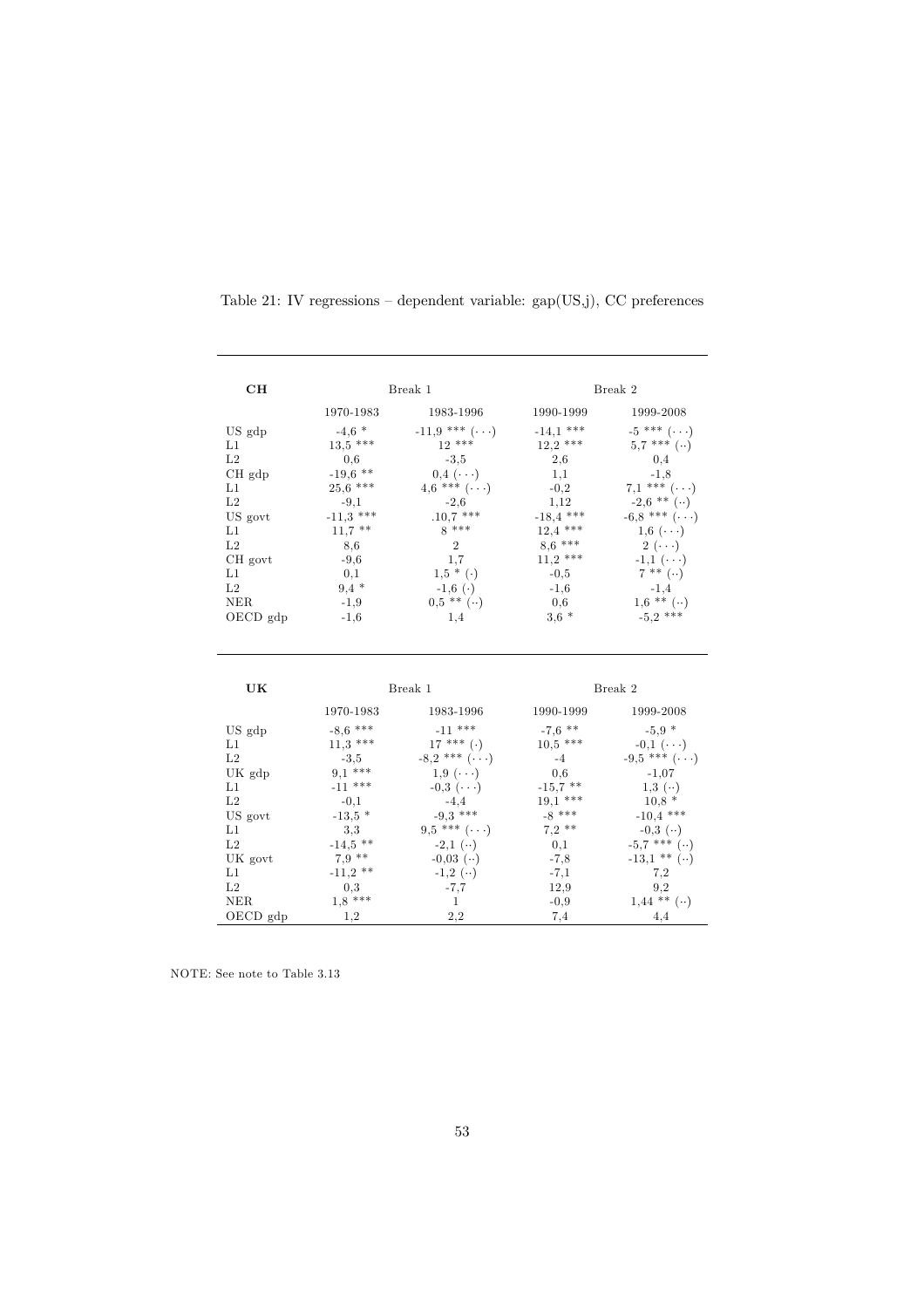| <b>FRA</b>          | 1971-1978    | 1978-1985                       | NDL                 | 1985-1996   | 1996-2007                         |
|---------------------|--------------|---------------------------------|---------------------|-------------|-----------------------------------|
| US gdp              | $-17,55$ *** | $-11.1$ ***                     | US gdp              | 1,3         | $-10.7$ *** $(\cdot \cdot \cdot)$ |
| L1                  | $13,4$ ***   | $9,9$ *** $(\cdot \cdot \cdot)$ | L1                  | 4.4         | $11***$ $( \ldots )$              |
| L <sub>2</sub>      | $-1,9$       | 1,4                             | L2                  | $-7,7$ ***  | $6.7$ **                          |
| FRA gdp             | $-15,5$ **   | $23.5$ ***                      | NDL gdp             | $7,1*$      | $5,1*$                            |
| L1                  | $-2,1$       | 14,7 *** $(\cdot \cdot \cdot)$  | L1                  | $-9,5$ ***  | $-12,8$ ***                       |
| L2                  | $-5.3$ ***   | $-9.8$                          | L2                  | 2,5         | $-0.5$                            |
| US govt             | $-23.5$ ***  | $-14,3$ ***                     | US govt             | 3,3         | $-9,2$ *** $(\cdot \cdot \cdot)$  |
| L1                  | $15,6$ ***   | $3,5 \cdot \cdot \cdot$         | L1                  | $-5,6$      | $11*** (\cdot \cdot \cdot)$       |
| L2                  | $-6,4*$      | $10,1$ ***                      | L2                  | 0,2         | 4,7                               |
| FRA govt            | $-33,3$ ***  | 17 $(\cdots)$                   | NDL govt            | 0,7         | 1,8                               |
| L1                  | $-9,8$ **    | $-13,8$ ( $\cdot\cdot$ )        | L1                  | $-14,6$ **  | $-7$ ***                          |
| L2                  | $17,2$ ***   | $-15.4$ *                       | L <sub>2</sub>      | $-8,9$      | $-1,8$                            |
| NER                 | $-1,05$      | $2,3$ ***                       | NER                 | $4,2$ **    | $0,3$ $(\cdot \cdot)$             |
| OECD gdp            | 13,9         | $-10$ ***                       | $OECD$ gdp          | 2,4         | $-0,3$                            |
| <b>ITA</b>          | 1987-1998    | 1998-2008                       | <b>FIN</b>          | 1970-1977   | 1977-1984                         |
| US gdp              | $-18,8$ ***  | $-10,8$ ***                     | US gdp              | $-17.8$ **  | $-16,9$ ***                       |
| L1                  | $10.5$ **    | $1,05 \; (\cdot \cdot)$         | L1                  | $25.3***$   | $9.9***$ $(\ldots)$               |
| L2                  | $8,1*$       | 4,8                             | L2                  | $29.5$ ***  | $1,2 \cdot \cdot \cdot$           |
| ITA gdp             | 17,4         | $9.5$ ** $($ )                  | FIN gdp             | $10,8$ ***  | $-12.4$ ***                       |
| L1                  | $-9,2$       | $-1,8$                          | L1                  | $-26,9$ *** | $-10,7$ *** $(\cdot \cdot \cdot)$ |
| L2                  | 3,4          | $-5.9$ *** $(\cdots)$           | L2                  | 2,8         | $6.2$ *** $(\cdots)$              |
| US govt             | $-15,5$ ***  | $-7.6$ ***                      | US govt             | $124.5$ *** | $-10,5$ ** $(\cdot \cdot \cdot)$  |
| L1                  | $-2,4$       | 1,7                             | L1                  | $50.8$ ***  | $13,13$ *** $(\cdot \cdot \cdot)$ |
| $\operatorname{L2}$ | 5,7          | $-2,4$                          | $\operatorname{L2}$ | $34,9$ ***  | $13.92$ ***                       |
| ITA govt            | $34.7$ ***   | $1,7$ $(\cdots)$                | ${\rm FIN}$ govt    | $-22,2$ *** | 4,8 $(\cdot \cdot \cdot)$         |
| L1                  | $-2,6$       | $7.2$ ** $($ )                  | L1                  | $-25,8$ *** | $-6$ $(\cdot \cdot \cdot)$        |
| L <sub>2</sub>      | $-12.5$ *    | $-7.7$ **                       | L <sub>2</sub>      | $71,4$ ***  | $-28.6*$                          |
| NER                 | $-2,4$ ***   | $2.5***$                        | NER                 | 11,7        | 0,5                               |
| OECD gdp            | 6,5          | $-2,5$                          | OECD gdp            | $29.9***$   | $41.1$ ***                        |

Table 22: IV regressions — dependent variable: gap(US,j), CC preferences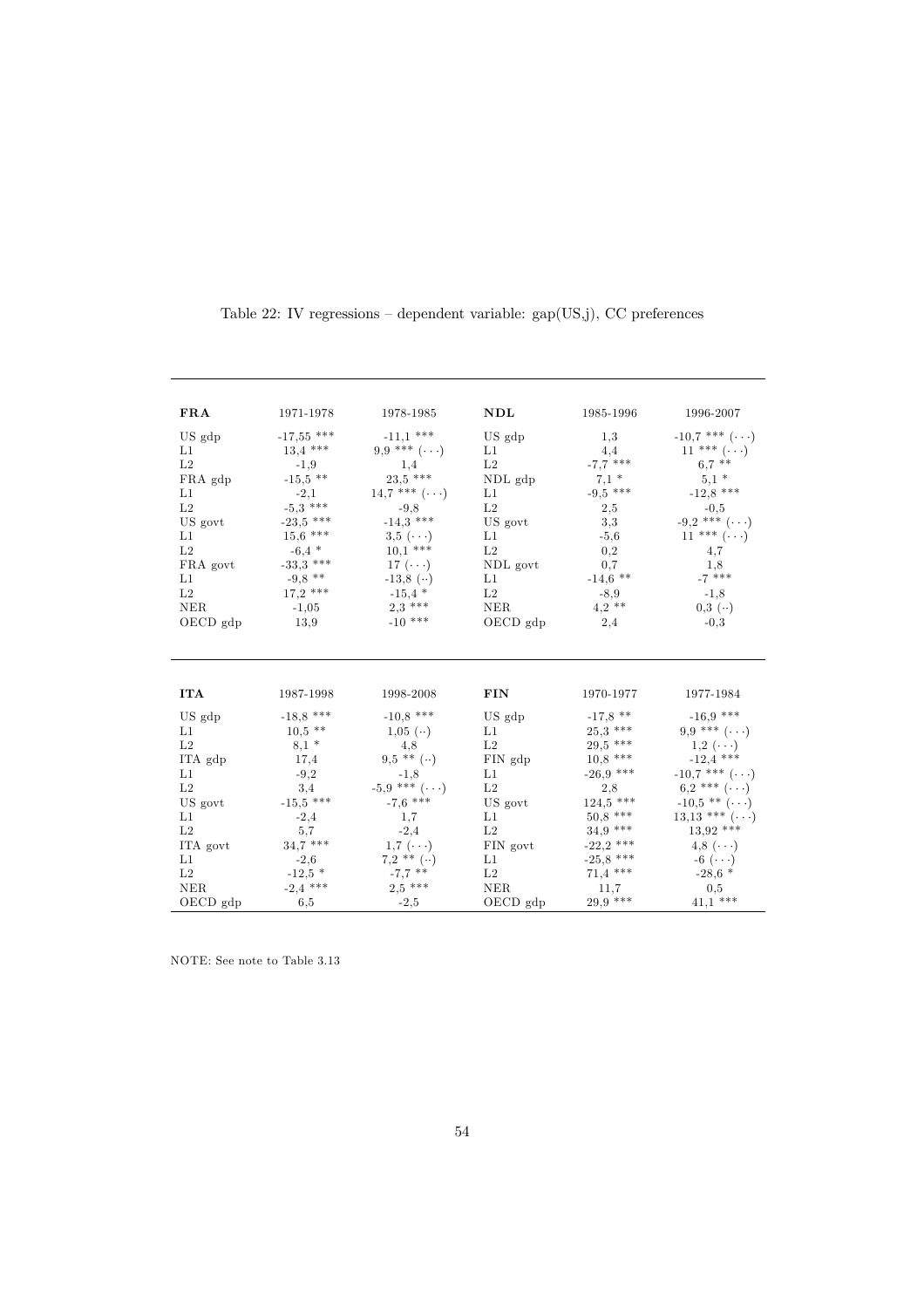| NZL              | 1986-1997   | 1997-2008                                                                  |
|------------------|-------------|----------------------------------------------------------------------------|
| US gdp           | $-5.2$      | $-8.5$ *** $(\cdot \cdot \cdot)$                                           |
| L1               | $27,2$ ***  | $9,5$ *** $(\cdot \cdot \cdot)$                                            |
| L <sub>2</sub>   | $-17,7$ **  | $-10$ ***                                                                  |
| NZL gdp          | $8.7***$    | $3,4 \cdot \cdot \cdot$                                                    |
| L1               | $-10,8$ *** | $-5.7$ *** $($ )                                                           |
| L <sub>2</sub>   | 1,4         |                                                                            |
| US govt          | 6,9         | $\begin{smallmatrix}&&0,3\\-8,2&\end{smallmatrix}$ *** $(\cdot\cdot\cdot)$ |
| L1               | $14.5$ **   | $6,4$ **                                                                   |
| L <sub>2</sub>   | $-5$        | $9,2$ *** $(\cdot \cdot \cdot)$                                            |
| NZL govt         | $4,1$ **    | $3,3$ $(\cdot \cdot)$                                                      |
| L1               | $-12$ ***   | $-7,7$ *** $($ )                                                           |
| L <sub>2</sub>   | $4,7$ **    | $1,3$ $(\cdot)$                                                            |
| NER.             | $5.2***$    | $0,9*(\cdot)$                                                              |
| OECD gdp         | $-13,8$ *** | $1,3 \ (\cdots)$                                                           |
|                  |             |                                                                            |
|                  |             |                                                                            |
|                  |             |                                                                            |
| BEL              | 1990-1999   | 1999-2008                                                                  |
| US gdp           | $-9,2$ ***  | $-7.6$ ***                                                                 |
| L1               | 9,08        | $8.2$ *** $(\cdots)$                                                       |
| L2               | 5,8         | 0,4                                                                        |
| BEL gdp          | 0,4         | $9,7$ * $(\cdot)$                                                          |
| L1               | $11*$       | $-2,7$ ( $\cdot$ )                                                         |
| L <sub>2</sub>   | $-13$ ***   | $-0,8$ $(\cdot \cdot \cdot)$                                               |
| US govt          | $-12,3$ *** | $-10,2$ ***                                                                |
| L1               | 6,2         | $4,8$ ** $(\cdot)$                                                         |
| L <sub>2</sub>   | $9,7$ **    | $3,3$ ** (.)                                                               |
| BEL govt         | 0,1         | $5,7$ *** $(\cdots)$                                                       |
| L1               | 30          | 0,2                                                                        |
| L <sub>2</sub>   | $-27,3$     | $-0,7$                                                                     |
| NER.<br>OECD gdp | 0,5<br>2,5  | $1,04$ *** $(\cdot \cdot \cdot)$<br>$-8,8$ *** $(\cdot \cdot \cdot)$       |

Table 23: IV regressions — dependent variable: gap(US,j), CC preferences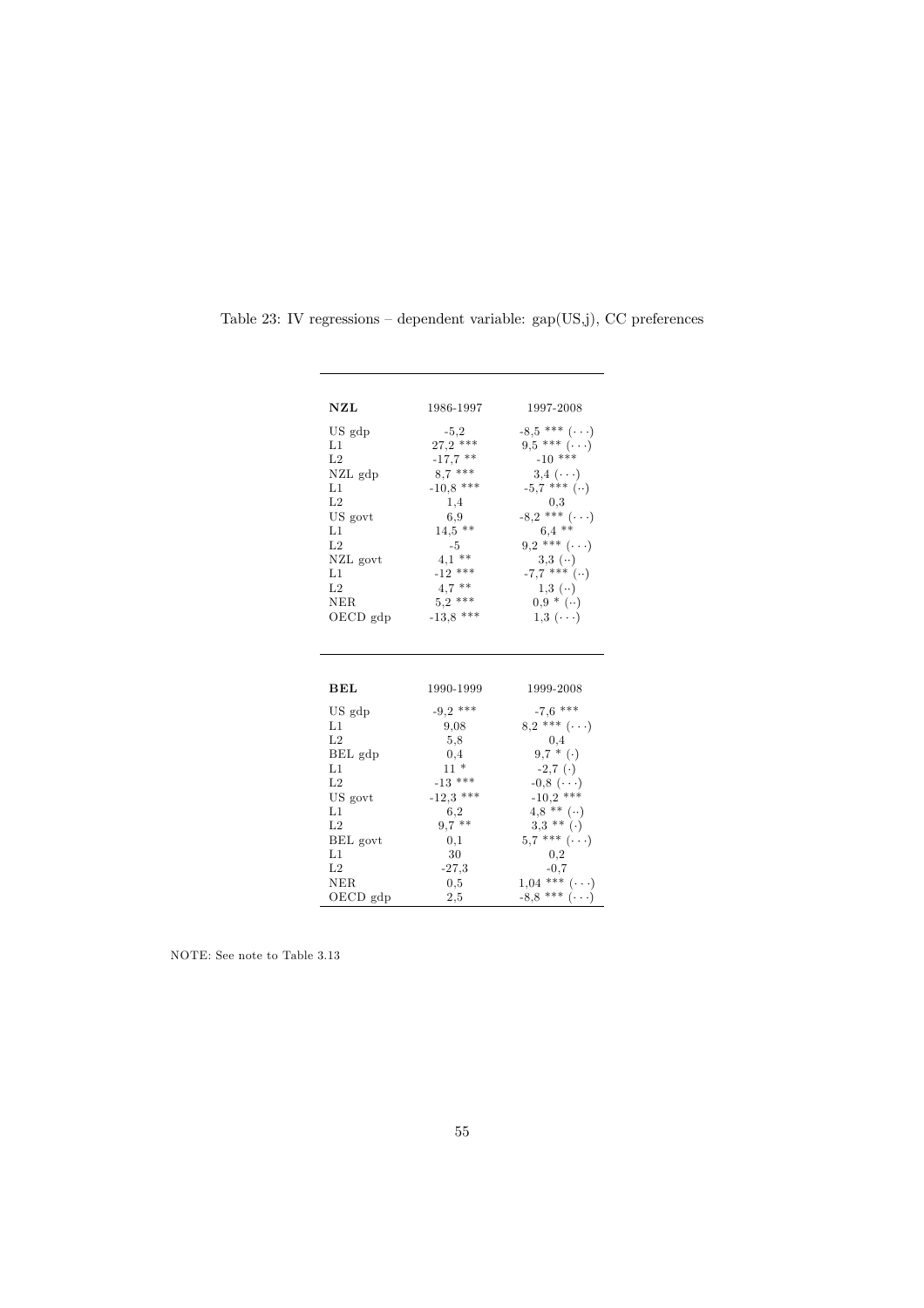| <b>JAP</b>               | $1978$ break         | 1997 break     | CAN                      | 1997 break        |                  |
|--------------------------|----------------------|----------------|--------------------------|-------------------|------------------|
| US gdp                   | $-54.32$             | 7,55           | US gdp                   | $\overline{0}$    |                  |
| $JAP$ gdp                | $-200,21$            | 38,21          | $CAN$ $gdp$              | $\theta$          |                  |
| US govt                  | $-17,86$             | 9.72           | US govt                  | $-200, 42$        |                  |
| JAP govt                 | 44,59                | 15,68          | CAN govt                 | $-345.85$         |                  |
| NER                      | $\theta$             | $-8,85$        | NER                      | $\mathbf{0}$      |                  |
| OECD gdp                 | $\Omega$             | $-9,25$        | OECD gdp                 | $\Omega$          |                  |
| Insurance                | $-227,7%$            | 53%            | Insurance                | $-546,2%$         |                  |
| Var(US gdp)              | $-11,62$             | 2.21           | Var(US gdp)              | 11.33             |                  |
| $Var(JAP \text{ gdp})$   | 64,97                | 30,96          | Var(CAN gdp)             | 311,6             |                  |
| Var(US gov)              | $-11,42$             | 1,09           | Var(US gov)              | 34,29             |                  |
| Var(JAPgov)              | 297,83               | 10.45          | Var(CAN.gov)             | 394,65            |                  |
| Var(NER)                 | $\theta$             | $\overline{0}$ | Var(NER)                 | $\mathbf{0}$      |                  |
| Var(OECD)                | $\Omega$             | $\overline{0}$ | Var(OECD)                | $\overline{0}$    |                  |
| C(gdps)                  | $-11.97$             | 2,24           | C(gdps)                  | $-105.61$         |                  |
| <b>Shocks</b>            | 327,7%               | 46,9%          | <b>Shocks</b>            | 646,2%            |                  |
|                          |                      |                |                          |                   |                  |
| UK                       | 1984 break           | 1999 break     | CH                       | 1983 break        | 1999 break       |
|                          | $-189.77$            | 12,58          |                          |                   |                  |
| US gdp                   |                      | 47.3           | US gdp                   | $-58,93$<br>223,4 | 30,14            |
| UK gdp<br>US govt        | 191,43<br>78.68      | $-4.06$        | $CH$ $gdp$<br>US govt    | $\theta$          | $-0,39$<br>77.15 |
| UK govt                  | 79,88                | $-36.9$        | CH govt                  | 19.04             | 1,96             |
| NER.                     | $\Omega$             | $-8,4$         | <b>NER</b>               | $-0.62$           | $-18,24$         |
| OECD gdp                 | $\Omega$             | $\Omega$       | OECD gdp                 | $\Omega$          | $-1.02$          |
| Insurance                | 160,2%               | $10,5\%$       | Insurance                | 182,8%            | 89,6%            |
| Var(US gdp)              | 97,28                | 3.31           | Var(US gdp)              | 61.89             | 5,35             |
| Var(UK gdp)              | 29,34                | 84,34          | Var(CHgdp)               | $-80,23$          | $\overline{0}$   |
| Var(US gov)              | $-111,33$            | 1,84           | Var(US gov)              | $-52,34$          | $\overline{7}$   |
| Var(UK gov)              | 2,32                 | $\overline{0}$ | Var(CHgov)               | $-15.32$          | $-2,32$          |
| Var(NER)                 | $-19,22$             | $\Omega$       | Var(NER)                 | $\overline{0}$    | $\Omega$         |
| Var(OECD)                | $\theta$             | $\Omega$       | Var(OECD)                | $\Omega$          | 0,37             |
| C(gdps)<br><b>Shocks</b> | $-31,62$<br>$-33,2%$ | $\Omega$       | C(gdps)<br><b>Shocks</b> | 2,48<br>$-83.5%$  |                  |

Table 24: Share of the reduction in the risk-sharing inefficiency between the US and the partner country explained by falls in the variance of shocks and improvements in the degree of insurance (CC preferences)